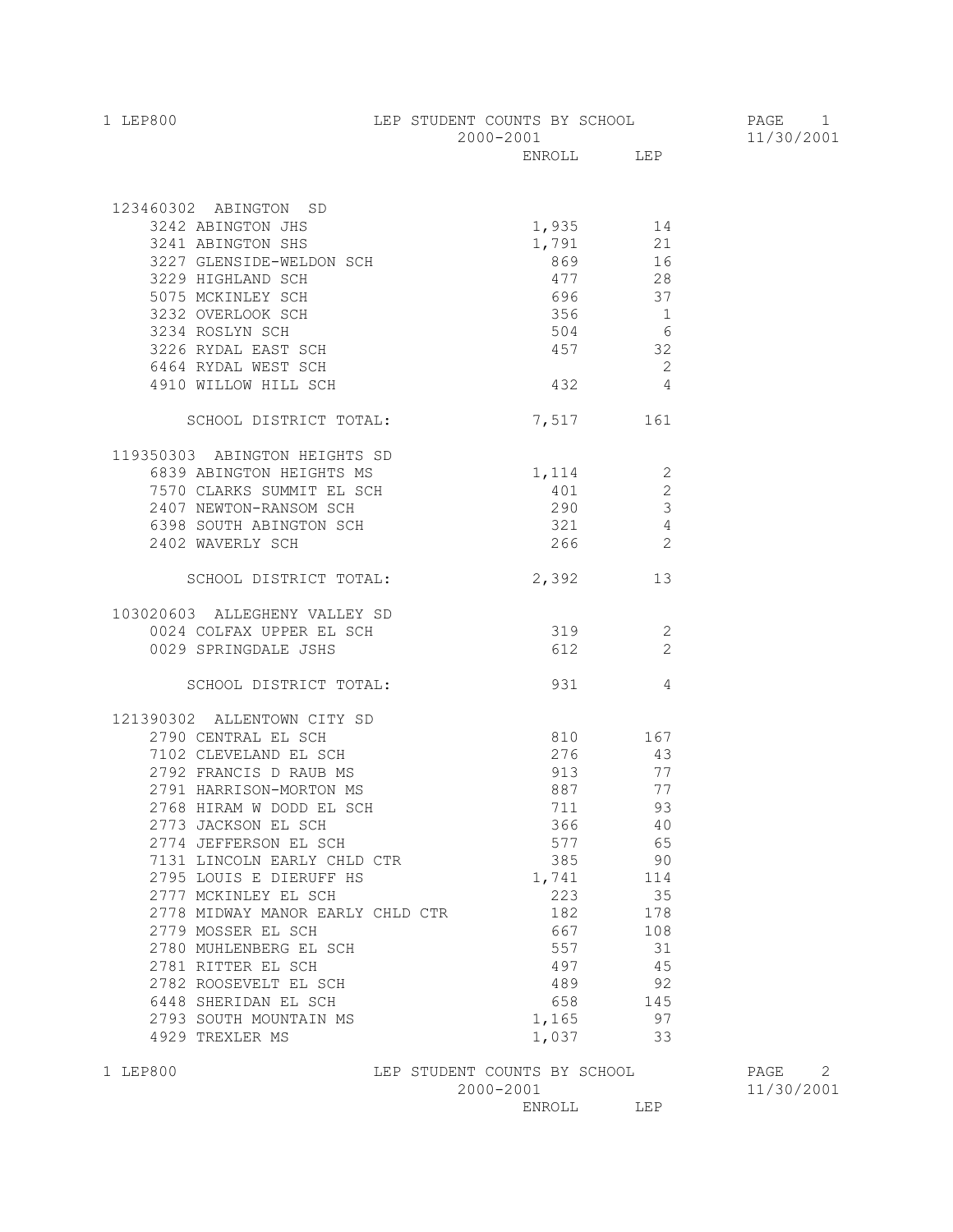| 572<br>396<br>347<br>1,315<br>1,096<br>1,096 | 4<br>$\mathbf 1$<br>$\overline{2}$<br>$\overline{7}$<br>1<br>$\mathbf{1}$ |                                                                                                                                                                                                |  |
|----------------------------------------------|---------------------------------------------------------------------------|------------------------------------------------------------------------------------------------------------------------------------------------------------------------------------------------|--|
|                                              |                                                                           |                                                                                                                                                                                                |  |
|                                              |                                                                           |                                                                                                                                                                                                |  |
|                                              |                                                                           |                                                                                                                                                                                                |  |
|                                              |                                                                           |                                                                                                                                                                                                |  |
|                                              |                                                                           |                                                                                                                                                                                                |  |
|                                              |                                                                           |                                                                                                                                                                                                |  |
|                                              |                                                                           |                                                                                                                                                                                                |  |
|                                              |                                                                           |                                                                                                                                                                                                |  |
|                                              | 211                                                                       |                                                                                                                                                                                                |  |
| 874                                          | 11                                                                        |                                                                                                                                                                                                |  |
| 535                                          | $\overline{\phantom{0}}$                                                  |                                                                                                                                                                                                |  |
| 1,158                                        | 53                                                                        |                                                                                                                                                                                                |  |
|                                              | 49                                                                        |                                                                                                                                                                                                |  |
|                                              | 96                                                                        |                                                                                                                                                                                                |  |
|                                              |                                                                           |                                                                                                                                                                                                |  |
| 430                                          | 2                                                                         |                                                                                                                                                                                                |  |
| 430                                          | 2                                                                         |                                                                                                                                                                                                |  |
|                                              |                                                                           |                                                                                                                                                                                                |  |
| 2,651                                        | 7                                                                         |                                                                                                                                                                                                |  |
|                                              |                                                                           |                                                                                                                                                                                                |  |
|                                              | 2                                                                         |                                                                                                                                                                                                |  |
|                                              | 2                                                                         |                                                                                                                                                                                                |  |
|                                              |                                                                           |                                                                                                                                                                                                |  |
|                                              |                                                                           |                                                                                                                                                                                                |  |
|                                              | 22                                                                        |                                                                                                                                                                                                |  |
|                                              | 19                                                                        |                                                                                                                                                                                                |  |
|                                              |                                                                           |                                                                                                                                                                                                |  |
|                                              |                                                                           |                                                                                                                                                                                                |  |
| 703                                          |                                                                           |                                                                                                                                                                                                |  |
| 160                                          | 2                                                                         |                                                                                                                                                                                                |  |
| 543                                          |                                                                           |                                                                                                                                                                                                |  |
|                                              |                                                                           |                                                                                                                                                                                                |  |
|                                              |                                                                           |                                                                                                                                                                                                |  |
|                                              |                                                                           |                                                                                                                                                                                                |  |
|                                              |                                                                           |                                                                                                                                                                                                |  |
|                                              |                                                                           |                                                                                                                                                                                                |  |
|                                              |                                                                           |                                                                                                                                                                                                |  |
|                                              |                                                                           | 627 58<br>559 88<br>2,643 143<br>184 89<br>16,154 1,908<br>$\overline{1}$<br>$\sim$ 3<br>494 3<br>554<br>1,048<br>6572 KITTANNING AREA MS 620 620<br>894 894<br>290 1<br>836<br>1,335<br>4,738 |  |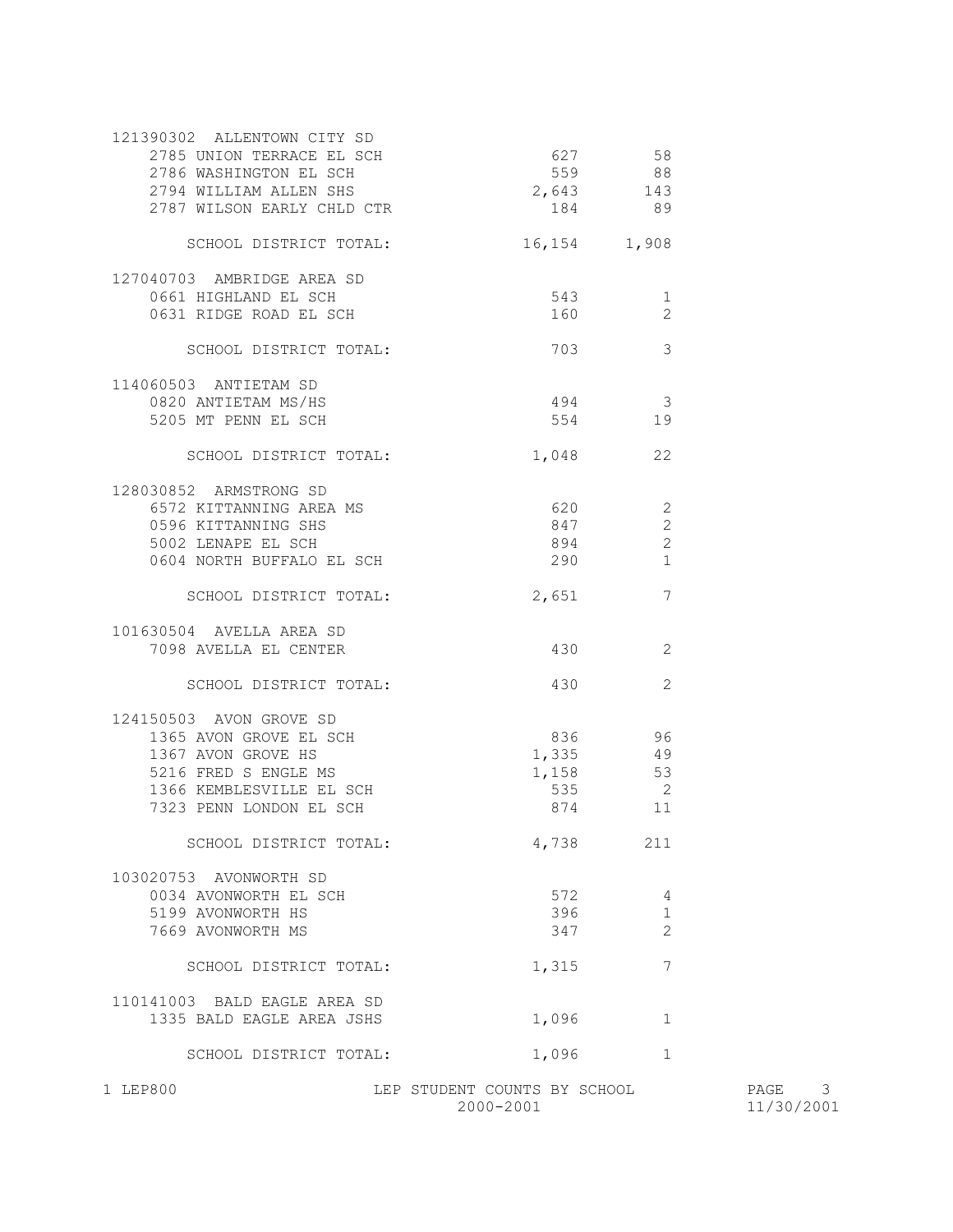|                                                                      | ENROLL LEP                   |                            |            |
|----------------------------------------------------------------------|------------------------------|----------------------------|------------|
|                                                                      |                              |                            |            |
| 103021102 BALDWIN-WHITEHALL SD                                       |                              |                            |            |
| 0050 BALDWIN SHS                                                     |                              | 1,798 26                   |            |
|                                                                      | $1,157$ 25                   |                            |            |
|                                                                      | 547                          | $\overline{\phantom{a}}$   |            |
|                                                                      | 736                          | 45                         |            |
|                                                                      | 577                          | $\overline{4}$             |            |
| SCHOOL DISTRICT TOTAL: 4,815 103                                     |                              |                            |            |
| 120480803 BANGOR AREA SD                                             |                              |                            |            |
| 3434 BANGOR AREA HS                                                  |                              | 1,064 1                    |            |
| SCHOOL DISTRICT TOTAL:                                               |                              | 1,064 1                    |            |
| 127041203 BEAVER AREA SD                                             |                              |                            |            |
| 0640 BEAVER AREA SHS                                                 |                              | 694 8<br>2                 |            |
| SCHOOL DISTRICT TOTAL:                                               | 694                          | 2                          |            |
|                                                                      |                              |                            |            |
| 107650603 BELLE VERNON AREA SD                                       |                              | 897 2                      |            |
| 4930 BELLE VERNON AREA HS                                            | 719                          | $\mathbf{1}$               |            |
| 4328 MARION EL SCH<br>4325 ROSTRAVER EL SCH<br>4325 ROSTRAVER EL SCH |                              |                            |            |
|                                                                      | 695                          | $\mathcal{E}$              |            |
| 4330 ROSTRAVER MS                                                    | 354                          | $\overline{\phantom{0}}$ 2 |            |
| SCHOOL DISTRICT TOTAL:                                               | 2,665                        |                            |            |
| 110141103 BELLEFONTE AREA SD                                         |                              |                            |            |
| 1343 BELLEFONTE AREA HS                                              |                              | 913 21                     |            |
| 1342 BELLEFONTE AREA MS                                              |                              | 712 13                     |            |
| 1341 BELLEFONTE EL SCH                                               | 506                          | $\overline{7}$             |            |
| 1339 BENNER EL SCH                                                   | 246                          | $-5$                       |            |
| 1340 MARION-WALKER EL SCH                                            | 337                          | $\overline{1}$             |            |
| 6229 PLEASANT GAP EL SCH                                             | 298                          | 23                         |            |
| SCHOOL DISTRICT TOTAL:                                               | 3,012                        | 70                         |            |
| 108071003 BELLWOOD-ANTIS SD                                          |                              |                            |            |
| 0914 LEWIS M MYERS EL SCH                                            | 501                          | 1                          |            |
| SCHOOL DISTRICT TOTAL:                                               | 501                          | $\mathbf 1$                |            |
|                                                                      |                              |                            |            |
| 122091002 BENSALEM TOWNSHIP SD                                       |                              |                            |            |
| 1011 ARMSTRONG MS                                                    | 609                          | 31                         |            |
| 5116 BENSALEM TWP HS                                                 | 2,268                        | 68                         |            |
| 1008 FAUST EL SCH                                                    | 484                          | 56                         |            |
| 6451 SNYDER MS                                                       | 508                          | 2                          |            |
| SCHOOL DISTRICT TOTAL:                                               | 3,869                        | 157                        |            |
| 1 LEP800                                                             | LEP STUDENT COUNTS BY SCHOOL |                            | PAGE 4     |
|                                                                      | 2000-2001                    |                            | 11/30/2001 |
|                                                                      | ENROLL                       | LEP                        |            |

116191004 BENTON AREA SD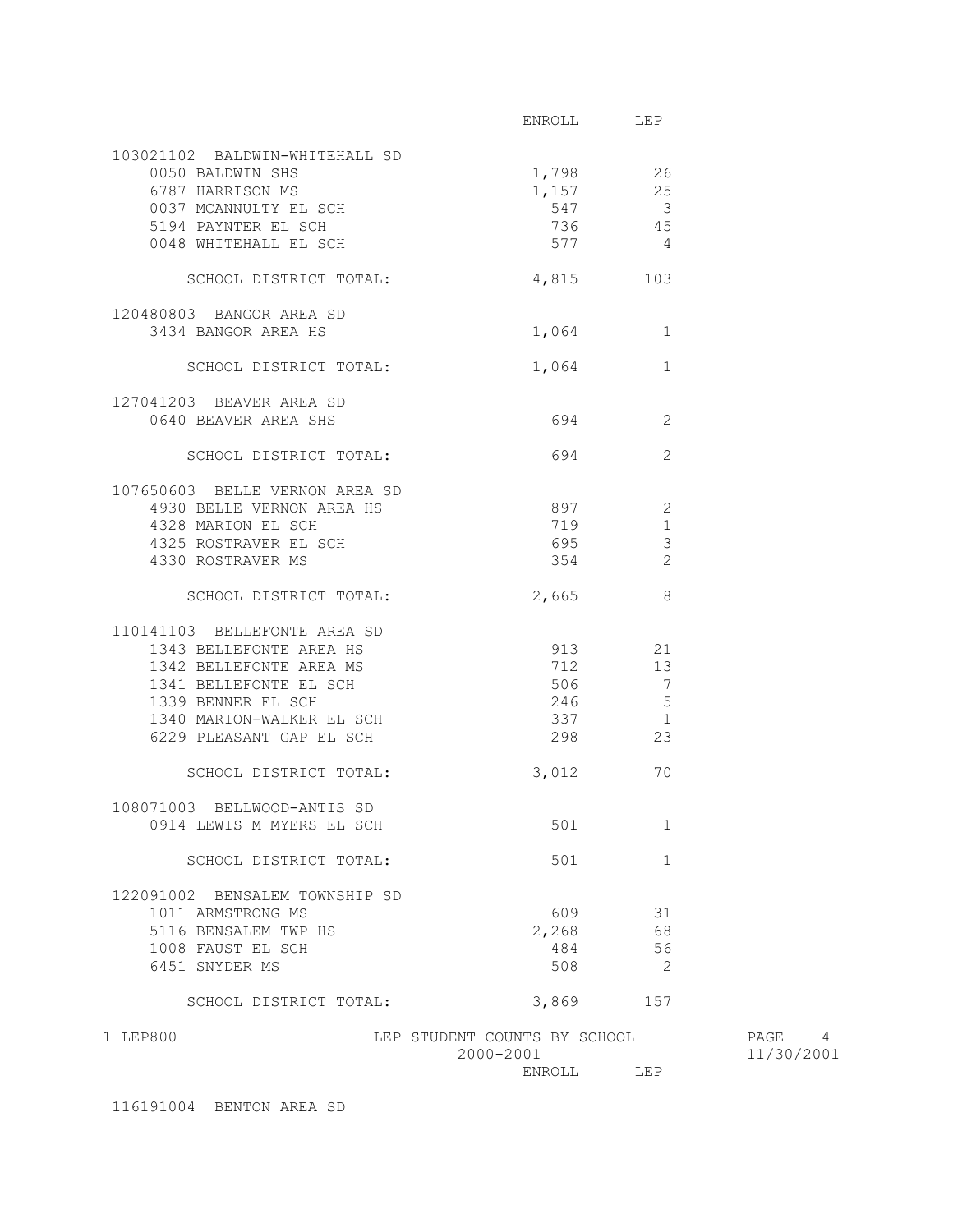| 1594 APPLEMAN EL SCH                                                                                                                                                                                                                                                        | 423                                       | 2              |                      |
|-----------------------------------------------------------------------------------------------------------------------------------------------------------------------------------------------------------------------------------------------------------------------------|-------------------------------------------|----------------|----------------------|
| SCHOOL DISTRICT TOTAL: 423 423                                                                                                                                                                                                                                              |                                           |                |                      |
| 112011103 BERMUDIAN SPRINGS SD                                                                                                                                                                                                                                              |                                           |                |                      |
| 7302 BERMUDIAN SPRINGS EL SCH 805 28                                                                                                                                                                                                                                        |                                           |                |                      |
| 0003 BERMUDIAN SPRINGS HS                                                                                                                                                                                                                                                   | 585 3                                     |                |                      |
| 6921 BERMUDIAN SPRINGS MS                                                                                                                                                                                                                                                   | 681 13                                    |                |                      |
| SCHOOL DISTRICT TOTAL:                                                                                                                                                                                                                                                      | 2,071                                     | 44             |                      |
| 116191103 BERWICK AREA SD                                                                                                                                                                                                                                                   |                                           |                |                      |
| 1605 BERWICK AREA HS                                                                                                                                                                                                                                                        | $1,009$ 7<br>945 2                        |                |                      |
| 6808 BERWICK AREA MS                                                                                                                                                                                                                                                        |                                           |                |                      |
| 1602 FOURTEENTH STREET EL SCH 273 4                                                                                                                                                                                                                                         |                                           |                |                      |
| 6349 NESCOPECK EL SCH                                                                                                                                                                                                                                                       |                                           |                |                      |
| $\begin{tabular}{lllllllllllll} 6349 & \text{NESCOPECK} & \text{EL} & \text{SCH} & & & & 294 & & 2 \\ 1604 & \text{ORANGE} & \text{STREET} & \text{EL} & \text{SCH} & & & 441 & & 3 \\ \end{tabular}$                                                                       |                                           |                |                      |
| SCHOOL DISTRICT TOTAL: 2,962 18                                                                                                                                                                                                                                             |                                           |                |                      |
| 103021252 BETHEL PARK SD                                                                                                                                                                                                                                                    |                                           |                |                      |
| 4802 ABRAHAM LINCOLN EL SCH 343 1                                                                                                                                                                                                                                           |                                           |                |                      |
|                                                                                                                                                                                                                                                                             | 471 1                                     |                |                      |
| 7326 BENJAMIN FRANKLIN EL SCH<br>0062 BETHEL PARK SHS                                                                                                                                                                                                                       | 1,816 10                                  |                |                      |
| 4902 GEORGE WASHINGTON EL SCH 345 345                                                                                                                                                                                                                                       |                                           |                |                      |
|                                                                                                                                                                                                                                                                             |                                           |                |                      |
|                                                                                                                                                                                                                                                                             |                                           |                |                      |
| 0061 INDEPENDENCE MS<br>7327 NEIL ARMSTRONG EL SCH 839 5<br>0060 WILLIAM PENN EL SCH 233 2                                                                                                                                                                                  |                                           |                |                      |
|                                                                                                                                                                                                                                                                             |                                           |                |                      |
| SCHOOL DISTRICT TOTAL: 4,906                                                                                                                                                                                                                                                |                                           | 26             |                      |
| 120481002 BETHLEHEM AREA SD<br>481002 BETHLEHEM AREA SD<br>5063 ASA PACKER EL SCH<br>3464 BROUGHAL MS<br>3436 CALYPSO EL SCH<br>3436 CALYPSO EL SCH<br>3453 CLEARVIEW EL SCH<br>6722 DONEGAN EL SCH<br>4956 EAST HILLS MS<br>4956 EAST HILLS MS<br>4956 EAST HILLS MS<br>49 |                                           |                |                      |
|                                                                                                                                                                                                                                                                             |                                           |                |                      |
|                                                                                                                                                                                                                                                                             |                                           |                |                      |
|                                                                                                                                                                                                                                                                             |                                           |                |                      |
|                                                                                                                                                                                                                                                                             |                                           |                |                      |
|                                                                                                                                                                                                                                                                             |                                           |                |                      |
| 4956 EAST HILLS MS                                                                                                                                                                                                                                                          | $1,183$ 49                                |                |                      |
| 3456 FARMERSVILLE EL SCH                                                                                                                                                                                                                                                    | 574                                       | 14             |                      |
| 6723 FOUNTAIN HILL EL SCH                                                                                                                                                                                                                                                   | 686 107                                   |                |                      |
| 3458 FREEMANSBURG EL SCH                                                                                                                                                                                                                                                    | 344                                       | 92             |                      |
| 3449 GOVERNOR WOLF EL SCH                                                                                                                                                                                                                                                   | 444                                       | 32             |                      |
| 3459 HANOVER EL SCH                                                                                                                                                                                                                                                         | 313                                       | $\overline{4}$ |                      |
| 3442 JAMES BUCHANAN EL SCH                                                                                                                                                                                                                                                  | 277                                       | 11             |                      |
| 3465 LIBERTY HS                                                                                                                                                                                                                                                             | 2,631 156                                 |                |                      |
| 3443 LINCOLN EL SCH                                                                                                                                                                                                                                                         | 347                                       | 96             |                      |
| 3454 MARVINE EL SCH                                                                                                                                                                                                                                                         | 318                                       | 130            |                      |
| 1 LEP800                                                                                                                                                                                                                                                                    | LEP STUDENT COUNTS BY SCHOOL<br>2000-2001 |                | PAGE 5<br>11/30/2001 |
|                                                                                                                                                                                                                                                                             | ENROLL                                    | LEP            |                      |
| 120481002 BETHLEHEM AREA SD                                                                                                                                                                                                                                                 |                                           |                |                      |
| 3455 MILLER HEIGHTS EL SCH                                                                                                                                                                                                                                                  | 421                                       | - 6            |                      |
| 3462 NORTHEAST MS                                                                                                                                                                                                                                                           | 730                                       | 65             |                      |
| 3452 SPRING GARDEN EL SCH                                                                                                                                                                                                                                                   | 572                                       | 22             |                      |
| 6633 THOMAS JEFFERSON EL SCH                                                                                                                                                                                                                                                | 338                                       | 23             |                      |
|                                                                                                                                                                                                                                                                             |                                           |                |                      |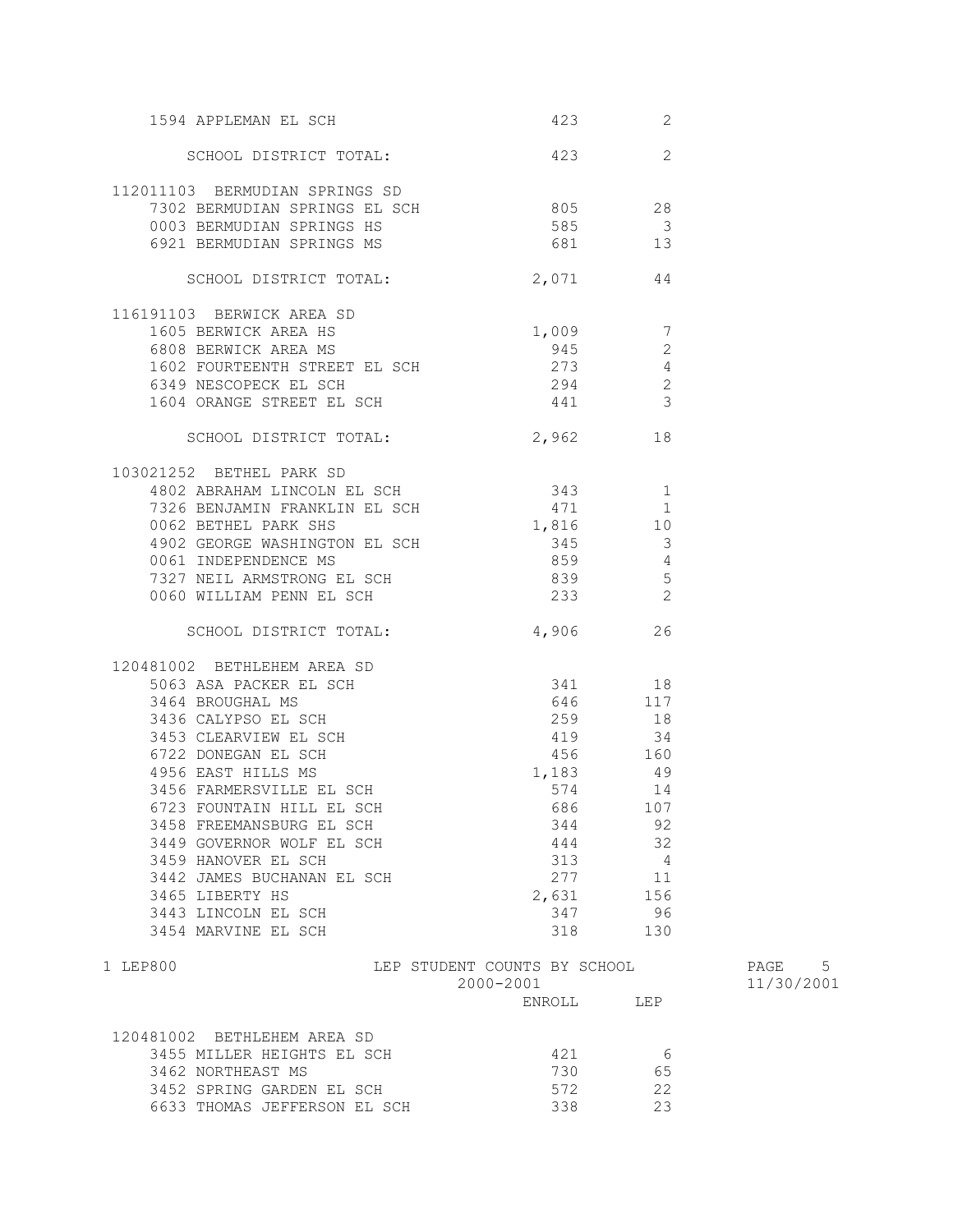| 6634 WILLIAM PENN EL SCH             | 278                                       | 12             |                         |
|--------------------------------------|-------------------------------------------|----------------|-------------------------|
| SCHOOL DISTRICT TOTAL:               | 11,577 1,166                              |                |                         |
| 127041603 BLACKHAWK SD               |                                           |                |                         |
| 7127 BLACKHAWK INTERMEDIATE SCH      | 700                                       | 2              |                         |
| SCHOOL DISTRICT TOTAL:               | 700                                       | $\overline{2}$ |                         |
| 116191203 BLOOMSBURG AREA SD         |                                           |                |                         |
| 1606 MEMORIAL EL SCH                 | 510                                       | 21             |                         |
| SCHOOL DISTRICT TOTAL:               | 510                                       | 21             |                         |
| 129540803 BLUE MOUNTAIN SD           |                                           |                |                         |
| 4659 BLUE MOUNTAIN EAST EL SCH 710 2 |                                           |                |                         |
| 3891 BLUE MOUNTAIN HS                | 967 — 100                                 | 1              |                         |
| 5263 BLUE MOUNTAIN MS                | 720                                       | 1              |                         |
| SCHOOL DISTRICT TOTAL:               | 2,397                                     | 4              |                         |
|                                      |                                           |                |                         |
| 114060753 BOYERTOWN AREA SD          |                                           |                |                         |
| 6804 BOYERTOWN AREA JHS-EAST 768     |                                           | 1              |                         |
| 6305 BOYERTOWN AREA JHS-WEST         | 873                                       | $\mathbf 1$    |                         |
| 6307 BOYERTOWN EL SCH                | 643                                       | 1              |                         |
| 0754 GILBERTSVILLE EL SCH            | 660                                       | 2              |                         |
| SCHOOL DISTRICT TOTAL:               | 2,944                                     | 5              |                         |
| 103021453 BRENTWOOD BOROUGH SD       |                                           |                |                         |
| 7342 BRENTWOOD MS                    | 357                                       | $\mathbf{1}$   |                         |
| 0069 ELROY AVENUE EL SCH             | 317                                       | 1              |                         |
| SCHOOL DISTRICT TOTAL:               | 674                                       | 2              |                         |
| 122091303 BRISTOL BOROUGH SD         |                                           |                |                         |
| 1013 SNYDER-GIROTTI EL SCH           | 738 — 138                                 | 18             |                         |
|                                      |                                           |                |                         |
| SCHOOL DISTRICT TOTAL:               | 738                                       | 18             |                         |
| 122091352 BRISTOL TOWNSHIP SD        |                                           |                |                         |
| 1021 BARTON EL SCH                   | 472                                       | 8              |                         |
| 1015 BUCHANAN EL SCH                 | 387                                       | 6              |                         |
| 1017 DEVINE EL SCH                   | 371                                       | 3              |                         |
| 1020 EMERSON EL SCH                  | 379                                       | 3              |                         |
| 1023 LAFAYETTE EL SCH                | 295                                       | 23             |                         |
| 1024 LINCOLN EL SCH                  | 341                                       | 17             |                         |
| 1 LEP800                             | LEP STUDENT COUNTS BY SCHOOL<br>2000-2001 |                | PAGE<br>6<br>11/30/2001 |
|                                      | ENROLL                                    | LEP            |                         |
| 122091352 BRISTOL TOWNSHIP SD        |                                           |                |                         |
| 1022 MAPLE SHADE EL SCH              | 348                                       | 33             |                         |
| 1027 ROOSEVELT MS                    | 748                                       | 34             |                         |
| 1029 TRUMAN SHS                      | 1,895                                     | 31             |                         |
| 1025 WASHINGTON EL SCH               | 315                                       | 6              |                         |
|                                      |                                           |                |                         |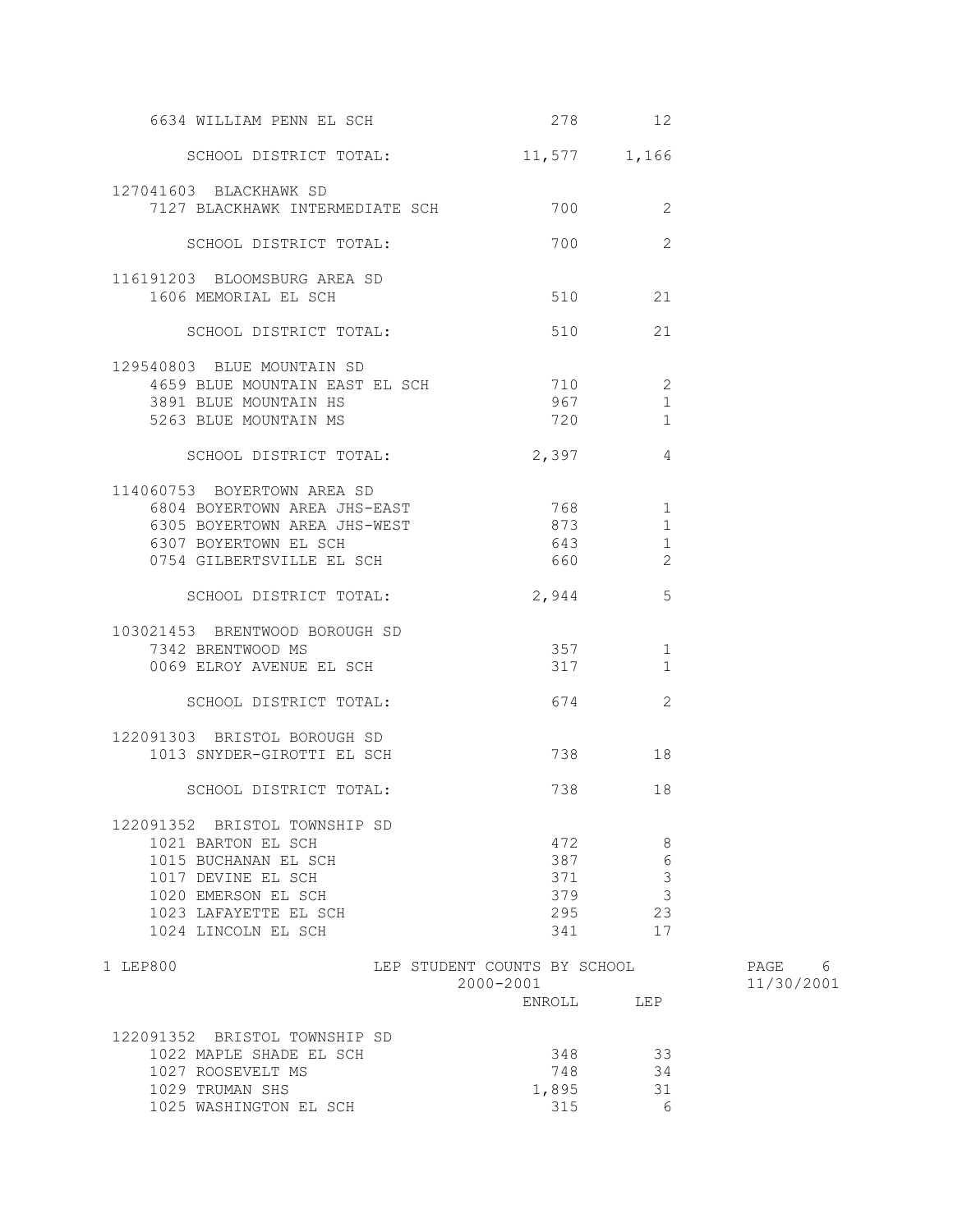| SCHOOL DISTRICT TOTAL:               |                                           | 5,551 164                 |                      |
|--------------------------------------|-------------------------------------------|---------------------------|----------------------|
| 106330803 BROOKVILLE AREA SD         |                                           |                           |                      |
| 6163 NORTHSIDE EL SCH                |                                           | 135<br>2                  |                      |
| SCHOOL DISTRICT TOTAL:               | 135                                       | 2                         |                      |
| 104101252 BUTLER AREA SD             |                                           |                           |                      |
| 1135 BROAD ST SCH                    |                                           | 285 286<br>1              |                      |
| 6119 BUTLER AREA JHS                 | 1,297                                     | 1                         |                      |
| 1147 BUTLER AREA SHS                 | 1,282                                     | $\mathbf{1}$              |                      |
| 1148 CENTER TWP SCH                  | 714                                       | 2                         |                      |
| SCHOOL DISTRICT TOTAL:               |                                           | 3,578<br>$5\phantom{.0}$  |                      |
| 101631503 CALIFORNIA AREA SD         |                                           |                           |                      |
| 6939 CALIFORNIA K-8                  |                                           | 1                         |                      |
| SCHOOL DISTRICT TOTAL:               |                                           | 688 — 100<br>1            |                      |
| 115211003 CAMP HILL SD               |                                           |                           |                      |
| 7509 CAMP HILL MS                    |                                           | 276 4                     |                      |
| 1682 CAMP HILL SHS                   |                                           | 351 000<br>$\overline{4}$ |                      |
| 1681 EISENHOWER EL SCH               | 69 8                                      | 1                         |                      |
| 1678 HOOVER EL SCH                   | 261                                       | 1                         |                      |
| 1680 SCHAEFFER EL SCH                | 156 4                                     |                           |                      |
| SCHOOL DISTRICT TOTAL:               |                                           | 1,113 14                  |                      |
| 101631703 CANON-MCMILLAN SD          |                                           |                           |                      |
| 7217 CANONSBURG MS                   | 601 2                                     |                           |                      |
| 4207 FIRST STREET EL SCH             |                                           | 220 2                     |                      |
| 4938 HILLS-HENDERSONVILLE EL SCH 235 |                                           | $\overline{3}$            |                      |
| 4214 WYLANDVILLE EL SCH              |                                           | 287 2                     |                      |
| SCHOOL DISTRICT TOTAL:               | 1,343                                     | 9                         |                      |
| 115211103 CARLISLE AREA SD           |                                           |                           |                      |
| 1692 BELLAIRE EL SCH                 |                                           | 324<br>15                 |                      |
| 1694 CARLISLE AREA HS                |                                           | 1,559 34                  |                      |
| 1689 CRESTVIEW EL SCH                | 438                                       | 9                         |                      |
| 1691 HAMILTON EL SCH                 | 322                                       | 5                         |                      |
| 1683 LETORT EL SCH                   | 200                                       | $\overline{4}$            |                      |
| 1690 MOORELAND EL SCH                | 300                                       | 11                        |                      |
| 7010 WILSON MS                       | 590                                       | 26                        |                      |
| SCHOOL DISTRICT TOTAL:               |                                           | 3,733 104                 |                      |
| 1 LEP800                             | LEP STUDENT COUNTS BY SCHOOL<br>2000-2001 |                           | PAGE 7<br>11/30/2001 |
|                                      | ENROLL                                    | LEP                       |                      |
| 103021603 CARLYNTON SD               |                                           |                           |                      |
| 0079 CARLYNTON JSHS                  | 885                                       | 15                        |                      |
| 0077 CARNEGIE EL SCH                 | 437                                       | 4                         |                      |
| 0078 CRAFTON EL SCH                  | 392                                       | 4                         |                      |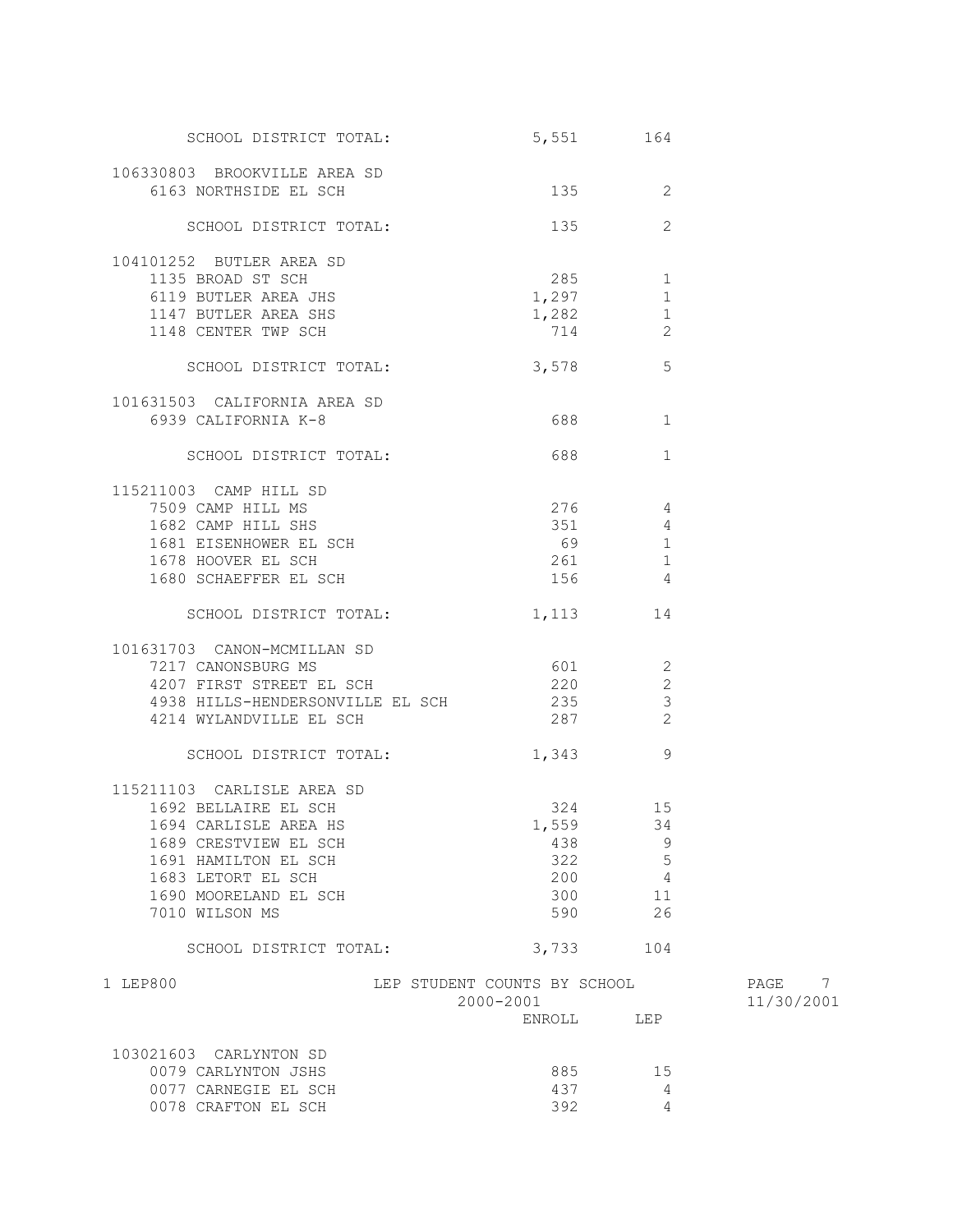| SCHOOL DISTRICT TOTAL:                                                                                                                                                                                                                               | 1,714                        | 23                      |            |
|------------------------------------------------------------------------------------------------------------------------------------------------------------------------------------------------------------------------------------------------------|------------------------------|-------------------------|------------|
| 121391303 CATASAUQUA AREA SD<br>6593 FRANCIS H SHECKLER EL SCH 662 3                                                                                                                                                                                 |                              |                         |            |
| 2797 LINCOLN MS                                                                                                                                                                                                                                      | 544                          | $\overline{1}$          |            |
| SCHOOL DISTRICT TOTAL: 1,206 4                                                                                                                                                                                                                       |                              |                         |            |
| 122092002 CENTENNIAL SD                                                                                                                                                                                                                              |                              |                         |            |
| 7274 LOG COLLEGE MS<br>5007 MCDONALD EL SCH                                                                                                                                                                                                          | 737 13                       |                         |            |
|                                                                                                                                                                                                                                                      | $685$ 50<br>2,036 18         |                         |            |
| 5007 MCDONALD EL SCH<br>1040 WILLIAM TENNENT HS                                                                                                                                                                                                      |                              |                         |            |
| 5210 WILLOW DALE EL SCH                                                                                                                                                                                                                              | 563 22                       |                         |            |
| SCHOOL DISTRICT TOTAL:                                                                                                                                                                                                                               | 4,021 103                    |                         |            |
| 127041903 CENTER AREA SD                                                                                                                                                                                                                             |                              |                         |            |
|                                                                                                                                                                                                                                                      |                              |                         |            |
| 0654 CENTER AREA SHS                                                                                                                                                                                                                                 | $602$ 3                      |                         |            |
| SCHOOL DISTRICT TOTAL: 1,097 5                                                                                                                                                                                                                       |                              |                         |            |
| 122092102 CENTRAL BUCKS SD                                                                                                                                                                                                                           |                              |                         |            |
| 4683 BARCLAY EL SCH 22                                                                                                                                                                                                                               |                              |                         |            |
| 5133 CENTRAL BUCKS HS-EAST                                                                                                                                                                                                                           | $1,760$ 3                    |                         |            |
| 1043 CENTRAL BUCKS HS-WEST 1,821 5                                                                                                                                                                                                                   |                              |                         |            |
|                                                                                                                                                                                                                                                      |                              |                         |            |
|                                                                                                                                                                                                                                                      |                              |                         |            |
| 1043 CENTRAL BUCKS HS-WEST<br>7435 COLD SPRING EL SCH<br>4852 DOYLE EL SCH<br>497 7<br>1048 GAYMAN EL SCH<br>7653 GROVELAND EL SCH<br>7653 GROVELAND EL SCH<br>5307 HOLICONG MS<br>7520 JAMISON EL SCH<br>1041 LENAPE MS<br>1057 LINDEN EL SCH<br>76 |                              |                         |            |
|                                                                                                                                                                                                                                                      |                              |                         |            |
|                                                                                                                                                                                                                                                      |                              |                         |            |
|                                                                                                                                                                                                                                                      |                              |                         |            |
|                                                                                                                                                                                                                                                      |                              |                         |            |
|                                                                                                                                                                                                                                                      |                              |                         |            |
|                                                                                                                                                                                                                                                      |                              |                         |            |
|                                                                                                                                                                                                                                                      | 1,002 10                     |                         |            |
| 1131 TITUS EL SCH                                                                                                                                                                                                                                    | 417 2                        |                         |            |
| 4678 UNAMI MS                                                                                                                                                                                                                                        | 1,057                        | $\overline{4}$          |            |
| 1132 WARWICK EL SCH                                                                                                                                                                                                                                  | 623                          | $\overline{\mathbf{3}}$ |            |
| SCHOOL DISTRICT TOTAL:                                                                                                                                                                                                                               | 15,535                       | 74                      |            |
| 116191503 CENTRAL COLUMBIA SD                                                                                                                                                                                                                        |                              |                         |            |
| 1 LEP800                                                                                                                                                                                                                                             | LEP STUDENT COUNTS BY SCHOOL |                         | PAGE 8     |
|                                                                                                                                                                                                                                                      | 2000-2001                    |                         | 11/30/2001 |
|                                                                                                                                                                                                                                                      | ENROLL LEP                   |                         |            |
| 116191503 CENTRAL COLUMBIA SD                                                                                                                                                                                                                        |                              |                         |            |
| 7201 CENTRAL COLUMBIA EL SCH                                                                                                                                                                                                                         | 769                          | 3                       |            |
| 5390 CENTRAL COLUMBIA MS                                                                                                                                                                                                                             | 794                          | $\mathbf 2$             |            |
| 1619 CENTRAL COLUMBIA SHS                                                                                                                                                                                                                            | 606                          | 3                       |            |
| SCHOOL DISTRICT TOTAL:                                                                                                                                                                                                                               | 2,169                        | 8                       |            |
|                                                                                                                                                                                                                                                      |                              |                         |            |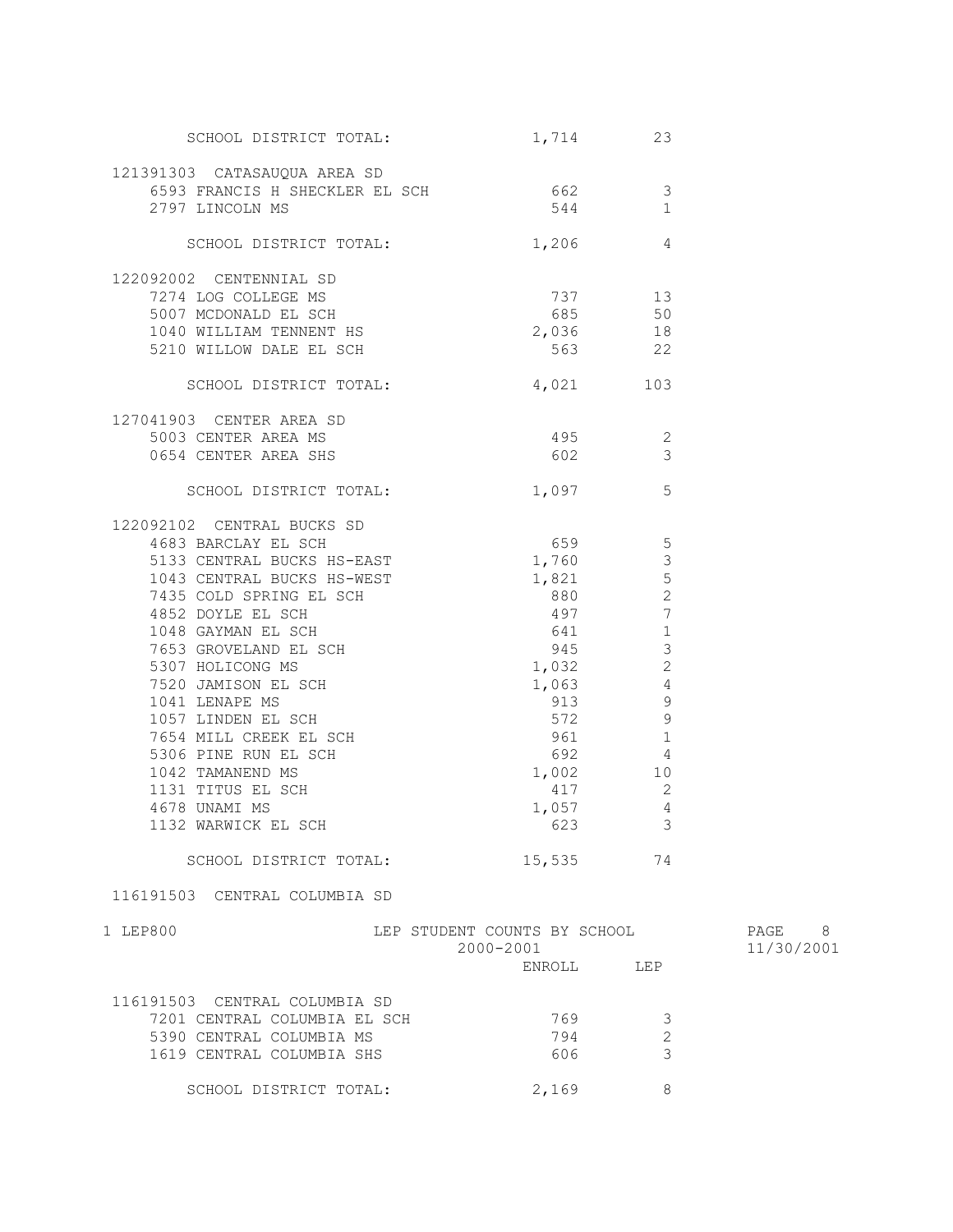| 6491 COLUMBUS EL SCH<br>1958 MAIN STREET SCH                                                                | 1,022<br>445            | 125<br>12                              |                         |
|-------------------------------------------------------------------------------------------------------------|-------------------------|----------------------------------------|-------------------------|
| 125231232 CHESTER-UPLAND SD<br>6492 CHESTER HS                                                              | 1,621                   | 72                                     |                         |
|                                                                                                             |                         |                                        |                         |
| 1 LEP800<br>LEP STUDENT COUNTS BY SCHOOL                                                                    | $2000 - 2001$<br>ENROLL | LEP                                    | PAGE<br>9<br>11/30/2001 |
| SCHOOL DISTRICT TOTAL:                                                                                      | 45                      | $\overline{2}$                         |                         |
| 124152880 CHESTER CO FAMILY ACADEMY CS<br>7514 CHESTER CO FAMILY ACADEMY CS                                 | 45                      | 2                                      |                         |
| SCHOOL DISTRICT TOTAL:                                                                                      | 3,813                   | 91                                     |                         |
| 3255 WYNCOTE EL SCH                                                                                         | 459 21                  |                                        |                         |
| 3257 ELKINS PARK SCH                                                                                        | 824                     | 12                                     |                         |
| 5250 CEDARBROOK MS<br>3260 CHELTENHAM HS                                                                    | 830 17<br>1,700         | 41                                     |                         |
| SCHOOL DISTRICT TOTAL:<br>123461302 CHELTENHAM TOWNSHIP SD                                                  | 3,352                   | 28                                     |                         |
|                                                                                                             |                         |                                        |                         |
| 7415 CHARTIERS VALLEY INTRMD SCHOOL<br>0094 CHARTIERS VALLEY MS<br>7445 CHARTIERS VALLEY PRIMARY SCH 708 17 | 784                     | $\sqrt{1}$                             |                         |
| 103021752 CHARTIERS VALLEY SD<br>6706 CHARTIERS VALLEY HS                                                   | $\frac{1,062}{708}$ 1   |                                        |                         |
| SCHOOL DISTRICT TOTAL:                                                                                      | 4,310 133               |                                        |                         |
| 6275 KING STREET EL SCH                                                                                     | 102 65                  |                                        |                         |
| 2190 FAUST JHS                                                                                              | $1,273$ 26              |                                        |                         |
| 6615 CHAMBERSBURG AREA MS<br>2191 CHAMBERSBURG AREA SHS                                                     | 1,185 9<br>1,750 33     |                                        |                         |
| 112281302 CHAMBERSBURG AREA SD                                                                              |                         |                                        |                         |
| SCHOOL DISTRICT TOTAL: 4,284 79                                                                             |                         |                                        |                         |
| 5088 STONY BROOK EL SCH                                                                                     | 425 36                  |                                        |                         |
| 4539 ROUNDTOWN EL SCH                                                                                       | $454$ 2                 |                                        |                         |
| 4537 HAYSHIRE EL SCH<br>4540 NORTH HILLS EL SCH                                                             | 715 9                   |                                        |                         |
| 4544 CENTRAL YORK MS                                                                                        | $1,091$<br>431          | $\begin{array}{c} 10 \\ 7 \end{array}$ |                         |
| 112671303 CENTRAL YORK SD<br>4545 CENTRAL YORK HS                                                           | $1,168$ 15              |                                        |                         |
| SCHOOL DISTRICT TOTAL: 3,692 297                                                                            |                         |                                        |                         |
| 1780 SOUTH SIDE EL SCH                                                                                      | 732 50                  |                                        |                         |
| 1779 PHILLIPS EL SCH<br>1811 RUTHERFORD EL SCH                                                              | 456 63                  |                                        |                         |
|                                                                                                             | $690$<br>1,361<br>453   | 79                                     |                         |
| 1746 CENTRAL DAUPHIN EAST SHS                                                                               |                         | 41<br>64                               |                         |
| 115221402 CENTRAL DAUPHIN SD<br>1744 CENTRAL DAUPHIN EAST JHS                                               |                         |                                        |                         |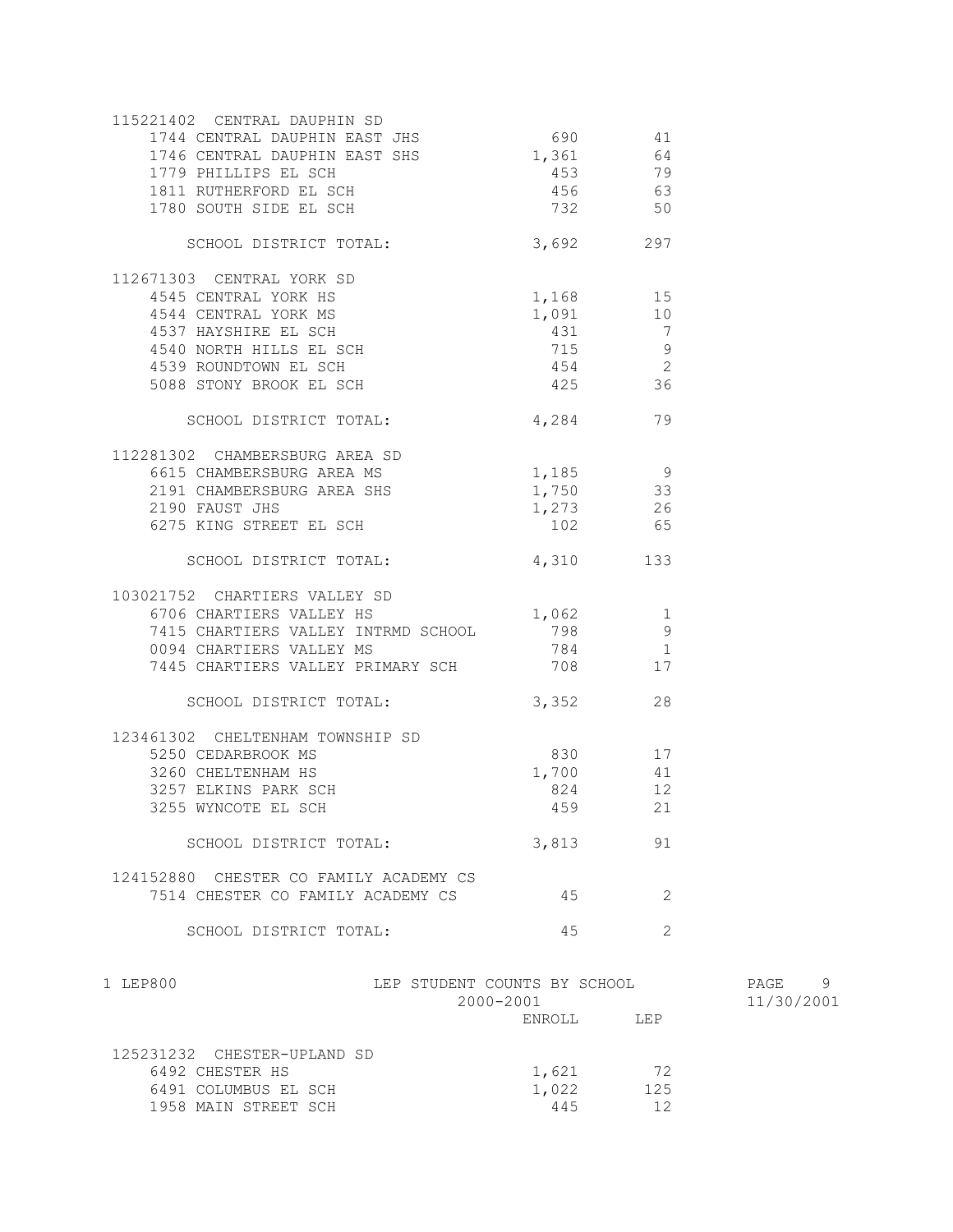| $\begin{tabular}{lllllllllllllllllllllll} \end{tabular} \begin{tabular}{lllllllllll} \multicolumn{4}{c}{\textbf{1838 PULASKI MS}} & \multicolumn{4}{c}{\textbf{560}} & \multicolumn{4}{c}{\textbf{56}} \\ \multicolumn{4}{c}{\textbf{1835 SHOWALTER MS}} & \multicolumn{4}{c}{\textbf{56}} & \multicolumn{4}{c}{\textbf{56}} \\ \multicolumn{4}{c}{\textbf{6499 SMEDLEX MS}} & \multicolumn{4}{c}{\textbf{523}} & \multicolumn{4}{c}{\textbf{523}} & \multicolumn$ |                                           |                         |                          |
|--------------------------------------------------------------------------------------------------------------------------------------------------------------------------------------------------------------------------------------------------------------------------------------------------------------------------------------------------------------------------------------------------------------------------------------------------------------------|-------------------------------------------|-------------------------|--------------------------|
|                                                                                                                                                                                                                                                                                                                                                                                                                                                                    |                                           |                         |                          |
|                                                                                                                                                                                                                                                                                                                                                                                                                                                                    |                                           |                         |                          |
|                                                                                                                                                                                                                                                                                                                                                                                                                                                                    |                                           |                         |                          |
|                                                                                                                                                                                                                                                                                                                                                                                                                                                                    |                                           |                         |                          |
|                                                                                                                                                                                                                                                                                                                                                                                                                                                                    |                                           |                         |                          |
|                                                                                                                                                                                                                                                                                                                                                                                                                                                                    |                                           |                         |                          |
| SCHOOL DISTRICT TOTAL:                                                                                                                                                                                                                                                                                                                                                                                                                                             | 6,491 337                                 |                         |                          |
| 125231303 CHICHESTER SD                                                                                                                                                                                                                                                                                                                                                                                                                                            | $317$ 2<br>1,200 9                        |                         |                          |
| 1843 BOOTHWYN EL SCH                                                                                                                                                                                                                                                                                                                                                                                                                                               |                                           |                         |                          |
| 7276 CHICHESTER MS                                                                                                                                                                                                                                                                                                                                                                                                                                                 |                                           |                         |                          |
| 1849 CHICHESTER SHS                                                                                                                                                                                                                                                                                                                                                                                                                                                |                                           |                         |                          |
| 5322 HILLTOP EL SCH                                                                                                                                                                                                                                                                                                                                                                                                                                                | 393 5                                     |                         |                          |
| 1847 LINWOOD EL SCH                                                                                                                                                                                                                                                                                                                                                                                                                                                | 343 1                                     |                         |                          |
| SCHOOL DISTRICT TOTAL:                                                                                                                                                                                                                                                                                                                                                                                                                                             | 3,432 21                                  |                         |                          |
| 124151902 COATESVILLE AREA SD                                                                                                                                                                                                                                                                                                                                                                                                                                      |                                           |                         |                          |
| 1376 CALN EL SCH                                                                                                                                                                                                                                                                                                                                                                                                                                                   | 658 55                                    |                         |                          |
| 1381 CARL O BENNER EL SCH                                                                                                                                                                                                                                                                                                                                                                                                                                          | 331                                       | 40                      |                          |
| 5012 COATESVILLE AREA SHS                                                                                                                                                                                                                                                                                                                                                                                                                                          | 980 9                                     |                         |                          |
| 1385 COATESVILLE IHS                                                                                                                                                                                                                                                                                                                                                                                                                                               | $1,280$ 5                                 |                         |                          |
| 6472 GORDON MS                                                                                                                                                                                                                                                                                                                                                                                                                                                     | 525 37                                    |                         |                          |
|                                                                                                                                                                                                                                                                                                                                                                                                                                                                    |                                           |                         |                          |
|                                                                                                                                                                                                                                                                                                                                                                                                                                                                    | 621 21                                    |                         |                          |
| 0472 GORDON MS<br>1375 KINGS HIGHWAY EL SCH<br>6473 NORTH BRANDYWINE MS<br>1370 RAINBOW EL SCH<br>6474 SOUTH BRANDYWINE MS                                                                                                                                                                                                                                                                                                                                         | $727$ 2                                   |                         |                          |
|                                                                                                                                                                                                                                                                                                                                                                                                                                                                    | 727                                       | $\overline{\mathbf{3}}$ |                          |
| 6474 SOUTH BRANDYWINE MS                                                                                                                                                                                                                                                                                                                                                                                                                                           | 684                                       | $\overline{7}$          |                          |
| SCHOOL DISTRICT TOTAL: 6,533 179                                                                                                                                                                                                                                                                                                                                                                                                                                   |                                           |                         |                          |
| 113361303 COCALICO SD                                                                                                                                                                                                                                                                                                                                                                                                                                              |                                           |                         |                          |
| 2510 ADAMSTOWN EL SCH<br>6289 COCALICO MS<br>2506 DENVER EL SCH<br>5053 REAMSTOWN EL SCH                                                                                                                                                                                                                                                                                                                                                                           | 439 32                                    |                         |                          |
|                                                                                                                                                                                                                                                                                                                                                                                                                                                                    | 852 7                                     |                         |                          |
|                                                                                                                                                                                                                                                                                                                                                                                                                                                                    |                                           | 597 16                  |                          |
|                                                                                                                                                                                                                                                                                                                                                                                                                                                                    | 458                                       | 18                      |                          |
|                                                                                                                                                                                                                                                                                                                                                                                                                                                                    |                                           |                         |                          |
| SCHOOL DISTRICT TOTAL:                                                                                                                                                                                                                                                                                                                                                                                                                                             | 2,346                                     | 73                      |                          |
| 123461602 COLONIAL SD                                                                                                                                                                                                                                                                                                                                                                                                                                              |                                           |                         |                          |
| 7143 COLONIAL EL SCH                                                                                                                                                                                                                                                                                                                                                                                                                                               | 731                                       | 4                       |                          |
| 5077 COLONIAL MS                                                                                                                                                                                                                                                                                                                                                                                                                                                   | 1,092                                     | 1                       |                          |
| 3261 CONSHOHOCKEN EL SCH                                                                                                                                                                                                                                                                                                                                                                                                                                           | 179                                       | $\mathbf{1}$            |                          |
| 1 LEP800                                                                                                                                                                                                                                                                                                                                                                                                                                                           | LEP STUDENT COUNTS BY SCHOOL<br>2000-2001 |                         | 10<br>PAGE<br>11/30/2001 |
|                                                                                                                                                                                                                                                                                                                                                                                                                                                                    | ENROLL                                    | LEP                     |                          |
| 123461602 COLONIAL SD                                                                                                                                                                                                                                                                                                                                                                                                                                              |                                           |                         |                          |
| 4711 PLYMOUTH EL SCH                                                                                                                                                                                                                                                                                                                                                                                                                                               | 453                                       | 16                      |                          |
| 3333 PLYMOUTH-WHITEMARSH SHS                                                                                                                                                                                                                                                                                                                                                                                                                                       | 1,450                                     | 7                       |                          |
| 3332 RIDGE PARK EL SCH                                                                                                                                                                                                                                                                                                                                                                                                                                             | 329                                       | 22                      |                          |
| 3411 WHITEMARSH EL SCH                                                                                                                                                                                                                                                                                                                                                                                                                                             | 351                                       | - 6                     |                          |
| SCHOOL DISTRICT TOTAL:                                                                                                                                                                                                                                                                                                                                                                                                                                             | 4,585                                     | 57                      |                          |
|                                                                                                                                                                                                                                                                                                                                                                                                                                                                    |                                           |                         |                          |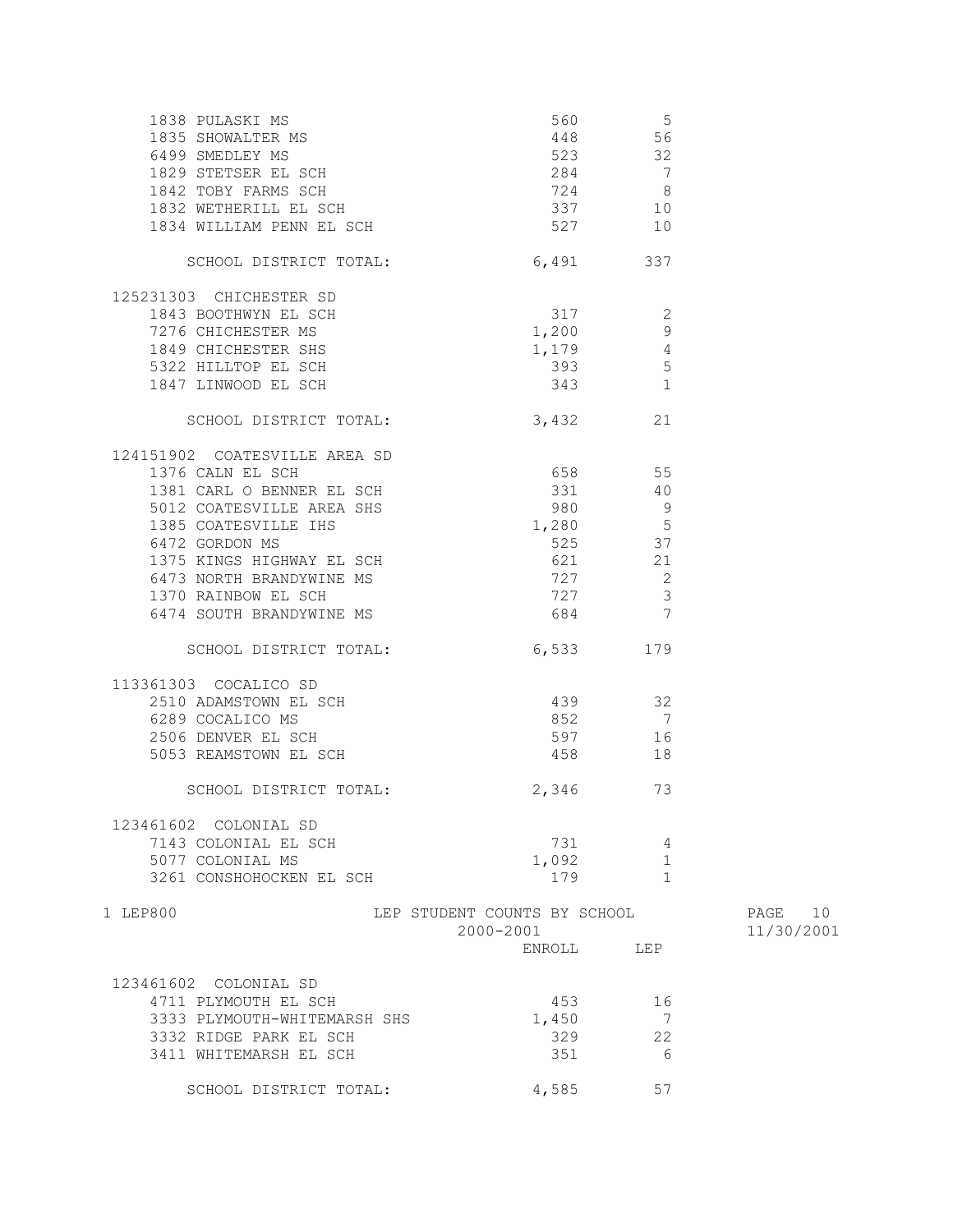| 113361503 COLUMBIA BOROUGH SD                                                        |                              |                |            |
|--------------------------------------------------------------------------------------|------------------------------|----------------|------------|
| 2515 COLUMBIA JSHS                                                                   |                              | 638 6          |            |
| 7056 PARK EL SCH                                                                     | 532 19                       |                |            |
| 2514 TAYLOR EL SCH                                                                   | 315 7                        |                |            |
|                                                                                      |                              |                |            |
| SCHOOL DISTRICT TOTAL: 1,485 32                                                      |                              |                |            |
|                                                                                      |                              |                |            |
| 126512840 COMMUNITY ACAD OF PHILADELPHIA                                             |                              |                |            |
| 7510 COMMUNITY ACAD OF PHILADELPHIA 277 2                                            |                              |                |            |
|                                                                                      |                              |                |            |
| SCHOOL DISTRICT TOTAL:                                                               | 277                          | 2              |            |
|                                                                                      |                              |                |            |
| 113361703 CONESTOGA VALLEY SD                                                        |                              |                |            |
| 2531 CONESTOGA VALLEY MS                                                             | 599 7                        |                |            |
| 2532 CONESTOGA VALLEY SHS 1,140 8                                                    |                              |                |            |
| 5113 FRITZ EL SCH                                                                    | 484 39                       |                |            |
| 2522 LEOLA EL SCH                                                                    | 364                          | 30             |            |
|                                                                                      |                              |                |            |
| SCHOOL DISTRICT TOTAL: 2,587 84                                                      |                              |                |            |
|                                                                                      |                              |                |            |
| 112011603 CONEWAGO VALLEY SD                                                         |                              |                |            |
| 6267 NEW OXFORD EL SCH<br>6898 NEW OXFORD MS 1,156 10<br>0017 NEW OXFORD MS 1,156 10 |                              |                |            |
|                                                                                      |                              |                |            |
| 0017 NEW OXFORD SHS                                                                  | 1,086                        | 18             |            |
|                                                                                      |                              |                |            |
| SCHOOL DISTRICT TOTAL:                                                               | 3,036                        | 51             |            |
|                                                                                      |                              |                |            |
| 105201033 CONNEAUT SD                                                                |                              |                |            |
| 6132 CONNEAUT LAKE-SADSBURY EL SCH 554 554                                           |                              |                |            |
| 6133 CONNEAUT VALLEY EL SCH                                                          | 467 1                        |                |            |
|                                                                                      |                              |                |            |
| SCHOOL DISTRICT TOTAL: 1,021 4                                                       |                              |                |            |
|                                                                                      |                              |                |            |
| 114061103 CONRAD WEISER AREA SD                                                      |                              |                |            |
| 0777 CONRAD WEISER HS                                                                | 821 15                       |                |            |
| 7651 CONRAD WEISER MS                                                                | 902                          | 8              |            |
| 5203 CONRAD WEISER WEST EL SCH                                                       | 450                          | $\overline{1}$ |            |
|                                                                                      |                              |                |            |
| SCHOOL DISTRICT TOTAL:                                                               | 2, 173                       | 24             |            |
|                                                                                      |                              |                |            |
| 113381303 CORNWALL-LEBANON SD                                                        |                              |                |            |
| 4800 CEDAR CREST HS                                                                  | 1,453                        | 6              |            |
| 6301 CEDAR CREST MS                                                                  | 1,117                        | 6              |            |
| 6302 CORNWALL EL SCH                                                                 | 491                          | $\overline{7}$ |            |
|                                                                                      |                              |                |            |
| 1 LEP800                                                                             | LEP STUDENT COUNTS BY SCHOOL |                | 11<br>PAGE |
|                                                                                      | 2000-2001                    |                | 11/30/2001 |
|                                                                                      | ENROLL                       | LEP            |            |
|                                                                                      |                              |                |            |
| 113381303 CORNWALL-LEBANON SD                                                        |                              |                |            |
| 2728 EBENEZER EL SCH                                                                 | 604                          | 10             |            |
| 2729 SOUTH LEBANON EL SCH                                                            | 446                          | 8              |            |
| 7300 UNION CANAL EL SCH                                                              | 496                          | 17             |            |
|                                                                                      |                              |                |            |
| SCHOOL DISTRICT TOTAL:                                                               | 4,607                        | 54             |            |
|                                                                                      |                              |                |            |

109531304 COUDERSPORT AREA SD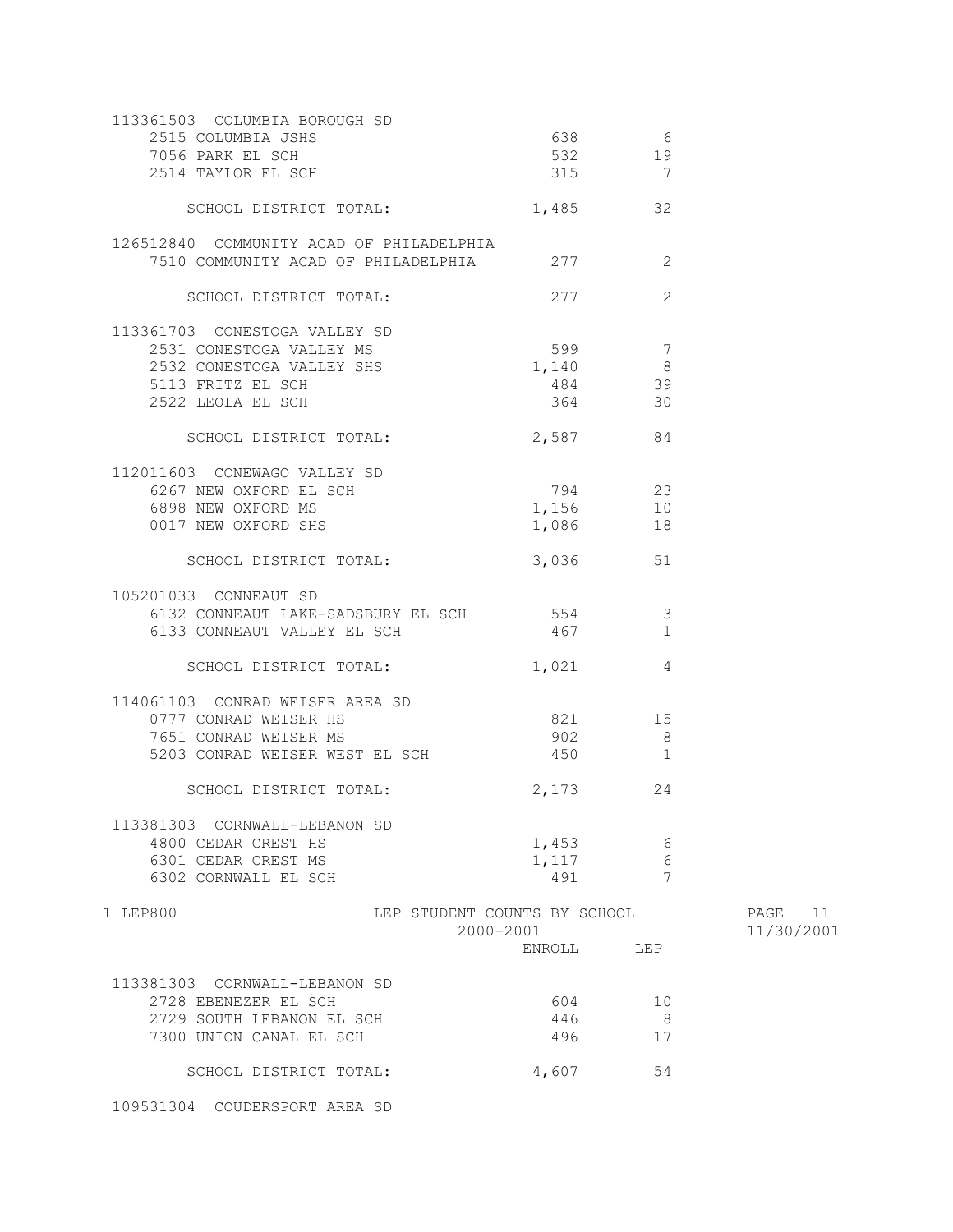| 3869 COUDERSPORT AREA JSHS     | 500                          | 2                       |            |
|--------------------------------|------------------------------|-------------------------|------------|
| SCHOOL DISTRICT TOTAL:         | 500                          | 2                       |            |
| 122092353 COUNCIL ROCK SD      |                              |                         |            |
| 1088 CHURCHVILLE EL SCH        | 670 6                        |                         |            |
| 6833 COUNCIL ROCK JHS-HOLLAND  | $1,233$ 7                    |                         |            |
| 6453 COUNCIL ROCK JHS-NEWTOWN  |                              | $1,153$ 15              |            |
| 6454 COUNCIL ROCK JHS-RICHBORO | 698                          |                         |            |
|                                |                              | $\overline{\mathbf{1}}$ |            |
| 5096 COUNCIL ROCK SHS          | 2,748                        | 16                      |            |
| 1086 GOODNOE EL SCH            | 700                          | 4                       |            |
| 7208 HILLCREST EL SCH          |                              | 607 9                   |            |
| 4680 HOLLAND EL SCH            |                              | 508 17                  |            |
| 7657 MAUREEN WELSH EL SCH      | 670                          | $\sim$ 2                |            |
| 7432 NEWTOWN EL SCH            | 829 32                       | 5                       |            |
| 1087 RICHBORO EL SCH           | 636 8                        | 1                       |            |
| 5308 ROLLING HILLS EL SCH      | 565                          | $6\,$                   |            |
|                                |                              | 2                       |            |
| 1130 SOL FEINSTONE EL SCH      | 664                          |                         |            |
| SCHOOL DISTRICT TOTAL:         |                              | 11,681 91               |            |
| 106611303 CRANBERRY AREA SD    |                              |                         |            |
| 4098 CRANBERRY AREA JSHS       | 773                          | 2                       |            |
| 4666 PINOAK EL SCH             | 170                          | 2                       |            |
|                                |                              |                         |            |
| SCHOOL DISTRICT TOTAL:         | 943                          | 4                       |            |
| 105201352 CRAWFORD CENTRAL SD  |                              |                         |            |
| 5037 COCHRANTON EL SCH         | 487 2                        |                         |            |
|                                |                              |                         |            |
| 1632 COCHRANTON JSHS           |                              | 438 2                   |            |
| 1654 MEADVILLE AREA SHS        | 1,169                        | 2                       |            |
| 1650 NEASON HILL EL SCH        |                              | 394 394<br>$\mathbf{1}$ |            |
| SCHOOL DISTRICT TOTAL:         | 2,488                        | 7                       |            |
| 118401403 CRESTWOOD SD         |                              |                         |            |
| 2860 CRESTWOOD HS              | 957                          | $\mathcal{S}$           |            |
| 2858 FAIRVIEW EL SCH           |                              | 717 10                  |            |
|                                |                              |                         |            |
| SCHOOL DISTRICT TOTAL:         | 1,674                        | -13                     |            |
| 115211603 CUMBERLAND VALLEY SD |                              |                         |            |
|                                |                              | $\overline{7}$          |            |
| 1701 CUMBERLAND VALLEY HS      | 2,431                        |                         |            |
| 6714 EAGLE VIEW MS             | 1,039                        | $\mathbf{1}$            |            |
| 1 LEP800                       | LEP STUDENT COUNTS BY SCHOOL |                         | PAGE 12    |
|                                | 2000-2001                    |                         | 11/30/2001 |
|                                |                              | ENROLL LEP              |            |
|                                |                              |                         |            |
| 115211603 CUMBERLAND VALLEY SD |                              |                         |            |
| 4849 GOOD HOPE MS              | 837                          | 4                       |            |
| 5020 HAMPDEN EL SCH            | 544                          | $\mathbf{1}$            |            |
| 1697 MIDDLESEX EL SCH          | 446                          | $\mathbf{1}$            |            |
|                                |                              | $\mathbf{2}$            |            |
| 1696 SHAULL EL SCH             | 400                          |                         |            |
| 1695 SPORTING HILL EL SCH      | 594                          | $\overline{2}$          |            |
|                                |                              |                         |            |
| SCHOOL DISTRICT TOTAL:         | 6,291                        | 18                      |            |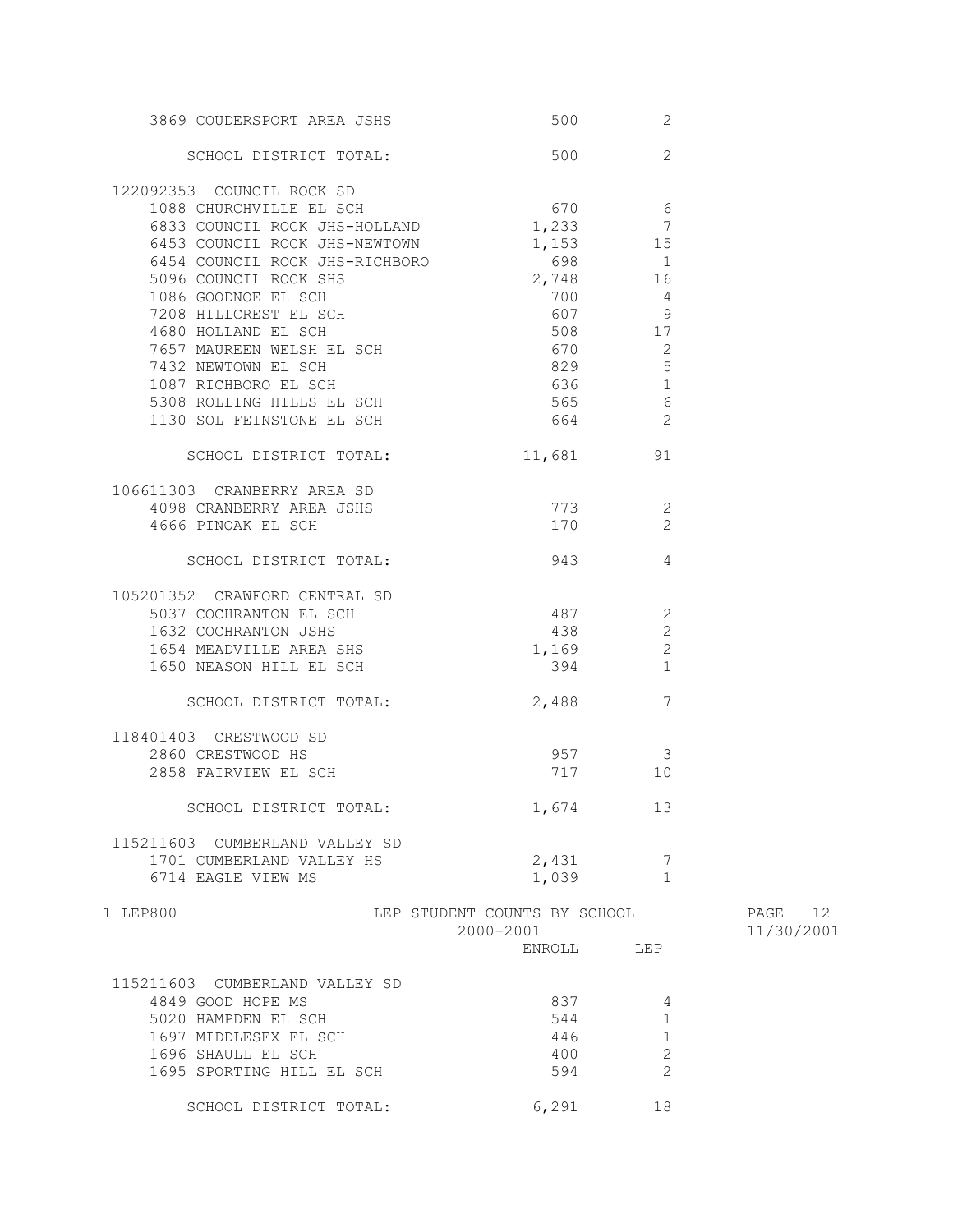| 118401603 DALLAS SD<br>2868 DALLAS EL SCH                                                                                                                                 |                                                     | 4                                                                |                          |
|---------------------------------------------------------------------------------------------------------------------------------------------------------------------------|-----------------------------------------------------|------------------------------------------------------------------|--------------------------|
| SCHOOL DISTRICT TOTAL:                                                                                                                                                    | 632                                                 | 4                                                                |                          |
| 112671603 DALLASTOWN AREA SD<br>6598 DALLASTOWN AREA MS<br>4546 DALLASTOWN EL SCH<br>4547 LOGANVILLE-SPRINGFIELD EL SCH<br>4551 ORE VALLEY EL SCH<br>4549 YORK TWP EL SCH | 1,258<br>257<br>497<br>660                          | 2<br>$\mathbf{1}$<br>$\mathbf{2}$<br>$\overline{4}$<br>612<br>10 |                          |
| SCHOOL DISTRICT TOTAL:                                                                                                                                                    | 3,284                                               | 19                                                               |                          |
| 116471803 DANVILLE AREA SD<br>3424 DANVILLE AREA MS<br>6846 DANVILLE EL SCH                                                                                               | 690 -<br>280                                        | 2<br>$\mathbf{1}$                                                |                          |
| SCHOOL DISTRICT TOTAL:                                                                                                                                                    |                                                     | 3<br>970 — 100                                                   |                          |
| 107651603 DERRY AREA SD<br>6927 GRANDVIEW EL SCH                                                                                                                          |                                                     | 906 — 100<br>1                                                   |                          |
| SCHOOL DISTRICT TOTAL:                                                                                                                                                    | 906                                                 | $\mathbf{1}$                                                     |                          |
| 115221753 DERRY TOWNSHIP SD<br>4801 HERSHEY HS<br>7186 HERSHEY INTRMD SCH<br>6678 HERSHEY MS<br>1749 HERSHEY PRIMARY SCH                                                  |                                                     | 1,031 10<br>793 13<br>858 8<br>675 16                            |                          |
| SCHOOL DISTRICT TOTAL:                                                                                                                                                    |                                                     | 3,357<br>47                                                      |                          |
| 113362203 DONEGAL SD<br>7165 DONEGAL MS<br>2539 DONEGAL SHS<br>5234 RIVERVIEW EL SCH                                                                                      | 624<br>733<br>295                                   | 8 <sup>8</sup><br>7<br>15                                        |                          |
| SCHOOL DISTRICT TOTAL:                                                                                                                                                    | 1,652                                               | 30                                                               |                          |
| 112671803 DOVER AREA SD<br>4554 DOVER AREA EL SCH<br>4558 DOVER AREA HS                                                                                                   | 266<br>1,027                                        | $\mathbf 1$<br>$\overline{2}$                                    |                          |
| 1 LEP800                                                                                                                                                                  | LEP STUDENT COUNTS BY SCHOOL<br>2000-2001<br>ENROLL | LEP                                                              | 13<br>PAGE<br>11/30/2001 |
| 112671803 DOVER AREA SD<br>4557 LEIB EL SCH<br>7555 NORTH SALEM EL SCH<br>4556 WEIGELSTOWN EL SCH<br>SCHOOL DISTRICT TOTAL:                                               | 474<br>554<br>487<br>2,808                          | 5<br>$\mathbf 2$<br>$\mathbf{1}$<br>11                           |                          |
|                                                                                                                                                                           |                                                     |                                                                  |                          |

124152003 DOWNINGTOWN AREA SD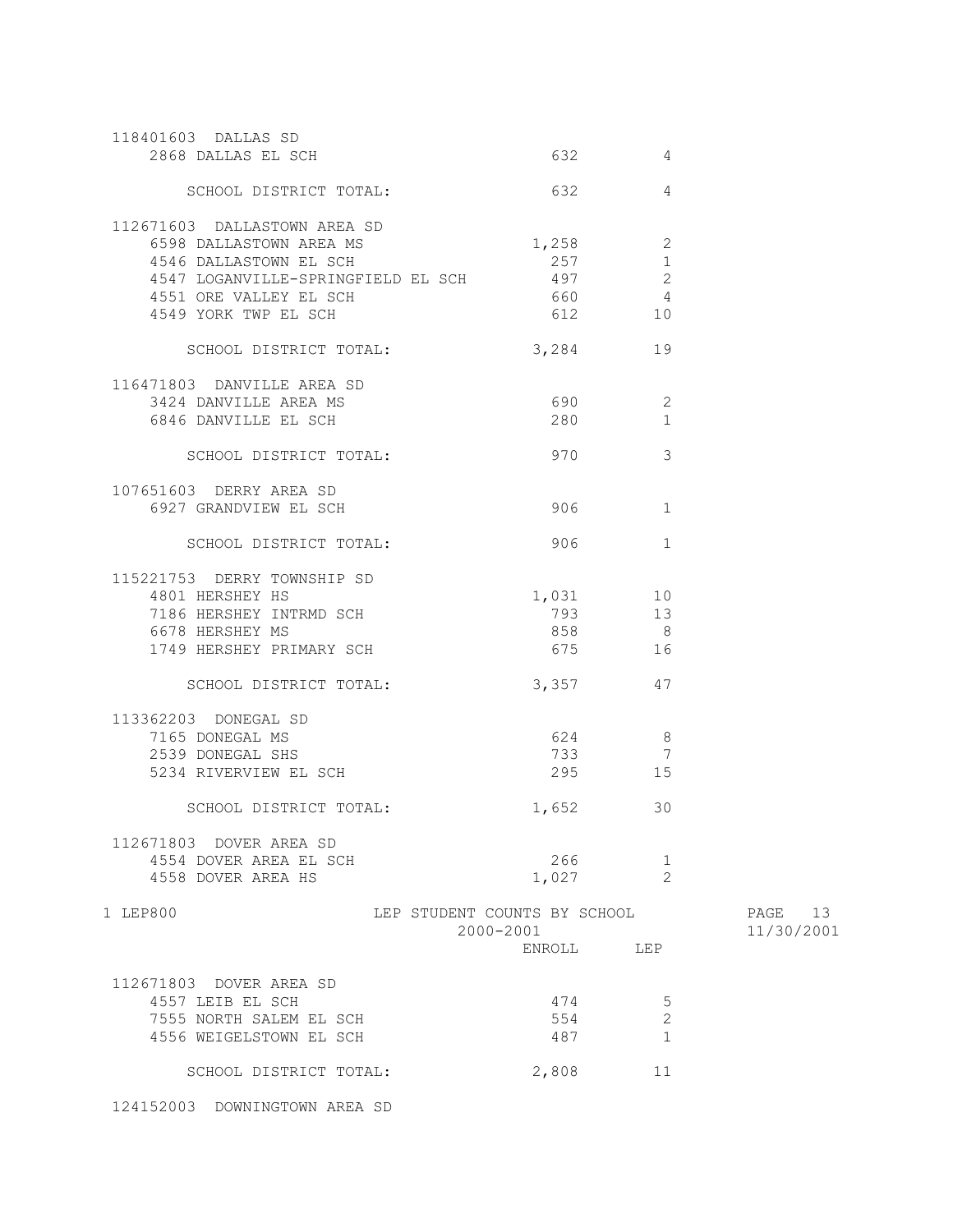| 1391 BEAVER CREEK EL SCH<br>7266 BRADFORD HGTS EL SCH<br>1431 BRANDYWINE-WALLACE EL SCH<br>7517 DOWNINGTON MS                      | 450<br>490<br>492<br>$492$<br>1,294 | 5<br>$5\phantom{.0}$<br>$1\,$<br>$\overline{5}$ |            |
|------------------------------------------------------------------------------------------------------------------------------------|-------------------------------------|-------------------------------------------------|------------|
| 6475 DOWNINGTOWN HS NINTH GR CTR 751                                                                                               | $1,953$ 3                           | 2                                               |            |
| 1387 DOWNINGTOWN SHS<br>5011 EAST WARD EL SCH                                                                                      | 617                                 | 9                                               |            |
| 6476 LIONVILLE EL SCH<br>7516 LIONVILLE MS                                                                                         | 573                                 | 8                                               |            |
| 1432 PICKERING VALLEY EL SCH<br>1432 PICKERING VALLEY EL SCH<br>210                                                                | 1,213                               | 6                                               |            |
|                                                                                                                                    |                                     | 2<br>$\mathcal{S}$                              |            |
| 7265 SHAMONA CREEK EL SCH<br>6621 UWCHLAN HILLS EL SCH                                                                             | 612<br>547                          | $\mathbf{3}$                                    |            |
| SCHOOL DISTRICT TOTAL: 9,521 52                                                                                                    |                                     |                                                 |            |
| 106172003 DUBOIS AREA SD                                                                                                           |                                     |                                                 |            |
|                                                                                                                                    |                                     |                                                 |            |
| EXECUTE AREA SD<br>1541 DUBOIS AREA MS<br>6156 DUBOIS AREA SHS<br>1.442                                                            |                                     |                                                 |            |
| SCHOOL DISTRICT TOTAL: 2,655 33                                                                                                    |                                     |                                                 |            |
| 103022803 EAST ALLEGHENY SD                                                                                                        |                                     |                                                 |            |
| 0542 GREEN VALLEY PRIMARY SCH 414 414                                                                                              |                                     |                                                 |            |
| SCHOOL DISTRICT TOTAL: 414                                                                                                         |                                     | 2                                               |            |
| 121392303 EAST PENN SD                                                                                                             |                                     |                                                 |            |
| 92303 EAST PENN SD<br>2809 EMMAUS HS<br>3560 EMER MC                                                                               | $2,159$ 5                           |                                                 |            |
| 2808 JEFFERSON EL SCH<br>2801 KINGS HIGHWAY EL SCH<br>2803 LOWER MACUNGIE EL SCH<br>7559 LOWER MACUNGIE MS<br>2804 MACUNGIE EL SCH | 654                                 | 2                                               |            |
|                                                                                                                                    | 246                                 | $\mathbf{3}$                                    |            |
|                                                                                                                                    | 113                                 | $\mathbf{1}$                                    |            |
|                                                                                                                                    | 254                                 | 1                                               |            |
|                                                                                                                                    | 1,017                               | 1                                               |            |
|                                                                                                                                    | 570                                 | $\mathbf{1}$                                    |            |
| 5239 SHOEMAKER EL SCH                                                                                                              | 626                                 | 2                                               |            |
| 4827 WESCOSVILLE EL SCH                                                                                                            | 569 7                               |                                                 |            |
| SCHOOL DISTRICT TOTAL:                                                                                                             | 6,208                               | 23                                              |            |
| 115212503 EAST PENNSBORO AREA SD                                                                                                   |                                     |                                                 |            |
| 5220 EAST PENNSBORO AREA MS                                                                                                        | 865                                 | 7                                               |            |
| 1707 EAST PENNSBORO AREA SHS                                                                                                       | 784                                 | 4                                               |            |
| 1705 EAST PENNSBORO EL SCH                                                                                                         | 575                                 | 1                                               |            |
| 4850 WEST CREEK HILLS EL SCH                                                                                                       | 514                                 | 11                                              |            |
| SCHOOL DISTRICT TOTAL:                                                                                                             | 2,738                               | 23                                              |            |
| 1 LEP800                                                                                                                           | LEP STUDENT COUNTS BY SCHOOL        |                                                 | 14<br>PAGE |
|                                                                                                                                    | 2000-2001                           |                                                 | 11/30/2001 |

| PAGE |            | 14 |  |
|------|------------|----|--|
|      | 11/30/2001 |    |  |

| 120452003 EAST STROUDSBURG AREA SD |       |    |
|------------------------------------|-------|----|
| 7536 BUSHKILL EL SCH               | 563   | 14 |
| 7641 EAST STROUDSBURG SHS NORTH    | 682   |    |
| 6935 EAST STROUDSBURG SHS SOUTH    | 1,293 | 11 |
| 3204 J M HILL EL SCH               | 633   | 17 |

ENROLL LEP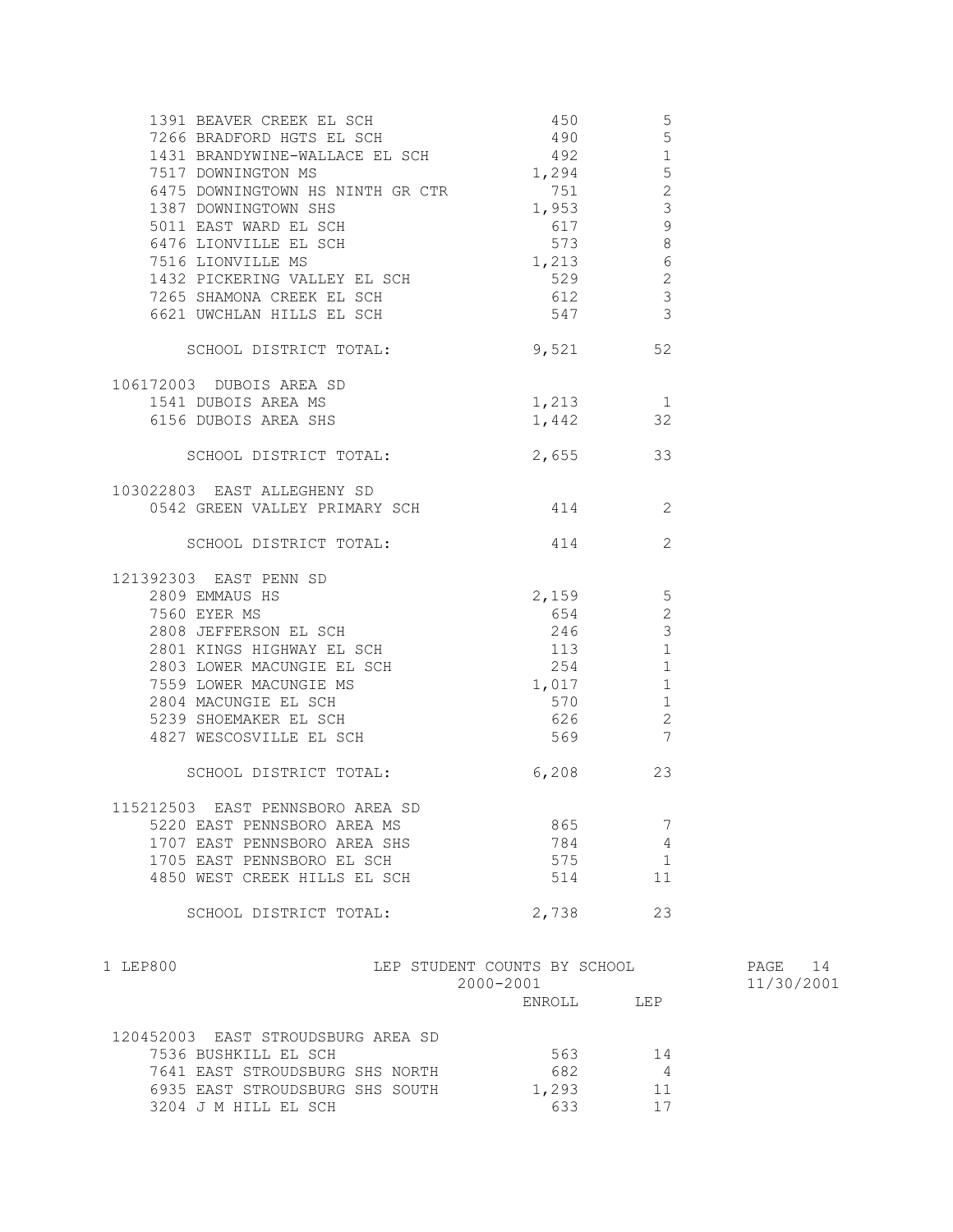| $\begin{tabular}{lllllllllllllllll} \end{tabular} \begin{tabular}{lllllllllll} \multicolumn{4}{c}{\text{\small 7366 J T LAMBERT INTERMEDIATE SCH}} & \multicolumn{4}{c}{\text{\small 1,052}} & \multicolumn{4}{c}{\text{\small 9}} \\ \multicolumn{4}{c}{\text{\small 7642 LEHMAN INTERMEDIATE SCHOOL}} & \multicolumn{4}{c}{\text{\small 710}} & \multicolumn{4}{c}{\text{\small 8}} \\ \multicolumn{4}{c}{\text{\small 3201 MIDDE SMITHFIEDL EL SCH}} & \multicolumn{4}{c}{\text{\small 484$ |                                                                                               |                                            |                       |
|------------------------------------------------------------------------------------------------------------------------------------------------------------------------------------------------------------------------------------------------------------------------------------------------------------------------------------------------------------------------------------------------------------------------------------------------------------------------------------------------|-----------------------------------------------------------------------------------------------|--------------------------------------------|-----------------------|
| SCHOOL DISTRICT TOTAL: 6,863 113                                                                                                                                                                                                                                                                                                                                                                                                                                                               |                                                                                               |                                            |                       |
| 113362303 EASTERN LANCASTER COUNTY SD<br>2552 BLUE BALL EL SCH<br>2552 BLUE BALL EL SCH<br>2631 GARDEN SPOT SHS<br>2631 NEW HOLLAND EL SCH<br>4707 SUMMIT VALLEY EL SCH<br>287<br>4                                                                                                                                                                                                                                                                                                            | 407 1                                                                                         |                                            |                       |
| SCHOOL DISTRICT TOTAL: 2,743 27                                                                                                                                                                                                                                                                                                                                                                                                                                                                |                                                                                               |                                            |                       |
| 113382303 EASTERN LEBANON COUNTY SD<br>6612 EASTERN LEBANON CO MS 561 561 1<br>2735 JACKSON EL SCH 2738 SCHAEFFERSTOWN EL SCH 237 2                                                                                                                                                                                                                                                                                                                                                            |                                                                                               |                                            |                       |
| SCHOOL DISTRICT TOTAL: 1,069 4                                                                                                                                                                                                                                                                                                                                                                                                                                                                 |                                                                                               |                                            |                       |
| 112672203 EASTERN YORK SD<br>572203 EASTERN YORK SD<br>4564 EASTERN YORK HS<br>7439 EASTERN YORK MS 676<br>4563 WRIGHTSVILLE EL SCH 249                                                                                                                                                                                                                                                                                                                                                        | $812$ 2                                                                                       | $\overline{4}$<br>$\overline{\phantom{0}}$ |                       |
| SCHOOL DISTRICT TOTAL: 1,737 14                                                                                                                                                                                                                                                                                                                                                                                                                                                                |                                                                                               |                                            |                       |
| 120483302 EASTON AREA SD<br>4915 CHESTON EL SCH<br>3482 EASTON AREA HS<br>7008 EASTON AREA MS<br>3477 FORKS EL SCH<br>3473 PALMER EL SCH<br>5350 PAXINOSA EL SCH<br>6925 SHAWNEE MS<br>SCHOOL DISTRICT TOTAL:<br>103023153 ELIZABETH FORWARD SD                                                                                                                                                                                                                                                | $-775$ 14<br>$-975$ 23<br>$2,255$ 20<br>$1,349$ 20<br>$452$ 24<br>$707$<br>1,340<br>7,083 145 | 22                                         |                       |
| 1 LEP800                                                                                                                                                                                                                                                                                                                                                                                                                                                                                       | LEP STUDENT COUNTS BY SCHOOL<br>$2000 - 2001$<br>ENROLL LEP                                   |                                            | PAGE 15<br>11/30/2001 |
| 103023153 ELIZABETH FORWARD SD<br>0144 ELIZABETH FORWARD SHS                                                                                                                                                                                                                                                                                                                                                                                                                                   | 922                                                                                           | 1                                          |                       |
| SCHOOL DISTRICT TOTAL:                                                                                                                                                                                                                                                                                                                                                                                                                                                                         | 922                                                                                           | 1                                          |                       |
| 113362403 ELIZABETHTOWN AREA SD<br>2561 EAST HIGH STREET EL SCH<br>6862 ELIZABETHTOWN AREA MS                                                                                                                                                                                                                                                                                                                                                                                                  | 571<br>973                                                                                    | 6<br>$\overline{2}$                        |                       |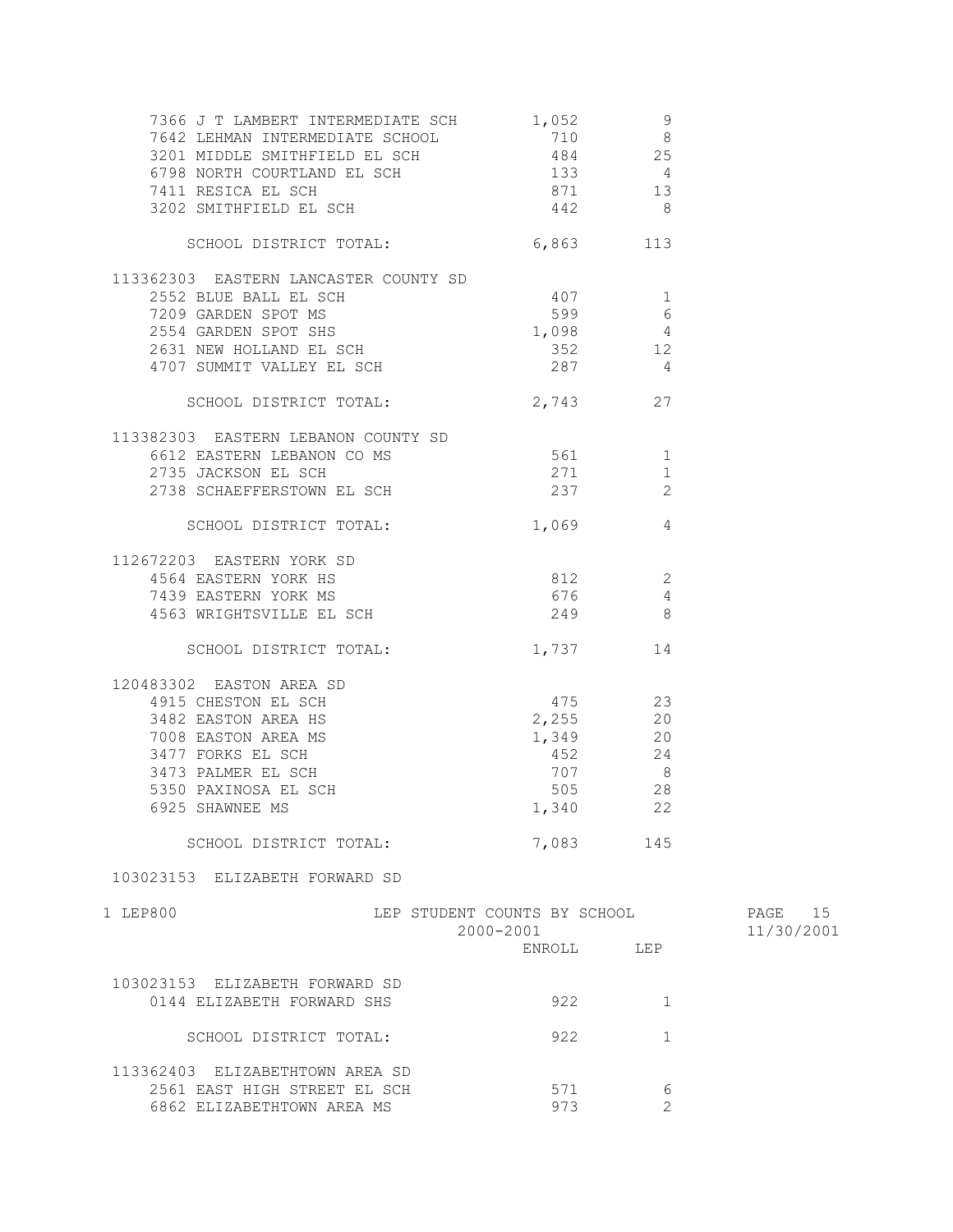| 2562 ELIZABETHTOWN AREA SHS<br>2558 MILL ROAD EL SCH                                                                                                                                                                                                                                              | $1,206$ 2                                 | 316 3                                                                                            |                       |
|---------------------------------------------------------------------------------------------------------------------------------------------------------------------------------------------------------------------------------------------------------------------------------------------------|-------------------------------------------|--------------------------------------------------------------------------------------------------|-----------------------|
| SCHOOL DISTRICT TOTAL:                                                                                                                                                                                                                                                                            | 3,066 13                                  |                                                                                                  |                       |
| 104372003 ELLWOOD CITY AREA SD<br>2675 LINCOLN JSHS                                                                                                                                                                                                                                               |                                           | 1, 113 3                                                                                         |                       |
| SCHOOL DISTRICT TOTAL:                                                                                                                                                                                                                                                                            |                                           | 3<br>1,113                                                                                       |                       |
| 113362603 EPHRATA AREA SD<br>2564 AKRON EL SCH<br>2568 CLAY EL SCH<br>6712 EPHRATA MS<br>6293 EPHRATA SHS<br>2563 FULTON EL SCH<br>2565 LINCOLN EL SCH                                                                                                                                            | 1,045<br>1,396<br>405                     | 384 11<br>264 14<br>25<br>12<br>14<br>538 3<br>292 15                                            |                       |
| SCHOOL DISTRICT TOTAL:                                                                                                                                                                                                                                                                            | 4,324 94                                  |                                                                                                  |                       |
| 105252602 ERIE CITY SD<br>2000 BURTON EL SCH<br>2001 CLEVELAND EL SCH<br>2021 CONNELL EL SCH<br>2003 DIEHL EL SCH<br>2026 EAST SHS<br>2004 EDISON EL SCH<br>2009 HARDING EL SCH<br>2011 JEFFERSON EL SCH<br>2016 MCKINLEY EL SCH<br>2018 PERRY EL SCH<br>2025 WILSON MS<br>SCHOOL DISTRICT TOTAL: | 430<br>$460$ 4<br>510<br>903<br>6,038 507 | $311$ $1$<br>430 2<br>-2<br>395 92<br>326 28<br>959 175<br>613 1<br>447 21<br>684 1<br>52<br>130 |                       |
| 126513100 EUGENIO MARIA DE HOSTOS CS<br>7564 EUGENIO MARIA DE HOSTOS CS                                                                                                                                                                                                                           | 206 12                                    |                                                                                                  |                       |
| SCHOOL DISTRICT TOTAL:                                                                                                                                                                                                                                                                            | 206 12                                    |                                                                                                  |                       |
| 114062003 EXETER TOWNSHIP SD<br>0787 EXETER TWP JHS<br>0783 JACKSONWALD EL SCH                                                                                                                                                                                                                    | 903<br>696                                | 3<br>$\mathcal{L}$                                                                               |                       |
| 1 LEP800                                                                                                                                                                                                                                                                                          | LEP STUDENT COUNTS BY SCHOOL<br>2000-2001 | ENROLL LEP                                                                                       | PAGE 16<br>11/30/2001 |
| 114062003 EXETER TOWNSHIP SD<br>0786 LORANE EL SCH                                                                                                                                                                                                                                                | 732                                       | 3                                                                                                |                       |
| SCHOOL DISTRICT TOTAL:                                                                                                                                                                                                                                                                            | 2,331                                     | 8                                                                                                |                       |
| 112013054 FAIRFIELD AREA SD<br>6270 FAIRFIELD AREA EL SCH                                                                                                                                                                                                                                         | 486                                       | $\mathbf{1}$                                                                                     |                       |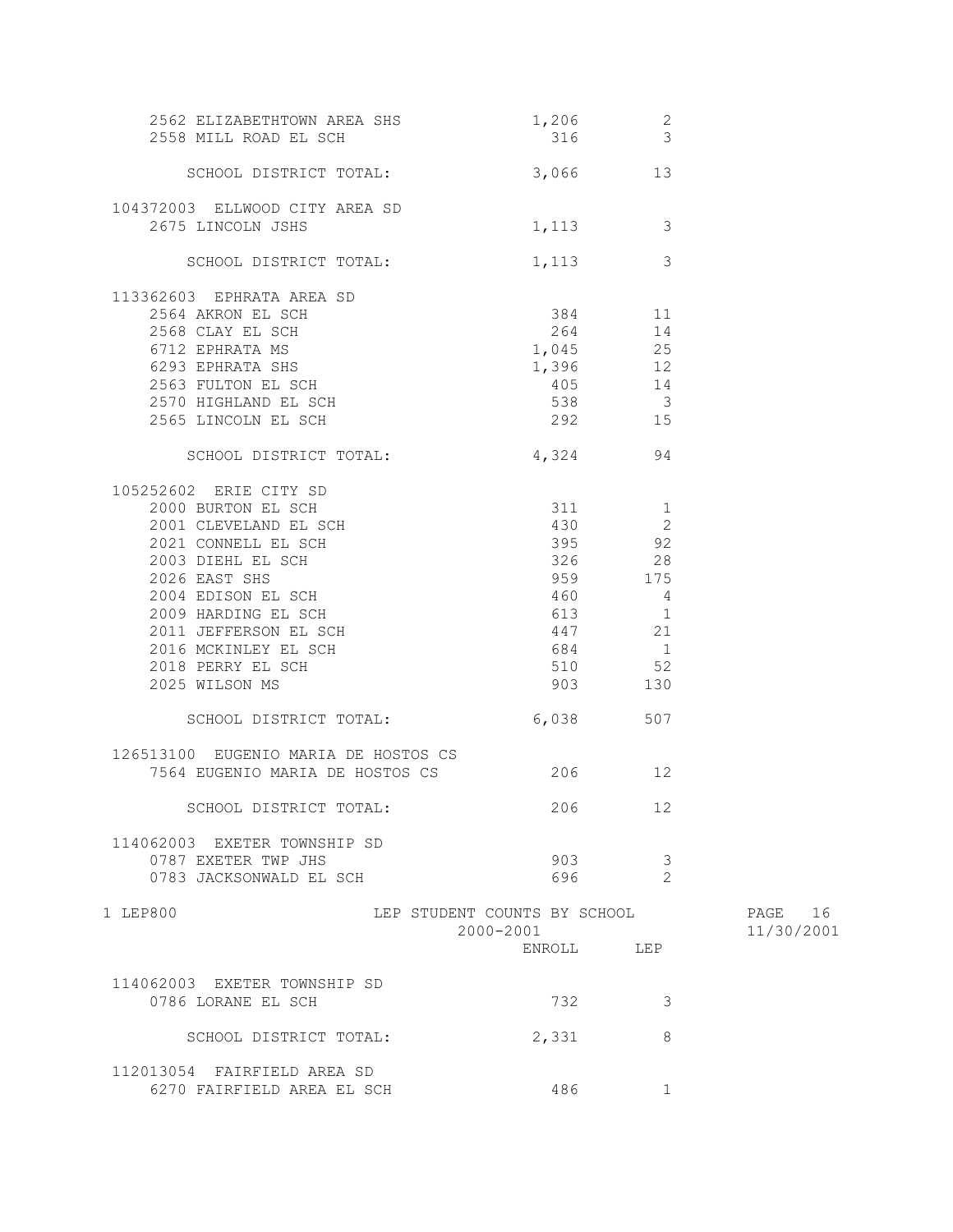| SCHOOL DISTRICT TOTAL:                        |                                                                                                                                                                                                                                          | 1                        |            |
|-----------------------------------------------|------------------------------------------------------------------------------------------------------------------------------------------------------------------------------------------------------------------------------------------|--------------------------|------------|
| 105253303 FAIRVIEW SD<br>7466 FAIRVIEW EL SCH |                                                                                                                                                                                                                                          | 3                        |            |
|                                               |                                                                                                                                                                                                                                          |                          |            |
| SCHOOL DISTRICT TOTAL:                        | 598                                                                                                                                                                                                                                      | 3                        |            |
| 114062503 FLEETWOOD AREA SD                   |                                                                                                                                                                                                                                          |                          |            |
| 6311 FLEETWOOD MS<br>5023 FLEETWOOD SHS       | 834   100   100   100   100   100   100   100   100   100   100   100   100   100   100   100   100   100   100   100   100   100   100   100   100   100   100   100   100   100   100   100   100   100   100   100   100   1<br>668 8 | 1<br>$\mathbf{1}$        |            |
|                                               |                                                                                                                                                                                                                                          |                          |            |
| SCHOOL DISTRICT TOTAL:                        | 1,502                                                                                                                                                                                                                                    | 2                        |            |
| 105253553 FORT LEBOEUF SD                     |                                                                                                                                                                                                                                          |                          |            |
| 2035 WATERFORD EL SCH                         | 495                                                                                                                                                                                                                                      | 1                        |            |
| SCHOOL DISTRICT TOTAL:                        | 495 30                                                                                                                                                                                                                                   | $\mathbf{1}$             |            |
| 103023912 FOX CHAPEL AREA SD                  |                                                                                                                                                                                                                                          |                          |            |
| 0147 DORSEYVILLE MS                           | 1,121                                                                                                                                                                                                                                    | $\mathcal{S}$            |            |
| 0149 FAIRVIEW EL SCH                          | 425                                                                                                                                                                                                                                      | 6                        |            |
| 0156 FOX CHAPEL AREA SHS                      | 1,481                                                                                                                                                                                                                                    | 5                        |            |
| 6780 HARTWOOD EL SCH                          | 381                                                                                                                                                                                                                                      | $\overline{4}$           |            |
| 0153 KERR EL SCH                              | 697 697                                                                                                                                                                                                                                  | 557 5                    |            |
| 0461 OHARA EL SCH                             |                                                                                                                                                                                                                                          | 10                       |            |
| SCHOOL DISTRICT TOTAL:                        | 4,662                                                                                                                                                                                                                                    | 33                       |            |
| 107652603 FRANKLIN REGIONAL SD                |                                                                                                                                                                                                                                          |                          |            |
| 7602 FRANKLIN REGIONAL MS                     | 956 1990                                                                                                                                                                                                                                 | $\overline{2}$           |            |
| 4360 FRANKLIN REGIONAL SHS                    | 1,246                                                                                                                                                                                                                                    | 2                        |            |
| 7163 HERITAGE EL SCH                          | 707                                                                                                                                                                                                                                      | $5\phantom{.0}$          |            |
| 4354 NEWLONSBURG EL SCH                       | 254                                                                                                                                                                                                                                      | $\overline{3}$           |            |
| SCHOOL DISTRICT TOTAL:                        | 3,163                                                                                                                                                                                                                                    | 12                       |            |
| 125234103 GARNET VALLEY SD                    |                                                                                                                                                                                                                                          |                          |            |
| 6506 CONCORD EL SCH                           | 881                                                                                                                                                                                                                                      | 4                        |            |
| 7486 GARNET VALLEY EL SCH                     | 886                                                                                                                                                                                                                                      | $\mathfrak{Z}$           |            |
| 1869 GARNET VALLEY HS                         | 905                                                                                                                                                                                                                                      | $\overline{\phantom{0}}$ |            |
| 7313 GARNET VALLEY MS                         | 807                                                                                                                                                                                                                                      | 3                        |            |
| SCHOOL DISTRICT TOTAL:                        | 3,479                                                                                                                                                                                                                                    | 12                       |            |
| 103024102 GATEWAY SD                          |                                                                                                                                                                                                                                          |                          |            |
| 1 LEP800                                      | LEP STUDENT COUNTS BY SCHOOL                                                                                                                                                                                                             |                          | PAGE 17    |
|                                               | 2000-2001                                                                                                                                                                                                                                |                          | 11/30/2001 |
|                                               | ENROLL                                                                                                                                                                                                                                   | LEP                      |            |
| 103024102 GATEWAY SD                          |                                                                                                                                                                                                                                          |                          |            |
| 0157 EVERGREEN EL SCH                         | 304                                                                                                                                                                                                                                      | 4                        |            |
| 0167 GATEWAY MS                               | 723                                                                                                                                                                                                                                      | 5                        |            |
| 0170 GATEWAY SHS                              | 1,490                                                                                                                                                                                                                                    | 4                        |            |
| 0169 MOSS SIDE MS                             | 667                                                                                                                                                                                                                                      | 16                       |            |
| 5191 RAMSEY EL SCH                            | 389                                                                                                                                                                                                                                      | 11                       |            |
| 0165 UNIVERSITY PARK EL SCH                   | 264                                                                                                                                                                                                                                      | $\mathbf{1}$             |            |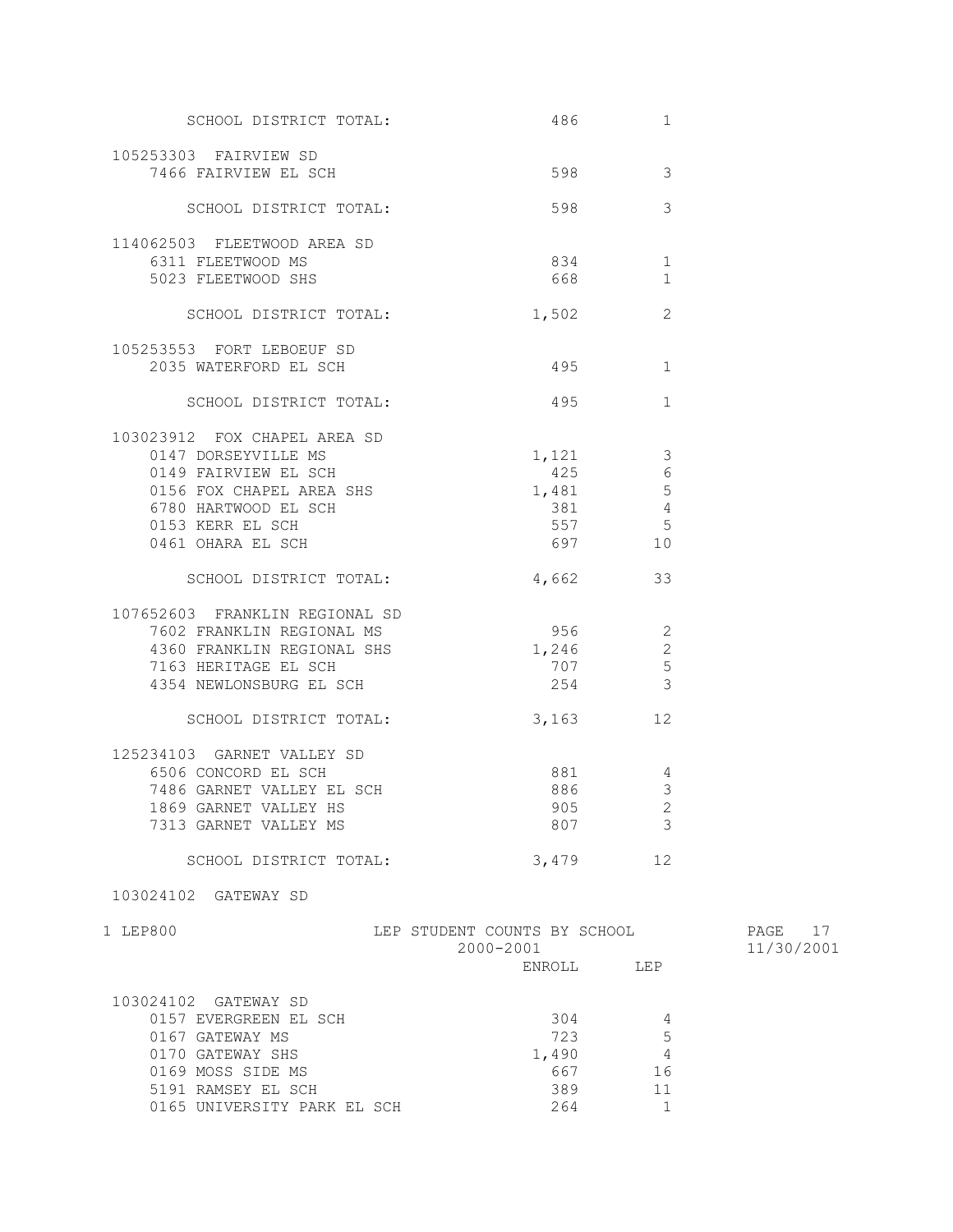| SCHOOL DISTRICT TOTAL:        |                              | 3,837<br>41                |            |
|-------------------------------|------------------------------|----------------------------|------------|
| 105253903 GENERAL MCLANE SD   |                              |                            |            |
| 2040 GENERAL MCLANE HS        | 934                          | 1                          |            |
| 2039 MCKEAN EL SCH            | 412                          | 2                          |            |
|                               |                              |                            |            |
| SCHOOL DISTRICT TOTAL:        | 1,346                        | 3                          |            |
| 112013753 GETTYSBURG AREA SD  |                              |                            |            |
| 0009 EISENHOWER EL SCH        |                              | 229 27                     |            |
| 0006 FRANKLIN TWP EL SCH      |                              | 227 13                     |            |
| 6271 GETTYSBURG AREA HS       |                              | $1,222$ 24                 |            |
| 0010 GETTYSBURG AREA MS       | 855                          | 21                         |            |
|                               |                              |                            |            |
| 0007 KEEFAUVER EL SCH         | 260                          | 26                         |            |
| 7592 LINCOLN EL SCH           | 562                          | 16                         |            |
| SCHOOL DISTRICT TOTAL:        | 3,355 127                    |                            |            |
| 105254053 GIRARD SD           |                              |                            |            |
| 2043 GIRARD HS                |                              | 627 — 100<br>1             |            |
|                               |                              |                            |            |
| SCHOOL DISTRICT TOTAL:        |                              | 627 — 100<br>1             |            |
| 110173003 GLENDALE SD         |                              |                            |            |
|                               |                              |                            |            |
| 6952 GLENDALE EL SCH          | 496                          | 1                          |            |
| 5219 GLENDALE JSHS            | 435                          | $\mathbf{1}$               |            |
| SCHOOL DISTRICT TOTAL:        | 931                          | 2                          |            |
|                               |                              |                            |            |
| 114063003 GOVERNOR MIFFLIN SD |                              |                            |            |
| 0793 BRECKNOCK EL SCH         | 574                          | $\overline{4}$             |            |
| 0794 CUMRU EL SCH             | 672                          | 8                          |            |
| 0801 GOVERNOR MIFFLIN MS      |                              | 643<br>$5\phantom{.0}$     |            |
| 0802 GOVERNOR MIFFLIN SHS     | 1,367                        | $\overline{\phantom{a}}$   |            |
| 6794 INTERMEDIATE SCH         |                              | 965 7                      |            |
|                               |                              |                            |            |
| SCHOOL DISTRICT TOTAL:        |                              | 4,221 26                   |            |
|                               |                              |                            |            |
| 124153503 GREAT VALLEY SD     |                              |                            |            |
| 1368 CHARLESTOWN EL SCH       | 547                          | $\overline{\phantom{0}}^2$ |            |
| 1424 GREAT VALLEY HS          | 1,011                        | 9                          |            |
| 6479 MARKLEY EL SCH           | 585                          | 20                         |            |
| 1461 SUGARTOWN EL SCH         | 497                          | $\overline{\mathbf{3}}$    |            |
| SCHOOL DISTRICT TOTAL:        | 2,640                        | 34                         |            |
|                               |                              |                            |            |
| 1 LEP800                      | LEP STUDENT COUNTS BY SCHOOL |                            | PAGE 18    |
|                               | 2000-2001                    |                            | 11/30/2001 |
|                               |                              | ENROLL LEP                 |            |
| 107653102 GREATER LATROBE SD  |                              |                            |            |
| 6957 GREATER LATROBE JHS      | 1,063                        | 1                          |            |
| 4845 GREATER LATROBE SHS      | 1,005                        | 2                          |            |
|                               |                              |                            |            |
| 4380 MOUNTAIN VIEW EL SCH     | 642                          | 4                          |            |
| SCHOOL DISTRICT TOTAL:        | 2,710                        | 7                          |            |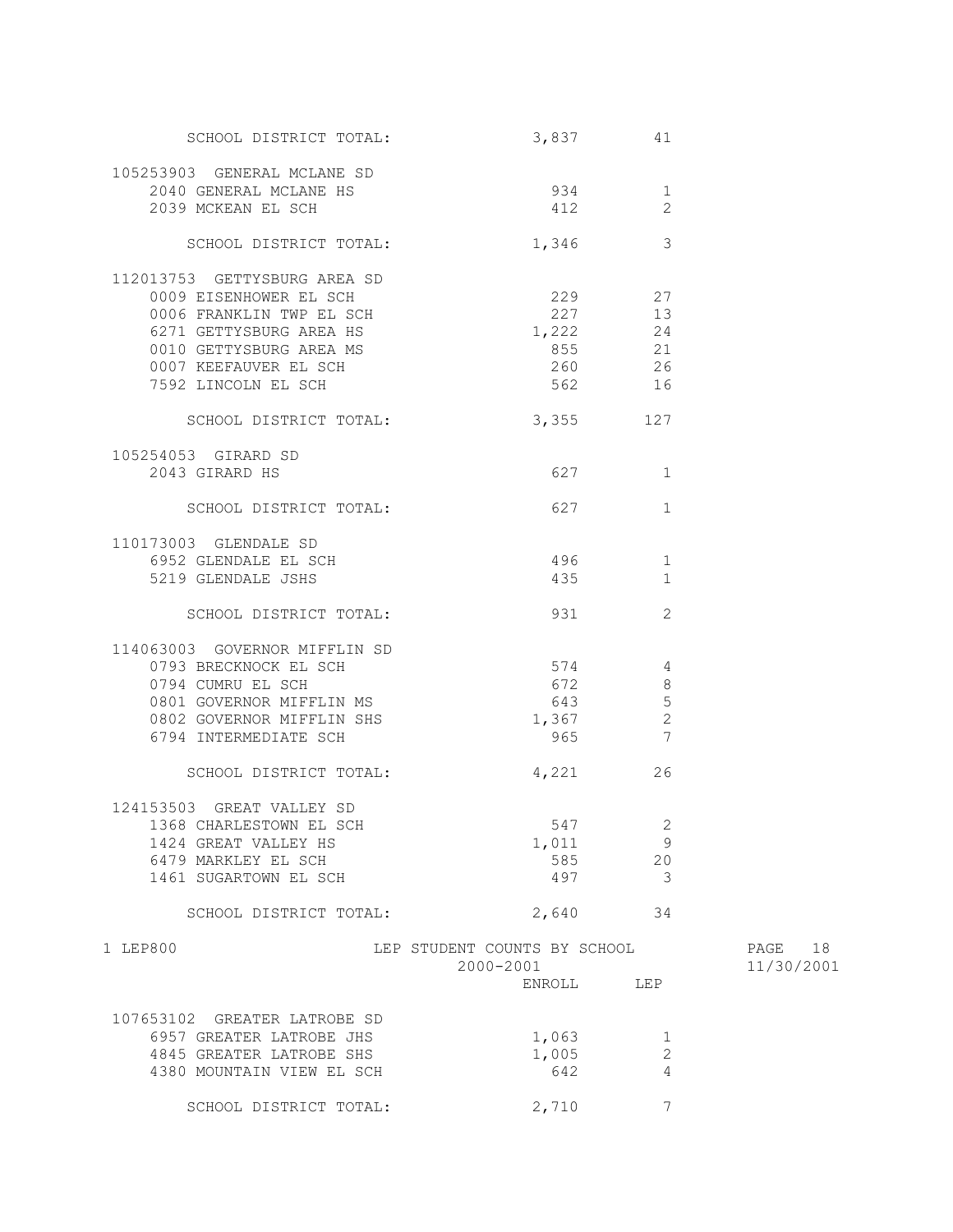| 118402603 GREATER NANTICOKE AREA SD<br>2930 LINCOLN EL SCH |                                                                                                      | 1              |            |
|------------------------------------------------------------|------------------------------------------------------------------------------------------------------|----------------|------------|
| SCHOOL DISTRICT TOTAL:                                     | 361                                                                                                  | $\mathbf{1}$   |            |
| 112283003 GREENCASTLE-ANTRIM SD                            |                                                                                                      |                |            |
| 2202 GREENCASTLE-ANTRIM EL SCH                             | 836 836                                                                                              | $\mathcal{E}$  |            |
| 5117 GREENCASTLE-ANTRIM MS                                 |                                                                                                      | 1              |            |
| 2206 GREENCASTLE-ANTRIM SHS                                | 825 32                                                                                               | 2              |            |
| SCHOOL DISTRICT TOTAL:                                     | 2,292                                                                                                | 6              |            |
| 107653203 GREENSBURG SALEM SD                              |                                                                                                      |                |            |
| 4372 GREENSBURG-SALEM MS                                   | 871                                                                                                  | 2              |            |
| 5165 NICELY EL SCH                                         | 424                                                                                                  | 3              |            |
| SCHOOL DISTRICT TOTAL:                                     | 1,295                                                                                                | 5              |            |
| 104432903 GROVE CITY AREA SD                               |                                                                                                      |                |            |
| 3145 GROVE CITY AREA HS                                    | 767 — 1767 — 1767 — 1767 — 1767 — 1767 — 1767 — 1767 — 1767 — 1767 — 1767 — 1768 — 1768 — 1768 — 176 | $\mathbf{1}$   |            |
| SCHOOL DISTRICT TOTAL:                                     | 767 — 1767 — 1767 — 1767 — 1767 — 1767 — 1767 — 1767 — 1767 — 1767 — 1768 — 1768 — 1768 — 1768 — 176 | $\mathbf{1}$   |            |
| 115222504 HALIFAX AREA SD                                  |                                                                                                      |                |            |
| 6330 HALIFAX AREA HS                                       | 375                                                                                                  | $\mathbf{1}$   |            |
| SCHOOL DISTRICT TOTAL:                                     | 375 — 100                                                                                            | $\mathbf{1}$   |            |
| 103024603 HAMPTON TOWNSHIP SD                              |                                                                                                      |                |            |
| 0175 CENTRAL EL SCH                                        | 619                                                                                                  | 5              |            |
| 5190 HAMPTON HS                                            | 1,068                                                                                                | $\mathbf 1$    |            |
| 0179 HAMPTON MS                                            | 822                                                                                                  | $\mathbf{1}$   |            |
| SCHOOL DISTRICT TOTAL:                                     | 2,509                                                                                                | 7              |            |
| 112672803 HANOVER PUBLIC SD                                |                                                                                                      |                |            |
| 4565 CLEARVIEW EL SCH                                      | 210                                                                                                  | 12             |            |
| 4570 HANOVER MS                                            | 570                                                                                                  | 21             |            |
| 4571 HANOVER SHS                                           | 468                                                                                                  | 16             |            |
| 4566 HANOVER STREET EL SCH                                 | 292                                                                                                  | $\overline{7}$ |            |
| 4568 WASHINGTON EL SCH                                     | 151                                                                                                  | 2              |            |
| SCHOOL DISTRICT TOTAL:                                     | 1,691                                                                                                | 58             |            |
| 1 LEP800                                                   | LEP STUDENT COUNTS BY SCHOOL                                                                         |                | PAGE 19    |
|                                                            | 2000-2001<br>ENROLL LEP                                                                              |                | 11/30/2001 |
|                                                            |                                                                                                      |                |            |
|                                                            |                                                                                                      |                |            |

| 115222752 HARRISBURG CITY SD |       |      |
|------------------------------|-------|------|
| 6333 HARRISBURG HS           | 1,747 | 54   |
| 1759 MARSHALL SCH            | 463   | 1.57 |
| 7623 ROWLAND SCH             | 595   | 11   |
| 7464 WILLIAM PENN SCH        | 597   | 14   |
|                              |       |      |
| SCHOOL DISTRICT TOTAL:       | 3,402 | つろん  |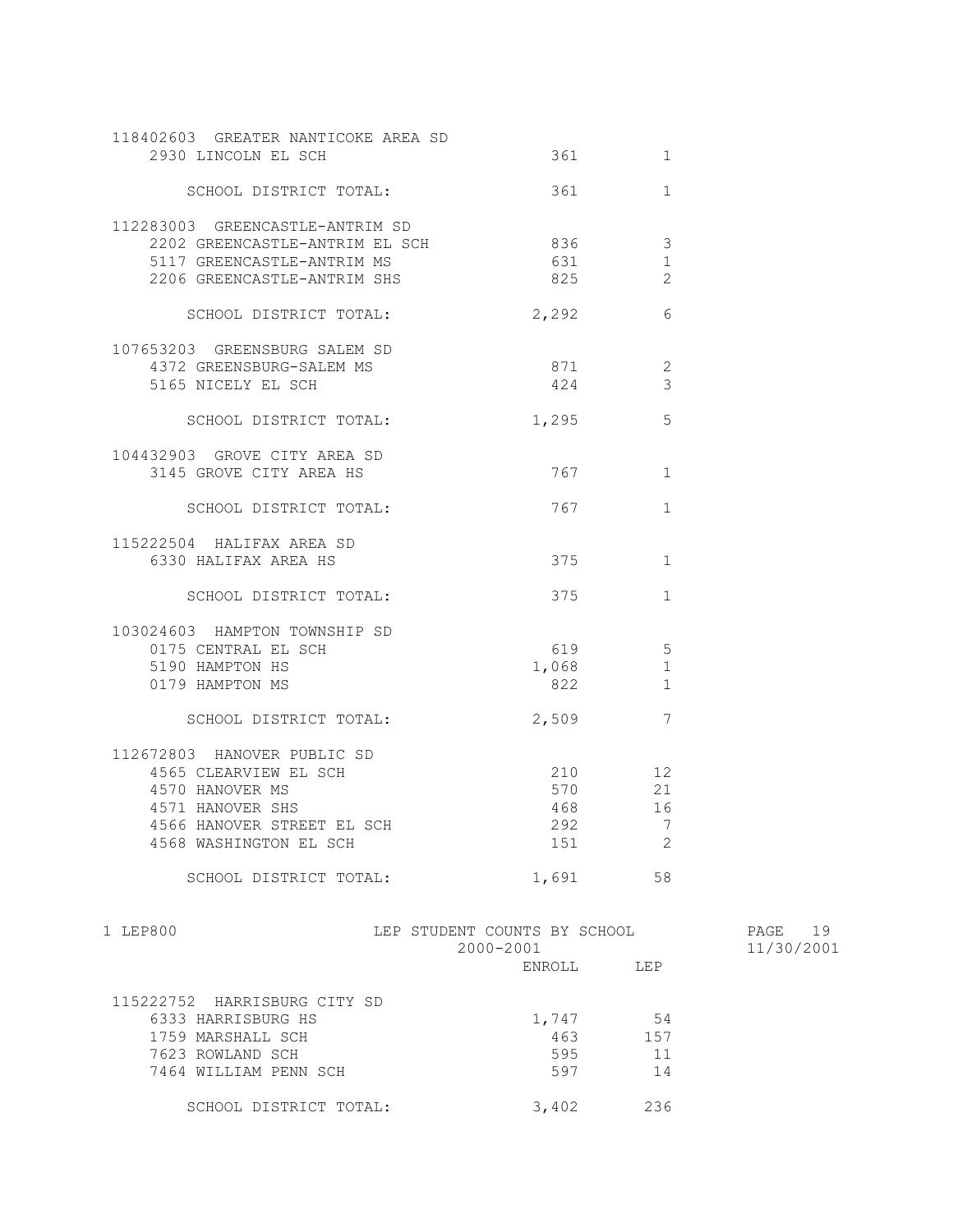| 123463603 HATBORO-HORSHAM SD                                                                                                                                                                                                                           |                              |                 |            |
|--------------------------------------------------------------------------------------------------------------------------------------------------------------------------------------------------------------------------------------------------------|------------------------------|-----------------|------------|
|                                                                                                                                                                                                                                                        |                              |                 |            |
|                                                                                                                                                                                                                                                        |                              |                 |            |
|                                                                                                                                                                                                                                                        |                              |                 |            |
| 3271 HALLOWELL EL SCH 423 1<br>3272 HATBORO-HORSHAM SHS 1,593 16                                                                                                                                                                                       |                              |                 |            |
|                                                                                                                                                                                                                                                        |                              |                 |            |
| 6639 KEITH VALLEY MS                                                                                                                                                                                                                                   | 1,274 16                     |                 |            |
|                                                                                                                                                                                                                                                        |                              | $\overline{5}$  |            |
|                                                                                                                                                                                                                                                        |                              | $\sqrt{1}$      |            |
| 6639 KEITH VALLEY MS<br>7600 LIMEKILN-SIMMONS EL SCH 116<br>3267 PENNYPACK EL SCH 279<br>1267 PENNYPACK EL SCH 279                                                                                                                                     | 890                          | $6\overline{6}$ |            |
|                                                                                                                                                                                                                                                        |                              |                 |            |
| SCHOOL DISTRICT TOTAL: 5,291 49                                                                                                                                                                                                                        |                              |                 |            |
|                                                                                                                                                                                                                                                        |                              |                 |            |
| 125234502 HAVERFORD TOWNSHIP SD                                                                                                                                                                                                                        |                              |                 |            |
| 1871 CHATHAM PARK EL SCH 578 578 7                                                                                                                                                                                                                     |                              |                 |            |
|                                                                                                                                                                                                                                                        |                              |                 |            |
|                                                                                                                                                                                                                                                        |                              |                 |            |
|                                                                                                                                                                                                                                                        |                              |                 |            |
|                                                                                                                                                                                                                                                        |                              |                 |            |
|                                                                                                                                                                                                                                                        |                              |                 |            |
|                                                                                                                                                                                                                                                        |                              |                 |            |
| 1877 COOPERTOWN EL SCH<br>1878 HAVERFORD MS<br>1879 HAVERFORD SHS<br>1874 LYNNEWOOD EL SCH<br>1875 MANOA EL SCH<br>1875 MANOA EL SCH<br>1875 MANOA EL SCH<br>1876 OAKMONT SCH<br>1876 OAKMONT SCH<br>1876 OAKMONT SCH                                  |                              |                 |            |
|                                                                                                                                                                                                                                                        |                              |                 |            |
| SCHOOL DISTRICT TOTAL: 5,457                                                                                                                                                                                                                           |                              | 104             |            |
|                                                                                                                                                                                                                                                        |                              |                 |            |
| 118403302 HAZLETON AREA SD<br>7605 ARTHUR STREET EL SCH<br>7661 DRUMS EL/MS<br>6718 FREELAND EL/MS<br>4855 HAZLE EL SCH<br>7348 HAZLETON AREA HS<br>7348 HAZLETON AREA HS<br>7348 HAZLETON AREA HS<br>7348 HAZLETON AREA HS<br>729<br>729<br>729<br>73 |                              |                 |            |
|                                                                                                                                                                                                                                                        |                              |                 |            |
|                                                                                                                                                                                                                                                        |                              |                 |            |
|                                                                                                                                                                                                                                                        |                              |                 |            |
|                                                                                                                                                                                                                                                        |                              |                 |            |
|                                                                                                                                                                                                                                                        |                              |                 |            |
|                                                                                                                                                                                                                                                        |                              |                 |            |
| 6930 HEIGHTS TERRACE EL/MS                                                                                                                                                                                                                             | 729 55                       |                 |            |
| 7004 MCADOO-KELAYRES EL SCH                                                                                                                                                                                                                            |                              | 462 1           |            |
| 7340 VALLEY EL/MS                                                                                                                                                                                                                                      |                              | 1,086 11        |            |
| 7569 WEST HAZLETON EL/MS                                                                                                                                                                                                                               | 969                          | 21              |            |
|                                                                                                                                                                                                                                                        |                              |                 |            |
| SCHOOL DISTRICT TOTAL: 8,387 136                                                                                                                                                                                                                       |                              |                 |            |
|                                                                                                                                                                                                                                                        |                              |                 |            |
| 113363103 HEMPFIELD SD                                                                                                                                                                                                                                 |                              |                 |            |
|                                                                                                                                                                                                                                                        | 531 15                       |                 |            |
|                                                                                                                                                                                                                                                        |                              |                 |            |
| 5236 CENTERVILLE EL SCH<br>5055 CENTERVILLE MS<br>2574 EAST PETERSBURG EL SCH                                                                                                                                                                          | 636 11                       | 13              |            |
|                                                                                                                                                                                                                                                        | 558 30                       | 11              |            |
|                                                                                                                                                                                                                                                        |                              |                 |            |
| 1 LEP800                                                                                                                                                                                                                                               | LEP STUDENT COUNTS BY SCHOOL |                 | PAGE 20    |
|                                                                                                                                                                                                                                                        | 2000-2001                    |                 | 11/30/2001 |
|                                                                                                                                                                                                                                                        | ENROLL                       | T.EP            |            |
|                                                                                                                                                                                                                                                        |                              |                 |            |
| 113363103 HEMPFIELD<br>SD.                                                                                                                                                                                                                             |                              |                 |            |
| 2577 FARMDALE EL SCH                                                                                                                                                                                                                                   | 581                          | 1               |            |
| 2578 HEMPFIELD SHS                                                                                                                                                                                                                                     | 2,218                        | 23              |            |
| 6294 LANDISVILLE INTRMD CTR                                                                                                                                                                                                                            | 686                          | 12              |            |
| 7421 LANDISVILLE MS                                                                                                                                                                                                                                    | 529                          | 6               |            |
| 7442 LANDISVILLE PRI CTR                                                                                                                                                                                                                               | 488                          | 14              |            |
|                                                                                                                                                                                                                                                        |                              |                 |            |
| 2576 MOUNTVILLE EL SCH                                                                                                                                                                                                                                 | 559                          | 15              |            |
| 2575 ROHRERSTOWN EL SCH                                                                                                                                                                                                                                | 414                          | 24              |            |
|                                                                                                                                                                                                                                                        |                              |                 |            |
| SCHOOL DISTRICT TOTAL:                                                                                                                                                                                                                                 | 7,200                        | 134             |            |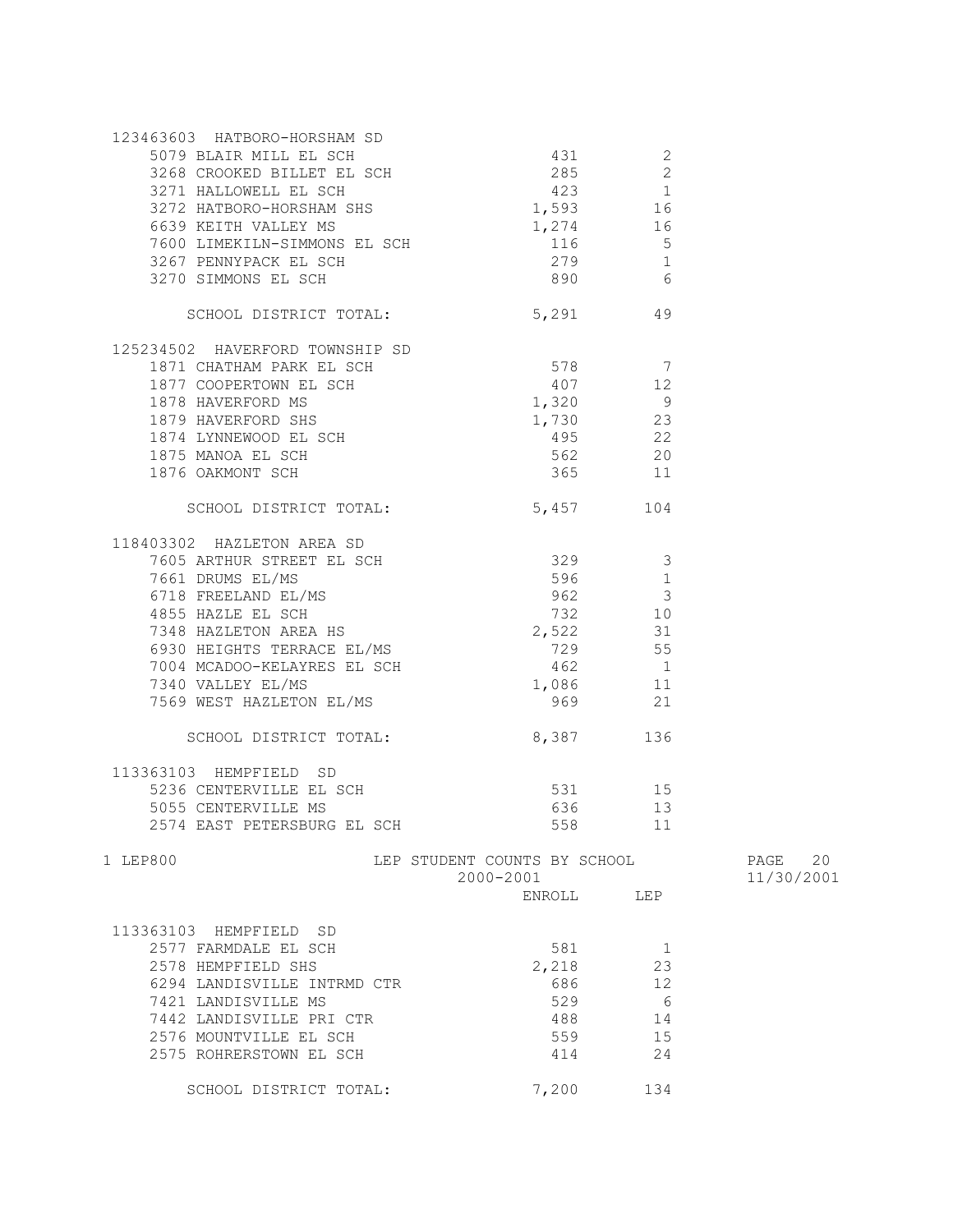| 107653802 HEMPFIELD AREA SD |                                           |                        |                       |
|-----------------------------|-------------------------------------------|------------------------|-----------------------|
| 4393 EAST HEMPFIELD EL SCH  | 234                                       | 4                      |                       |
| 4394 MAXWELL EL SCH         | 424                                       | $\mathbf{2}$           |                       |
| 7269 WENDOVER MS            |                                           | 3<br>552 30            |                       |
| 7270 WEST HEMPFIELD MS      |                                           | $\mathbf{1}$<br>439 30 |                       |
| 4400 WEST POINT EL SCH      |                                           | 244<br>1               |                       |
| SCHOOL DISTRICT TOTAL:      | 1,893                                     | 11                     |                       |
| 103024753 HIGHLANDS SD      |                                           |                        |                       |
| 0182 FAIRMOUNT EL SCH       | 271 1                                     |                        |                       |
| 0190 HEIGHTS EL SCH         |                                           | 309<br>8               |                       |
| 7202 HIGHLANDS MS           |                                           | 737 1                  |                       |
| SCHOOL DISTRICT TOTAL:      |                                           | 1,317 10               |                       |
|                             |                                           |                        |                       |
| 127044103 HOPEWELL AREA SD  |                                           |                        |                       |
| 0672 HOPEWELL EL SCH        | 337                                       | 1                      |                       |
| 0675 HOPEWELL SHS           |                                           | 1,024<br>2             |                       |
| 7280 MARGARET ROSS EL SCH   | 269                                       | 3                      |                       |
| SCHOOL DISTRICT TOTAL:      | 1,630                                     | 6                      |                       |
| 128323703 INDIANA AREA SD   |                                           |                        |                       |
| 2314 BEN FRANKLIN EL SCH    | 538                                       | 4                      |                       |
| 2321 EISENHOWER EL SCH      | 317                                       | 8                      |                       |
| 2322 HORACE MANN EL SCH     |                                           | 298<br>$5\phantom{.0}$ |                       |
| 2324 INDIANA AREA JHS       |                                           | 842<br>$\mathcal{E}$   |                       |
| 2325 INDIANA AREA SHS       |                                           | 895 — 100<br>1         |                       |
| SCHOOL DISTRICT TOTAL:      |                                           | 2,890<br>21            |                       |
|                             |                                           |                        |                       |
| 125235103 INTERBORO SD      |                                           |                        |                       |
| 1881 GLENOLDEN SCH          | 672                                       | 14                     |                       |
| 1885 INTERBORO SHS          | 1,299                                     | 7                      |                       |
| 7643 KINDERGARTEN ACADEMY   | 276                                       | 5                      |                       |
| 1883 NORWOOD SCH            | 627                                       | 4                      |                       |
| 6508 PROSPECT PARK SCH      | 654 654                                   | 2                      |                       |
| 4847 TINICUM SCH            |                                           | $\mathbf{1}$           |                       |
| SCHOOL DISTRICT TOTAL:      |                                           | 3,963<br>33            |                       |
| 1 LEP800                    | LEP STUDENT COUNTS BY SCHOOL<br>2000-2001 |                        | PAGE 21<br>11/30/2001 |
|                             |                                           | ENROLL LEP             |                       |
| 105256553 IROQUOIS SD       |                                           |                        |                       |
| 2051 WESLEYVILLE EL SCH     | 382                                       | 1                      |                       |
|                             |                                           |                        |                       |
| SCHOOL DISTRICT TOTAL:      | 382                                       | $\mathbf{1}$           |                       |
| 107654103 JEANNETTE CITY SD |                                           |                        |                       |
| 7405 JEANNETTE MCKEE EL/MS  | 1,127                                     | $\mathbf{1}$           |                       |
| SCHOOL DISTRICT TOTAL:      | 1,127                                     | 1                      |                       |
|                             |                                           |                        |                       |

123463803 JENKINTOWN SD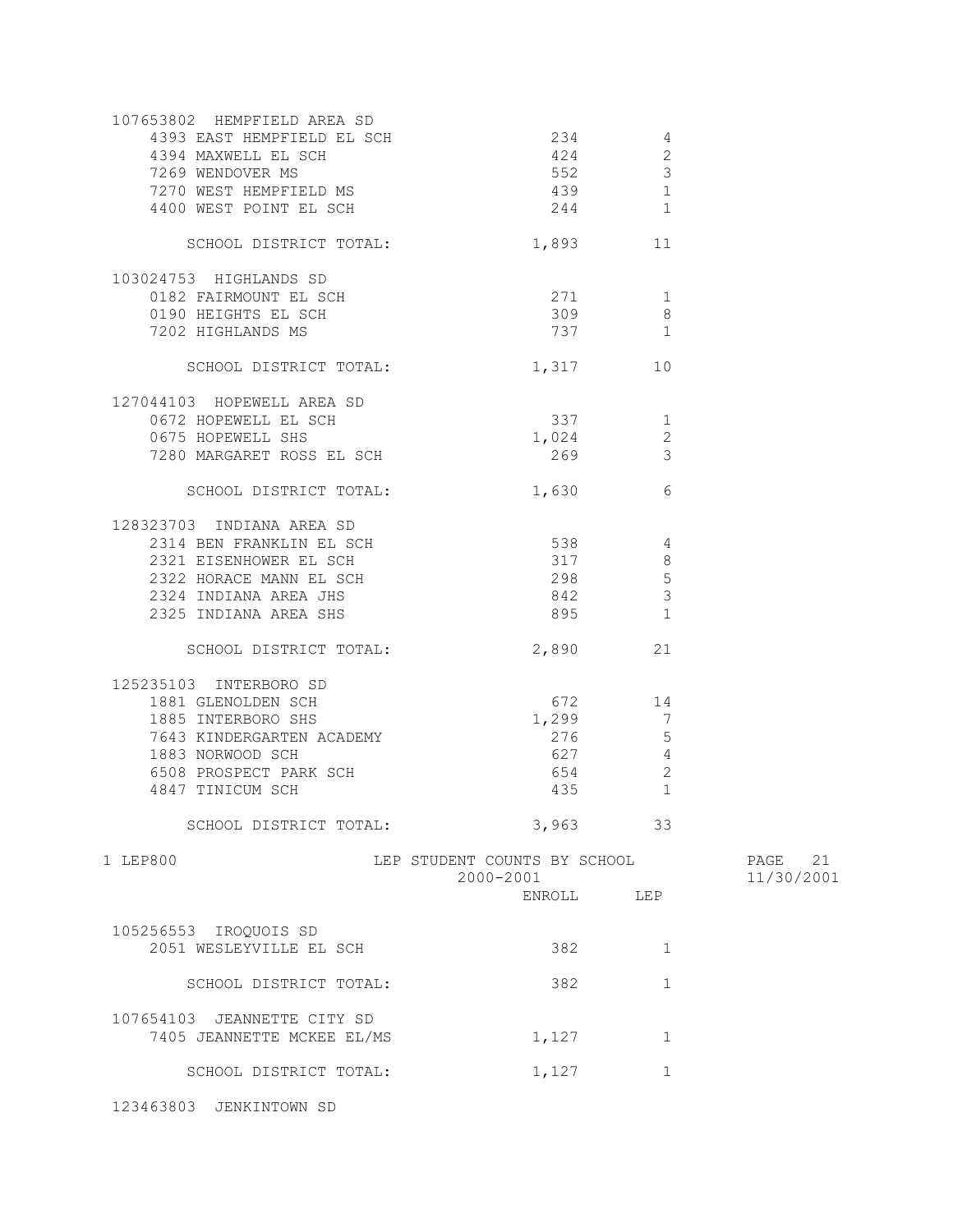| 3276 JENKINTOWN EL SCH<br>3277 JENKINTOWN HS                                         | 305<br>178                                                                                                                                                                                                                                | 1<br>1         |            |
|--------------------------------------------------------------------------------------|-------------------------------------------------------------------------------------------------------------------------------------------------------------------------------------------------------------------------------------------|----------------|------------|
| SCHOOL DISTRICT TOTAL:                                                               | 483                                                                                                                                                                                                                                       | 2              |            |
| 121135003 JIM THORPE AREA SD<br>7049 JIM THORPE AREA JHS<br>1307 JIM THORPE AREA SHS | $279$ 4<br>433 1                                                                                                                                                                                                                          |                |            |
| 6965 L B MORRIS EL SCH                                                               | 855 859                                                                                                                                                                                                                                   | 15             |            |
| SCHOOL DISTRICT TOTAL:                                                               | 1,567 20                                                                                                                                                                                                                                  |                |            |
| 111343603 JUNIATA COUNTY SD<br>4947 FERMANAGH-MIFFLINTOWN EL SCH 271 21              |                                                                                                                                                                                                                                           |                |            |
| 6255 JUNIATA SHS                                                                     | 689 10                                                                                                                                                                                                                                    |                |            |
| 2395 MOUNTAIN VIEW EL SCH                                                            | 248 11                                                                                                                                                                                                                                    |                |            |
| 7220 TUSCARORA MS                                                                    | 480 10                                                                                                                                                                                                                                    |                |            |
| 2400 TUSCARORA VALLEY EL SCH                                                         | $149$ 2                                                                                                                                                                                                                                   |                |            |
| SCHOOL DISTRICT TOTAL:                                                               | 1,837 54                                                                                                                                                                                                                                  |                |            |
| 111312804 JUNIATA VALLEY SD                                                          |                                                                                                                                                                                                                                           |                |            |
| 5230 JUNIATA VALLEY EL SCH                                                           | 455 4                                                                                                                                                                                                                                     |                |            |
| SCHOOL DISTRICT TOTAL:                                                               | 455 4                                                                                                                                                                                                                                     |                |            |
| 124154003 KENNETT CONSOLIDATED SD                                                    |                                                                                                                                                                                                                                           |                |            |
| 1401 GREENWOOD EL SCH                                                                | 644 44                                                                                                                                                                                                                                    |                |            |
| 6482 KENNETT HS                                                                      | 897                                                                                                                                                                                                                                       | 82             |            |
| 6834 KENNETT MS                                                                      | 582                                                                                                                                                                                                                                       | 53             |            |
| 6481 MARY D LANG EL SCH                                                              | 486                                                                                                                                                                                                                                       | 82             |            |
| 1400 NEW GARDEN EL SCH                                                               | 1,012                                                                                                                                                                                                                                     | 93             |            |
| SCHOOL DISTRICT TOTAL:                                                               | 3,621 354                                                                                                                                                                                                                                 |                |            |
| 103025002 KEYSTONE OAKS SD                                                           |                                                                                                                                                                                                                                           |                |            |
| 7461 DORMONT EL SCH                                                                  | 515 3                                                                                                                                                                                                                                     |                |            |
| LEP STUDENT COUNTS BY SCHOOL<br>1 LEP800                                             |                                                                                                                                                                                                                                           |                | PAGE 22    |
|                                                                                      | 2000-2001 2000 2000 2001 2002 2003 2004 2005 2006 2007 2008 2007 2008 2007 2008 2007 2008 2007 2008 2007 2008 2007 2008 2007 2008 2007 2008 2007 2008 2007 2008 2007 2008 2007 2008 2007 2008 2007 2008 2007 2008 2007 2008 200<br>ENROLL | LEP            | 11/30/2001 |
| 103025002 KEYSTONE OAKS SD                                                           |                                                                                                                                                                                                                                           |                |            |
| 0203 FRED L AIKEN EL SCH                                                             | 238                                                                                                                                                                                                                                       | 7              |            |
| 5112 KEYSTONE OAKS HS                                                                | 943                                                                                                                                                                                                                                       | 3              |            |
| 7462 KEYSTONE OAKS MS                                                                | 662                                                                                                                                                                                                                                       | $\overline{c}$ |            |
| 0204 MYRTLE AVE SCH                                                                  | 393                                                                                                                                                                                                                                       | 5              |            |
| SCHOOL DISTRICT TOTAL:                                                               | 2,751                                                                                                                                                                                                                                     | 20             |            |
| 107654403 KISKI AREA SD                                                              |                                                                                                                                                                                                                                           |                |            |
| 7191 VANDERGRIFT EL SCH                                                              | 602                                                                                                                                                                                                                                       | 2              |            |
| SCHOOL DISTRICT TOTAL:                                                               | 602                                                                                                                                                                                                                                       | 2              |            |
| 114064003 KUTZTOWN AREA SD<br>6315 KUTZTOWN AREA MS                                  | 326                                                                                                                                                                                                                                       | 2              |            |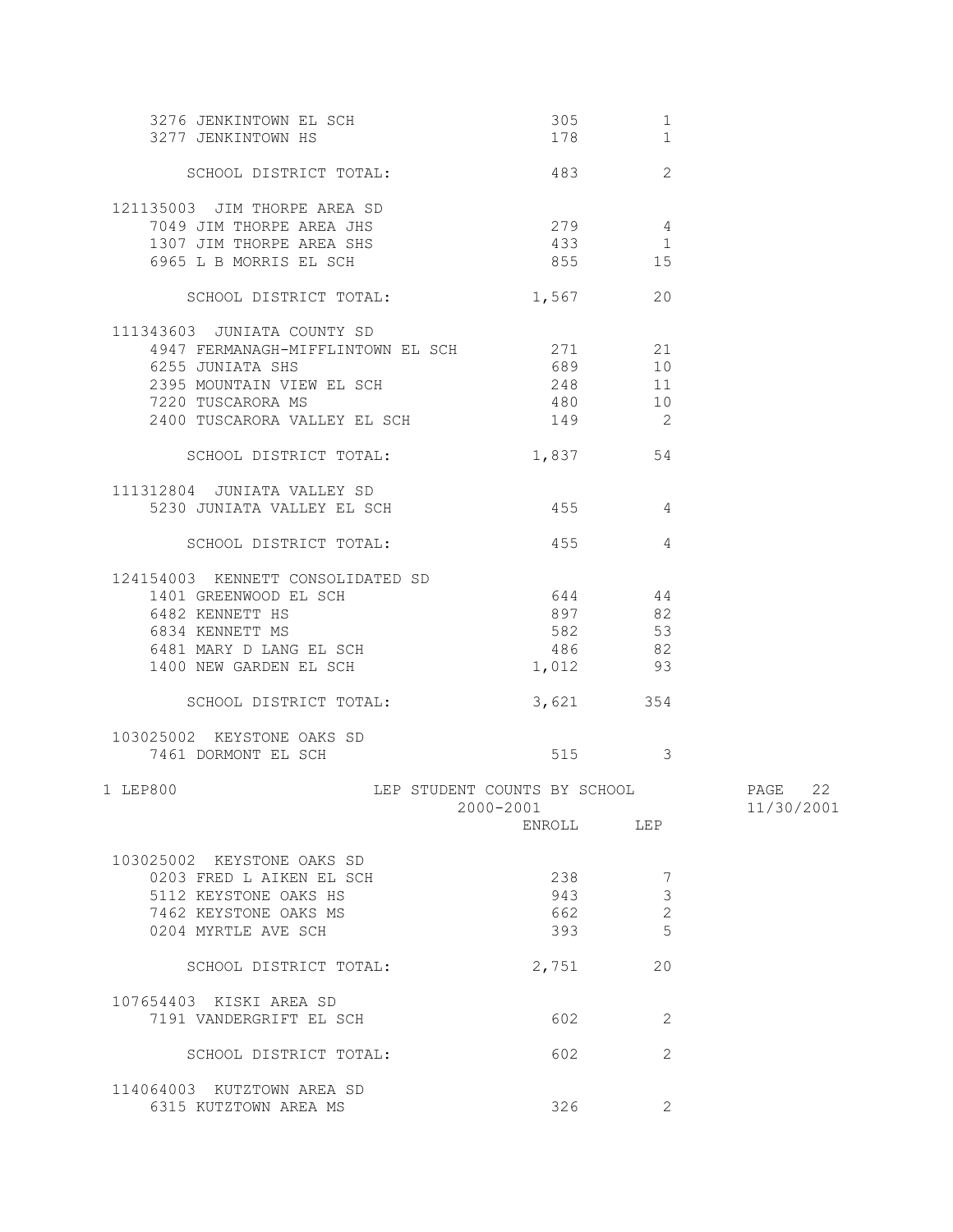| 6316 KUTZTOWN EL SCH                     | 451 and $\sim$       | 3             |         |
|------------------------------------------|----------------------|---------------|---------|
| SCHOOL DISTRICT TOTAL: 777               |                      | 5             |         |
| 113362940 LA ACADEMIA CS                 |                      |               |         |
| 7538 LA ACADEMIA CS                      | 102 200              | 3             |         |
| SCHOOL DISTRICT TOTAL:                   | 102 200              | $\mathcal{S}$ |         |
| 119354603 LAKELAND SD                    |                      |               |         |
| 6403 LAKELAND EL SCH                     | 512                  | $\mathbf{1}$  |         |
| 6404 LAKELAND JSHS                       | 853                  | $\mathbf{1}$  |         |
| 7146 MAYFIELD EL SCH                     | 343                  | 2             |         |
| SCHOOL DISTRICT TOTAL:                   | $1,708$ 4            |               |         |
| 104433903 LAKEVIEW SD                    |                      |               |         |
| 7069 LAKEVIEW MS                         | 439 and $439$        | 1             |         |
| SCHOOL DISTRICT TOTAL:                   | 439                  | $\mathbf 1$   |         |
| 113364002 LANCASTER SD                   |                      |               |         |
| 7403 BUEHRLE ALTERNATIVE ED SCH 238 2    |                      |               |         |
| 2598 BURROWES SCH                        | 389 59               |               |         |
| 7182 CARTER MACRAE EL SCH                | 442 103              |               |         |
| 2599 ELIZABETH R MARTIN EL SCH 279 14    |                      |               |         |
| 2581 FULTON EL SCH                       | 447 66               |               |         |
| 2589 GEORGE WASHINGTON EL SCH            | 650                  | 155           |         |
| 2592 HAMILTON EL SCH<br>2593 HAND MS     | 371                  | 46            |         |
| 2593 HAND MS                             | 594                  | 89            |         |
| 2597 JAMES BUCHANAN EL SCH               | 401                  | 17            |         |
| 5056 KING EL SCH                         | 536 136              |               |         |
| 2584 LAFAYETTE EL SCH<br>2595 LINCOLN MC | 433 40               |               |         |
| 2595 LINCOLN MS                          | 649 68               |               |         |
| 7448 MCCASKEY EAST HS-LEV I 1,086 98     |                      |               |         |
| 2596 MCCASKEY HS-LEV II                  | 1,409 53             |               |         |
| 6762 PRICE EL SCH                        | 427 46               |               |         |
| 1 LEP800<br>LEP STUDENT COUNTS BY SCHOOL | 2000-2001 11/30/2001 |               | PAGE 23 |
|                                          | ENROLL LEP           |               |         |
| 113364002 LANCASTER SD                   |                      |               |         |
| 2594 REYNOLDS MS                         | 596                  | 62            |         |
| 2587 ROSS EL SCH                         | 377                  | 39            |         |
| 2590 THOMAS WHARTON EL SCH               | 233                  | 12            |         |
| 2600 WHEATLAND MS                        | 634                  | 26            |         |
| 2591 WICKERSHAM EL SCH                   | 526                  | 78            |         |
| SCHOOL DISTRICT TOTAL:                   | 10,717               | 1,209         |         |
| 113384603 LEBANON SD                     |                      |               |         |
| 6616 HARDING EL SCH                      | 577                  | 29            |         |
| 5337 HOUCK EL SCH                        | 361                  | 18            |         |
| 2754 LEBANON MS                          | 926                  | 48            |         |
| 5155 LEBANON SHS                         | 992                  | 68            |         |
| 6894 NORTHWEST EL SCH                    | 727                  | 97            |         |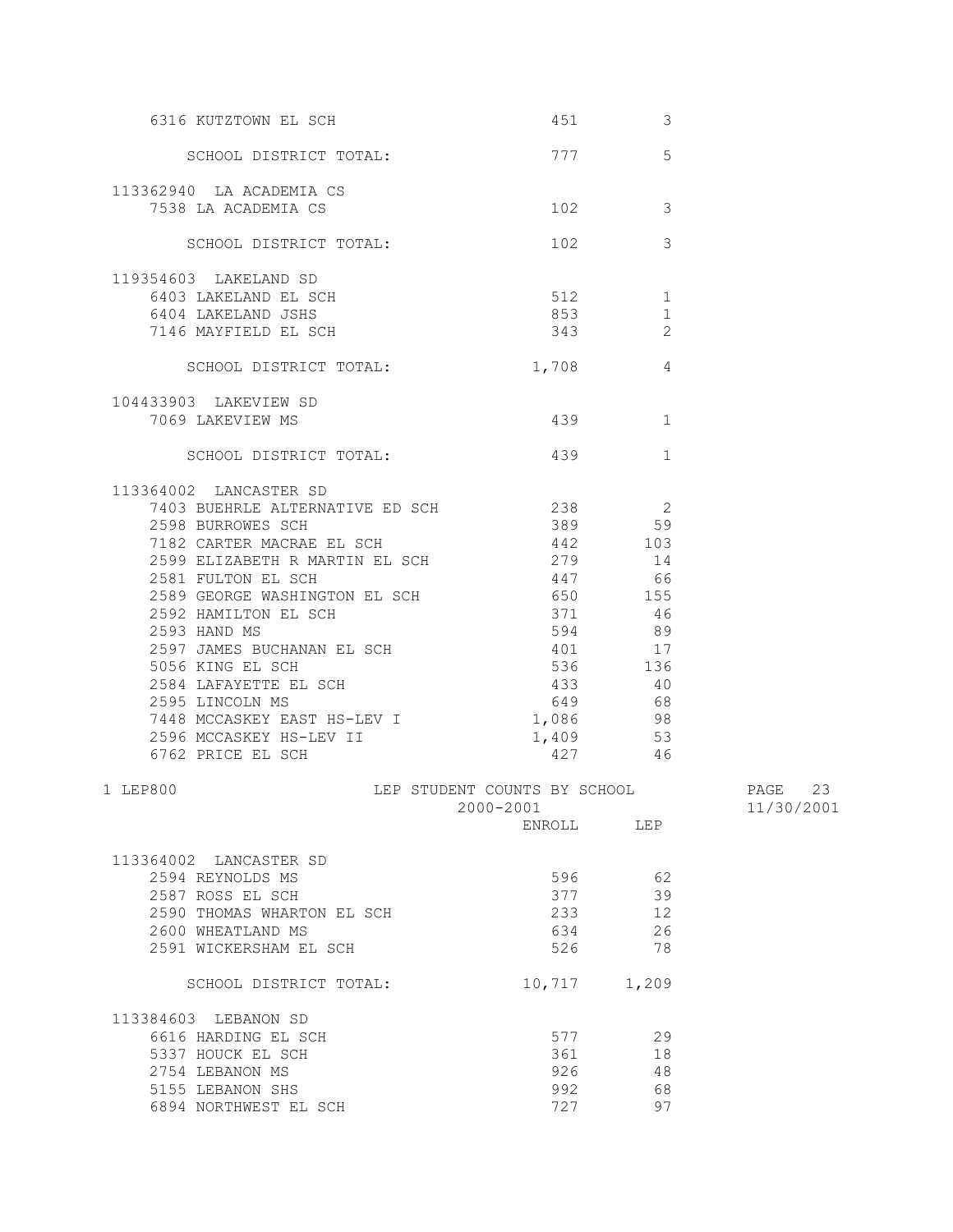| 2746 SOUTHEAST EL SCH                                         | 257 45                                    |               |                       |
|---------------------------------------------------------------|-------------------------------------------|---------------|-----------------------|
| 2743 SOUTHWEST EL SCH                                         | 333 10                                    |               |                       |
| SCHOOL DISTRICT TOTAL:                                        | 4, 173 315                                |               |                       |
|                                                               |                                           |               |                       |
| 128034503 LEECHBURG AREA SD                                   |                                           |               |                       |
| 0603 LEECHBURG AREA HS                                        | 282                                       | $\mathbf{1}$  |                       |
| SCHOOL DISTRICT TOTAL:                                        | 282                                       | $\mathbf{1}$  |                       |
|                                                               |                                           |               |                       |
| 116604003 LEWISBURG AREA SD                                   |                                           |               |                       |
| 4084 KELLY EL SCH                                             | 500                                       | 5             |                       |
| 4085 LEWISBURG HS                                             | 613                                       | $\mathbf{1}$  |                       |
| 4665 LEWISBURG MS                                             | 461                                       | $\mathbf{1}$  |                       |
| 4081 LINNTOWN EL SCH                                          | 274                                       | 2             |                       |
| SCHOOL DISTRICT TOTAL:                                        | 1,848                                     | 9             |                       |
| 107654903 LIGONIER VALLEY SD                                  |                                           |               |                       |
| 4437 LAUREL VALLEY MS/HS                                      | 386 1990                                  | 2             |                       |
|                                                               |                                           |               |                       |
| SCHOOL DISTRICT TOTAL:                                        |                                           | 2             |                       |
| 112673500 LINCOLN-EDISON CS                                   |                                           |               |                       |
| 7675 LINCOLN-EDISON CS                                        | 710 — 200                                 | 18            |                       |
|                                                               |                                           |               |                       |
| SCHOOL DISTRICT TOTAL:                                        | 710                                       | 18            |                       |
| 112015203 LITTLESTOWN AREA SD                                 |                                           |               |                       |
| 0014 LITTLESTOWN SHS                                          | 713                                       | 5             |                       |
| 0013 MAPLE AVENUE MS                                          | 716                                       | $\mathcal{S}$ |                       |
| 0012 ROLLING ACRES EL SCH                                     | 846 —                                     | 6             |                       |
|                                                               |                                           |               |                       |
| SCHOOL DISTRICT TOTAL:                                        | 2,275                                     | 14            |                       |
| 123464502 LOWER MERION SD                                     |                                           |               |                       |
| 3293 BALA-CYNWYD MS                                           |                                           | 906 11        |                       |
|                                                               |                                           |               |                       |
| 1 LEP800                                                      | LEP STUDENT COUNTS BY SCHOOL<br>2000-2001 |               | PAGE 24<br>11/30/2001 |
|                                                               | ENROLL                                    | LEP           |                       |
|                                                               |                                           |               |                       |
| 123464502 LOWER MERION SD                                     |                                           |               |                       |
| 7597 BELMONT HILLS EL SCH                                     | 365                                       | 2             |                       |
| 3291 GLADWYNE SCH                                             | 552                                       | 1             |                       |
| 3296 HARRITON SHS                                             | 711                                       | 13            |                       |
| 3295 LOWER MERION HS                                          | 1,287                                     | 13            |                       |
| 3287 MERION EL SCH                                            | 524                                       | 3             |                       |
| 3288 PENN VALLEY SCH                                          | 453                                       | 1             |                       |
| 3289 PENN WYNNE SCH                                           | 452                                       | 3             |                       |
| 3294 WELSH VALLEY MS                                          | 775                                       | 14            |                       |
| SCHOOL DISTRICT TOTAL:                                        | 6,025                                     | 61            |                       |
|                                                               |                                           |               |                       |
| 123464603 LOWER MORELAND TOWNSHIP SD<br>3297 PINE ROAD EL SCH | 428                                       | 3             |                       |
|                                                               |                                           |               |                       |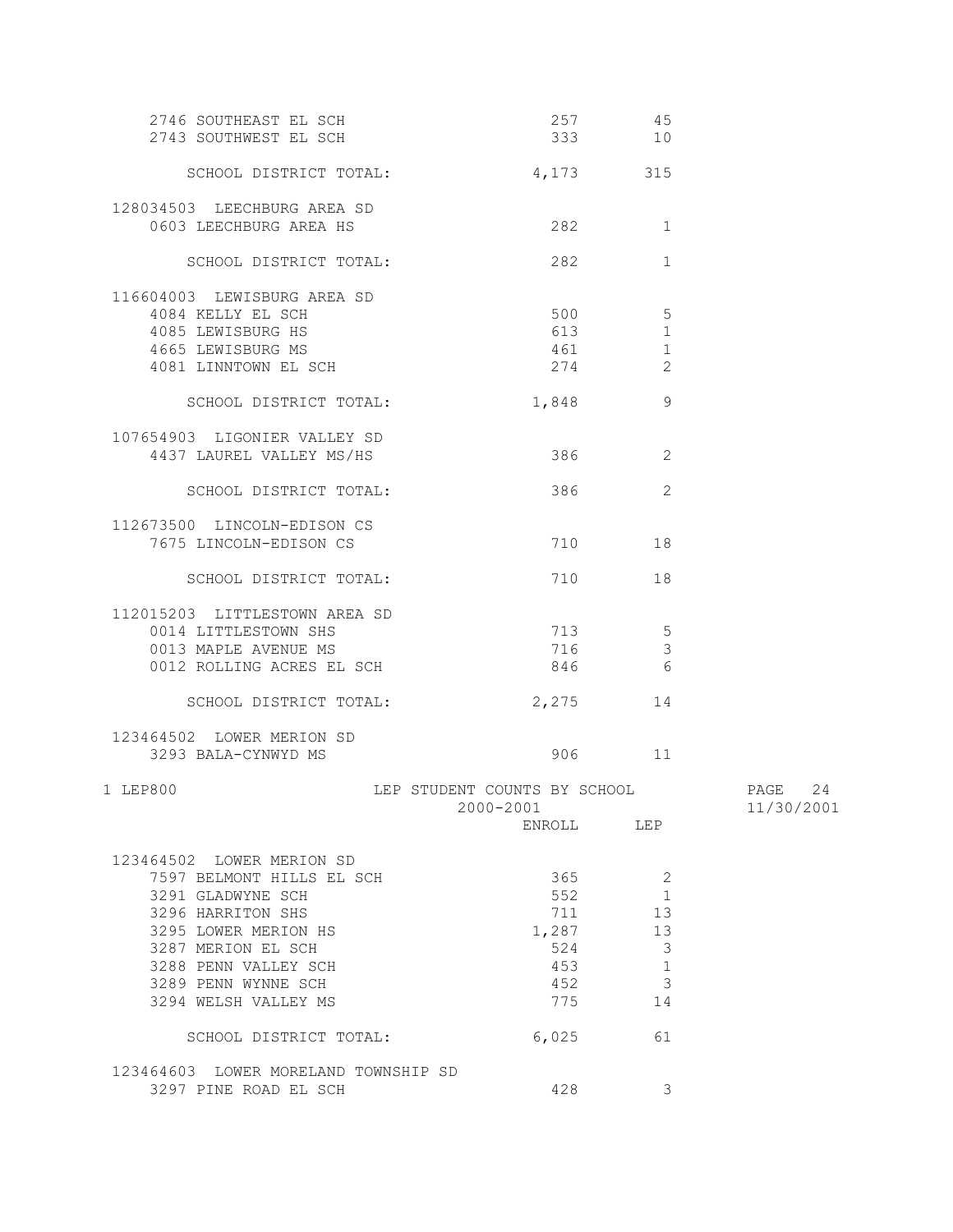| SCHOOL DISTRICT TOTAL:                          |                              | 428 and $\sim$<br>3        |            |
|-------------------------------------------------|------------------------------|----------------------------|------------|
| 117414203 LOYALSOCK TOWNSHIP SD                 |                              |                            |            |
| 3035 BECHT EL SCH                               | 236                          | 1                          |            |
| 3037 LOYALSOCK TWP MS                           | 364                          | 3                          |            |
| SCHOOL DISTRICT TOTAL:                          | 600                          | 4                          |            |
| 129544503 MAHANOY AREA SD                       |                              |                            |            |
| 3902 MAHANOY AREA MS                            |                              | 2                          |            |
|                                                 |                              |                            |            |
| SCHOOL DISTRICT TOTAL:                          | 434                          | 2                          |            |
| 113364403 MANHEIM CENTRAL SD                    |                              |                            |            |
| 2611 BURGARD EL SCH                             | 519 5                        |                            |            |
| 7356 DOE RUN EL SCH                             |                              | 479<br>$7\phantom{.0}$     |            |
| 2616 ELM TREE EL SCH                            | 109                          | $\mathbf{3}$               |            |
| 2617 MANHEIM CENTRAL MS                         |                              | 519 6                      |            |
| 2618 MANHEIM CENTRAL SHS                        | 1,013                        | $6\,$                      |            |
| 2610 STIEGEL EL SCH                             |                              | $295$ 1                    |            |
| SCHOOL DISTRICT TOTAL:                          | 2,934                        | 28                         |            |
| 113364503 MANHEIM TOWNSHIP SD                   |                              |                            |            |
| 2619 BRECHT SCH                                 |                              | 253 18                     |            |
| 6733 BUCHER SCH                                 |                              | 330 23                     |            |
| 2623 MANHEIM TWP HS                             | 1,516 12                     |                            |            |
| 5114 MANHEIM TWP MS                             | 806                          | 14                         |            |
| 2621 NEFF SCH                                   | 334                          | 10                         |            |
| 7609 NEFF 6                                     |                              | 434 15                     |            |
| 4708 NITRAUER SCH                               | 606                          | 16                         |            |
| 7383 REIDENBAUGH EL SCH                         | 511                          | 18                         |            |
| 2620 SCHAEFFER SCH                              | 313                          | $\overline{\phantom{0}}^2$ |            |
| SCHOOL DISTRICT TOTAL:                          | 5,103 128                    |                            |            |
| 125235502 MARPLE NEWTOWN SD                     |                              |                            |            |
| 1 LEP800                                        | LEP STUDENT COUNTS BY SCHOOL |                            | PAGE<br>25 |
|                                                 | 2000-2001                    |                            | 11/30/2001 |
|                                                 | ENROLL                       | LEP                        |            |
| 125235502 MARPLE NEWTOWN SD                     |                              |                            |            |
| 1898 CULBERTSON EL SCH                          | 424                          | -5                         |            |
| 1899 LOOMIS EL SCH                              | 334                          | 22                         |            |
|                                                 |                              |                            |            |
| 1902 MARPLE NEWTOWN SHS<br>1901 PAXON HOLLOW MS | 1,169                        | - 6<br>5                   |            |
|                                                 | 838                          |                            |            |
| 1894 RUSSELL EL SCH<br>1896 WORRALL EL SCH      | 370                          | 17                         |            |
|                                                 | 348                          | 11                         |            |
| SCHOOL DISTRICT TOTAL:                          | 3,483                        | 66                         |            |
| 101633903 MCGUFFEY SD                           |                              |                            |            |
| 4248 CLAYSVILLE EL SCH                          | 251                          | 4                          |            |
| SCHOOL DISTRICT TOTAL:                          | 251                          | 4                          |            |
|                                                 |                              |                            |            |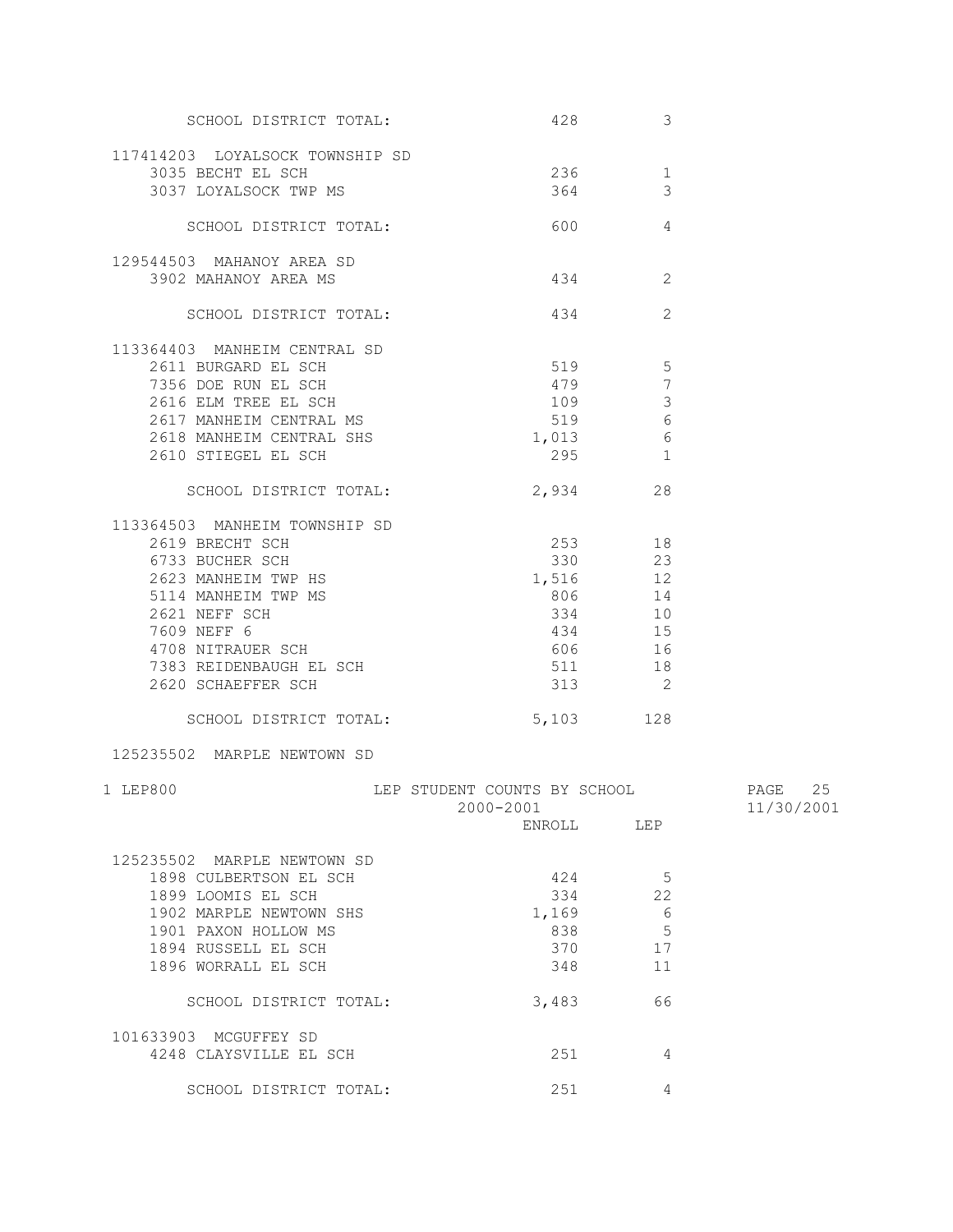| 115216503 MECHANICSBURG AREA SD<br>1709 BROAD STREET EL SCH<br>1712 FILBERT STREET EL SCH<br>5098 MECHANICSBURG AREA HS<br>1715 MECHANICSBURG AREA IHS<br>5021 NORTHSIDE EL SCH<br>1711 SHEPHERDSTOWN EL SCH<br>1713 SHIREMANSTOWN EL SCH | 317<br>1,109<br>838 8<br>270<br>303 30<br>132 | 2<br>2<br>266<br>10<br>15<br>11<br>$\overline{2}$<br>$\overline{\phantom{0}}$ 2 |                          |
|-------------------------------------------------------------------------------------------------------------------------------------------------------------------------------------------------------------------------------------------|-----------------------------------------------|---------------------------------------------------------------------------------|--------------------------|
| SCHOOL DISTRICT TOTAL:                                                                                                                                                                                                                    | 3,235                                         | 44                                                                              |                          |
| 104435003 MERCER AREA SD<br>3157 MERCER AREA EL SCH                                                                                                                                                                                       | 817                                           | 1                                                                               |                          |
| SCHOOL DISTRICT TOTAL:                                                                                                                                                                                                                    | 817                                           | $\mathbf{1}$                                                                    |                          |
| 123465303 METHACTON SD<br>6716 ARCOLA INTRMD SCH<br>3303 EAGLEVILLE EL SCH<br>3305 METHACTON HS<br>SCHOOL DISTRICT TOTAL:<br>119355503 MID VALLEY SD                                                                                      | 1,144<br>379<br>1,352<br>2,875                | $\overline{7}$<br>30<br>13<br>50                                                |                          |
| 7065 MID VALLEY SEC CTR                                                                                                                                                                                                                   |                                               | 811 — 100<br>1                                                                  |                          |
| SCHOOL DISTRICT TOTAL:                                                                                                                                                                                                                    | 811                                           | $\mathbf{1}$                                                                    |                          |
| 115226003 MIDDLETOWN AREA SD<br>1785 FEASER MS<br>1788 KUNKEL EL SCH<br>1790 MIDDLETOWN AREA HS                                                                                                                                           | 681 681<br>536                                | $\overline{\mathbf{3}}$<br>4<br>799 — 799 — 799 — 799 — 799 — 70<br>$\mathbf 1$ |                          |
| SCHOOL DISTRICT TOTAL:                                                                                                                                                                                                                    | 2,016                                         | 8                                                                               |                          |
| 111444602 MIFFLIN COUNTY SD<br>6258 BUCHANAN EL SCH                                                                                                                                                                                       |                                               | 1                                                                               |                          |
| 1 LEP800                                                                                                                                                                                                                                  | LEP STUDENT COUNTS BY SCHOOL<br>2000-2001     |                                                                                 | 26<br>PAGE<br>11/30/2001 |
|                                                                                                                                                                                                                                           | ENROLL                                        | LEP                                                                             |                          |
| 111444602 MIFFLIN COUNTY SD<br>3178 DERRY EL SCH<br>6261 EAST DERRY EL SCH<br>6950 LEWISTOWN MS<br>3196 STRODES MILLS EL SCH<br>6265 UNION TWP EL SCH                                                                                     | 176<br>284<br>501<br>436<br>141               | $\mathbf 1$<br>$\mathbf{1}$<br>$\mathbf{1}$<br>1<br>1                           |                          |
| SCHOOL DISTRICT TOTAL:                                                                                                                                                                                                                    | 1,949                                         | 6                                                                               |                          |
| 116605003 MIFFLINBURG AREA SD<br>6809 MIFFLINBURG AREA MS<br>4091 MIFFLINBURG AREA SHS<br>6360 MIFFLINBURG EL SCH                                                                                                                         | 852<br>765<br>689                             | 7<br>$\mathbf 1$<br>4                                                           |                          |
| SCHOOL DISTRICT TOTAL:                                                                                                                                                                                                                    | 2,306                                         | 12                                                                              |                          |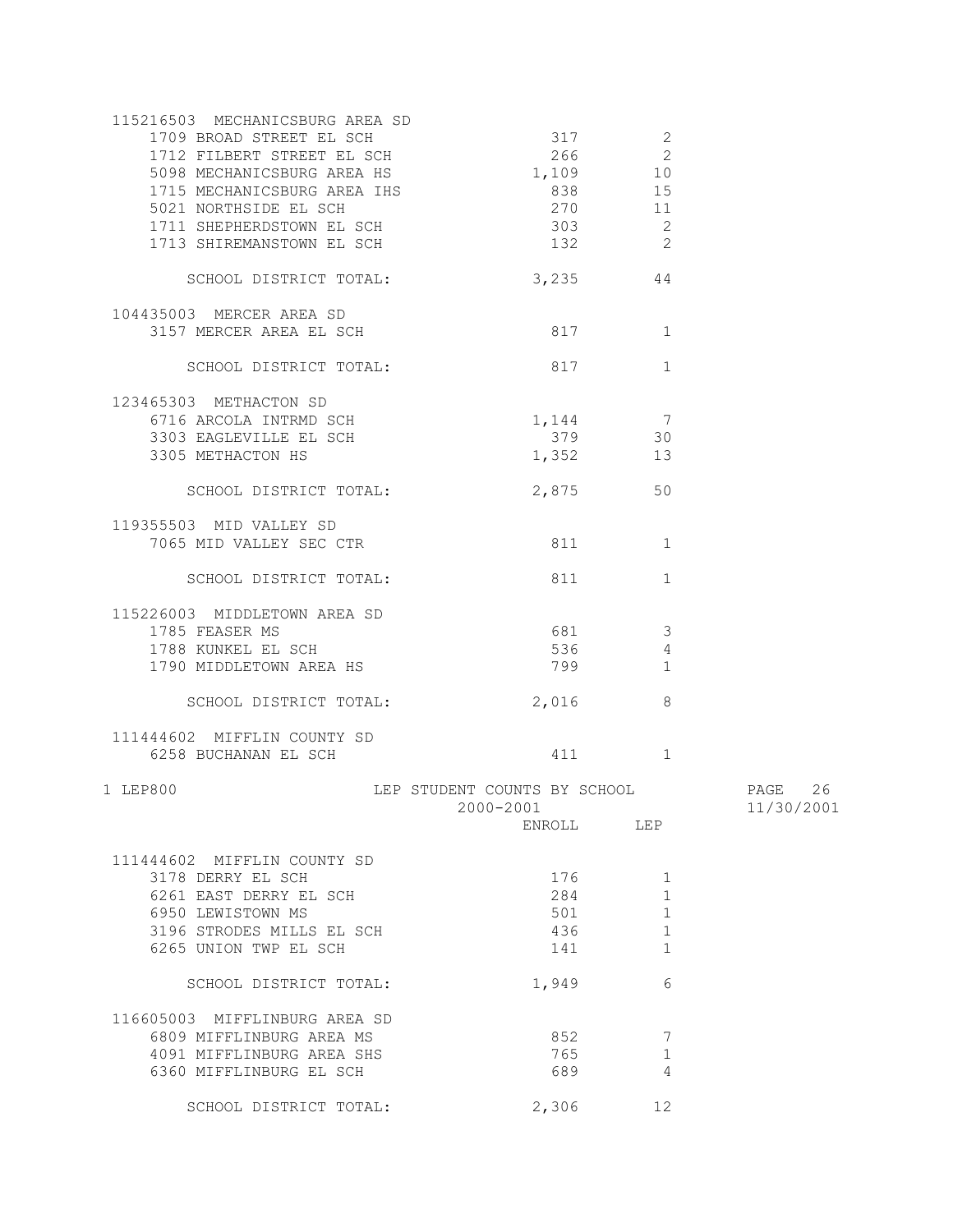| 105257602 MILLCREEK TOWNSHIP SD                                  |                              |                 |            |
|------------------------------------------------------------------|------------------------------|-----------------|------------|
| 2053 ASBURY EL SCH                                               |                              | 403 — 103<br>-5 |            |
| 2054 BELLE VALLEY EL SCH                                         | 635                          | 13              |            |
| 4724 CHESTNUT HILL EL SCH                                        |                              | 444 15          |            |
| 5329 GRANDVIEW EL SCH                                            |                              | 576 12          |            |
| 6711 MCDOWELL IHS                                                | 1,216                        |                 |            |
|                                                                  |                              | $\overline{4}$  |            |
| 2063 MCDOWELL SHS<br>2003 MCDOWELL SHS<br>2058 RIDGEFIELD EL SCH | 1,070                        | 12              |            |
|                                                                  | 268                          | $\overline{4}$  |            |
| 2059 TRACY EL SCH<br>2060 VERNONDALE EL SCH                      | 551                          | $\overline{9}$  |            |
|                                                                  | 260                          | 16              |            |
| 7384 WALNUT CREEK MS                                             | 583                          | 4               |            |
| 2062 WESTLAKE MS                                                 | 619                          | - 8             |            |
|                                                                  |                              |                 |            |
| SCHOOL DISTRICT TOTAL:                                           | 6,625                        | 102             |            |
|                                                                  |                              |                 |            |
| 115226103 MILLERSBURG AREA SD                                    |                              |                 |            |
| 1794 MILLERSBURG AREA SHS                                        | 308                          | 2               |            |
|                                                                  |                              |                 |            |
| SCHOOL DISTRICT TOTAL:                                           | 308                          | 2               |            |
|                                                                  |                              |                 |            |
| 116495003 MILTON AREA SD                                         |                              |                 |            |
| 5353 MILTON AREA EL SCH                                          |                              | 723 — 120<br>14 |            |
| 6863 MILTON AREA MS                                              | 620                          | 8               |            |
| 3541 MILTON HS                                                   | 655                          | $\overline{2}$  |            |
|                                                                  |                              |                 |            |
| 3537 WHITE DEER EL SCH                                           | 367                          | 10              |            |
|                                                                  |                              |                 |            |
| SCHOOL DISTRICT TOTAL:                                           | 2,365                        | 34              |            |
|                                                                  |                              |                 |            |
| 107655803 MONESSEN CITY SD                                       |                              |                 |            |
| 6181 MONESSEN SHS                                                |                              | 1               |            |
|                                                                  |                              |                 |            |
| SCHOOL DISTRICT TOTAL:                                           | 288                          | $\mathbf{1}$    |            |
|                                                                  |                              |                 |            |
| 103026303 MONTOUR SD                                             |                              |                 |            |
| 4805 DAVID E WILLIAMS MS                                         | 795                          | 4               |            |
| 0229 J W BURKETT EL SCH                                          | 480                          | $\overline{4}$  |            |
|                                                                  |                              |                 |            |
| 1 LEP800                                                         | LEP STUDENT COUNTS BY SCHOOL |                 | PAGE 27    |
|                                                                  | $2000 - 2001$                |                 | 11/30/2001 |
|                                                                  |                              | ENROLL LEP      |            |
|                                                                  |                              |                 |            |
| 103026303 MONTOUR SD                                             |                              |                 |            |
| 5017 MONTOUR HS                                                  | 1,145                        | 2               |            |
|                                                                  |                              |                 |            |
| SCHOOL DISTRICT TOTAL:                                           | 2,420                        | 10              |            |
|                                                                  |                              |                 |            |
| 103026343 MOON AREA SD                                           |                              |                 |            |
| 0240 BON MEADE EL SCH                                            | 550                          |                 |            |
|                                                                  |                              | 3               |            |
| 5299 HYDE EL SCH                                                 | 294                          | 4               |            |
| 7441 J H BROOKS SCH                                              | 590                          | $\sqrt{2}$      |            |
| 7205 MOON MS                                                     | 859                          | $\overline{c}$  |            |
| 4951 MOON SHS                                                    | 1,042                        | 8               |            |
|                                                                  |                              |                 |            |
| SCHOOL DISTRICT TOTAL:                                           | 3,335                        | 19              |            |
|                                                                  |                              |                 |            |

122097203 MORRISVILLE BOROUGH SD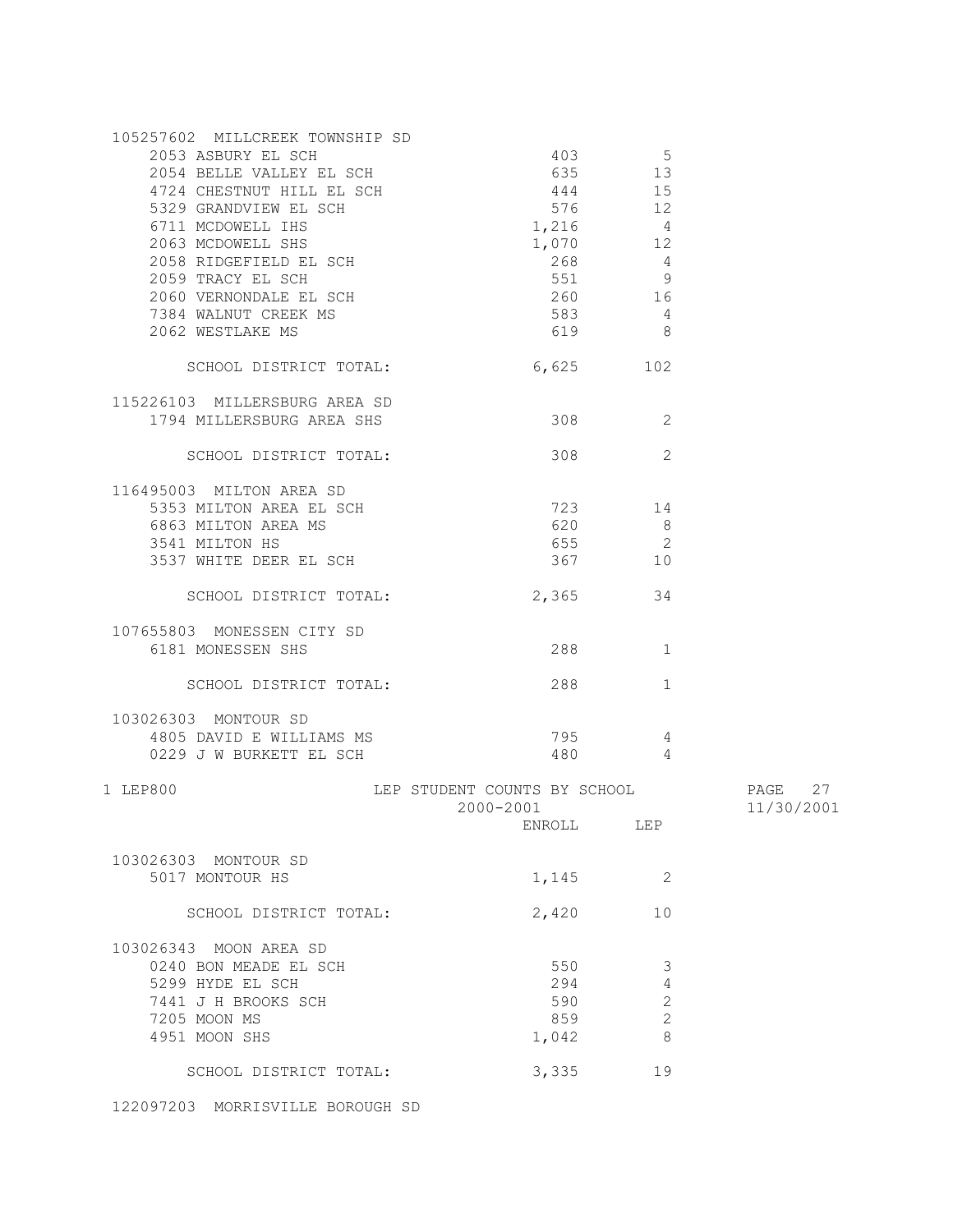| 1058 GRANDVIEW EL SCH<br>1061 M R REITER EL SCH<br>1062 MORRISVILLE BORO MS/HS | 174<br>490 14                             | 21<br>329 7     |                          |
|--------------------------------------------------------------------------------|-------------------------------------------|-----------------|--------------------------|
| SCHOOL DISTRICT TOTAL:                                                         | 993 42                                    |                 |                          |
| 110175003 MOSHANNON VALLEY SD<br>1550 MOSHANNON VALLEY JSHS                    | 613                                       | $\mathbf{1}$    |                          |
| SCHOOL DISTRICT TOTAL:                                                         | 613                                       | $\mathbf 1$     |                          |
| 116495103 MOUNT CARMEL AREA SD<br>7498 MOUNT CARMEL AREA EL SCH                | 973                                       | 4               |                          |
| SCHOOL DISTRICT TOTAL:                                                         | 973                                       | 4               |                          |
| 107655903 MOUNT PLEASANT AREA SD<br>4455 NORVELT EL SCH                        | 473                                       | 4               |                          |
|                                                                                |                                           |                 |                          |
| 4457 RAMSAY EL SCH                                                             | 354                                       | 1               |                          |
| 4453 RUMBAUGH EL SCH                                                           | 225                                       | 2               |                          |
| SCHOOL DISTRICT TOTAL:                                                         | 1,052                                     | 7               |                          |
| 111316003 MOUNT UNION AREA SD                                                  |                                           |                 |                          |
| 6253 MOUNT UNION EL SCH                                                        | 450                                       | 1               |                          |
| SCHOOL DISTRICT TOTAL:                                                         | 450                                       | $\mathbf{1}$    |                          |
| 103026402 MT LEBANON SD                                                        |                                           |                 |                          |
| 0249 FOSTER EL SCH                                                             | 289                                       | 8               |                          |
|                                                                                |                                           |                 |                          |
| 0251 HOOVER EL SCH                                                             | 262                                       | $\mathbf{1}$    |                          |
| 0248 HOWE EL SCH                                                               | 433                                       | 2               |                          |
| 0250 JEFFERSON EL SCH                                                          | 292                                       | 5               |                          |
| 7535 JEFFERSON MS                                                              | 697                                       | 5               |                          |
| 0246 LINCOLN EL SCH                                                            | 370                                       | $7\phantom{.0}$ |                          |
| 0247 MARKHAM EL SCH                                                            | 366                                       | $\mathbf{1}$    |                          |
| 7534 MELLON MS                                                                 | 640                                       | $\mathbf{1}$    |                          |
| 1 LEP800                                                                       | LEP STUDENT COUNTS BY SCHOOL<br>2000-2001 |                 | 28<br>PAGE<br>11/30/2001 |
|                                                                                | ENROLL                                    | LEP             |                          |
| 103026402 MT LEBANON SD                                                        |                                           |                 |                          |
| 0254 MT LEBANON SHS                                                            | 1,877                                     | 9               |                          |
| 0245 WASHINGTON EL SCH                                                         | 414                                       | 6               |                          |
| SCHOOL DISTRICT TOTAL:                                                         | 5,640                                     | 45              |                          |
| 114065503 MUHLENBERG SD                                                        |                                           |                 |                          |
| 4919 MUHLENBERG EL CTR                                                         | 1,317                                     | 27              |                          |
| 6610 MUHLENBERG HS                                                             | 915                                       | 4               |                          |
|                                                                                |                                           |                 |                          |
| 0827 MUHLENBERG MS                                                             | 710                                       | 3               |                          |
| SCHOOL DISTRICT TOTAL:                                                         | 2,942                                     | 34              |                          |
| 120484803 NAZARETH AREA SD                                                     |                                           |                 |                          |
| 3494 NAZARETH AREA MS                                                          | 1,115                                     | 3               |                          |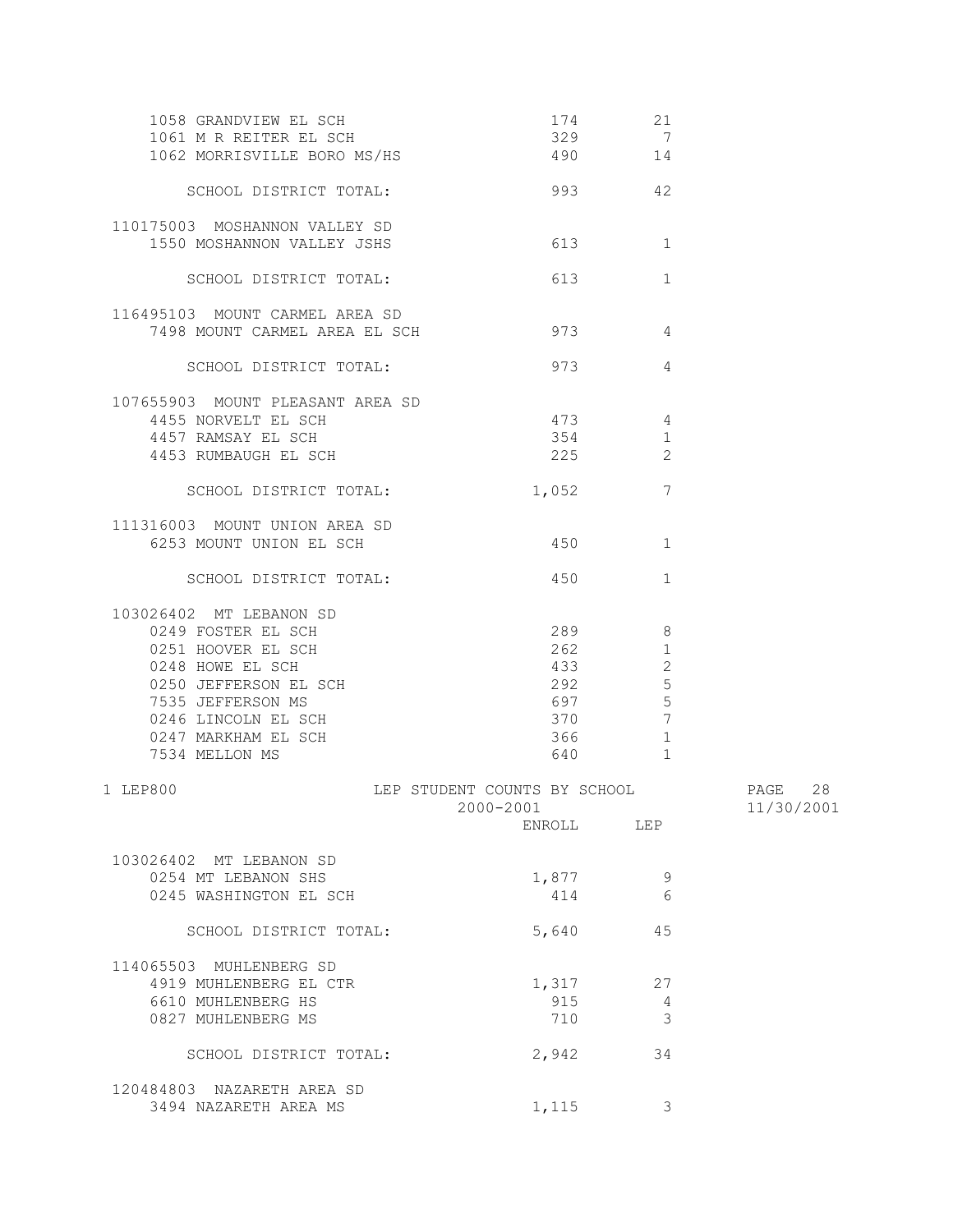| 3493 SHAFER EL SCH                                                                                               |                              | 735 736<br>2               |                      |
|------------------------------------------------------------------------------------------------------------------|------------------------------|----------------------------|----------------------|
| SCHOOL DISTRICT TOTAL: 1,850                                                                                     |                              | 5                          |                      |
| 122097502 NESHAMINY SD                                                                                           |                              |                            |                      |
| 5154 BUCK EL SCH                                                                                                 | 555 7                        |                            |                      |
| 1070 EVERITT EL SCH                                                                                              | 473                          | 6                          |                      |
| 4948 HECKMAN EL SCH                                                                                              | 428                          | $\overline{4}$             |                      |
| 7128 HOOVER EL SCH                                                                                               | 643                          | $\overline{4}$             |                      |
| 1069 JOSEPH E FERDERBAR EL SCH                                                                                   |                              |                            |                      |
|                                                                                                                  |                              | 516 19                     |                      |
| 1065 LOWER SOUTHAMPTON EL SCH                                                                                    | 363<br>1,071                 | $\overline{5}$             |                      |
| 7380 MAPLE POINT MS                                                                                              | 469                          | 6                          |                      |
| 1071 MILLER EL SCH                                                                                               |                              | $\mathbf{3}$               |                      |
|                                                                                                                  | $2,357$ 12                   |                            |                      |
| -<br>6455 NESHAMINY HS<br>4679 NESHAMINY MS                                                                      |                              |                            |                      |
|                                                                                                                  |                              |                            |                      |
|                                                                                                                  |                              |                            |                      |
| 1077 POQUESSING MS<br>1077 POQUESSING MS<br>1076 SANDBURG MS<br>1072 SCHWEITZER FL SCH<br>1072 SCHWEITZER EL SCH | 321 10                       |                            |                      |
| 1075 TAWANKA EL SCH                                                                                              |                              | 352 2                      |                      |
|                                                                                                                  |                              |                            |                      |
| SCHOOL DISTRICT TOTAL:                                                                                           |                              | 9,780 93                   |                      |
| 104375302 NEW CASTLE AREA SD                                                                                     |                              |                            |                      |
| 2701 CROTON KDG                                                                                                  | 151 1                        |                            |                      |
| 2704 NEW CASTLE SHS                                                                                              | 925                          | 2                          |                      |
| 2700 THADDEUS STEVENS SCH                                                                                        | 280                          | 1                          |                      |
| SCHOOL DISTRICT TOTAL:                                                                                           | 1,356                        | $\overline{4}$             |                      |
| 122097604 NEW HOPE-SOLEBURY SD                                                                                   |                              |                            |                      |
| 1082 NEW HOPE-SOLEBURY EL SCH                                                                                    | $464$ 2                      |                            |                      |
| 1084 NEW HOPE-SOLEBURY HS                                                                                        | 350                          | $\overline{1}$             |                      |
| 7561 NEW HOPE-SOLEBURY MS                                                                                        | 431                          | $\overline{\mathbf{3}}$    |                      |
|                                                                                                                  |                              |                            |                      |
| SCHOOL DISTRICT TOTAL: 1,245                                                                                     |                              | 6                          |                      |
| 107656303 NEW KENSINGTON-ARNOLD SD                                                                               |                              |                            |                      |
| 1 LEP800                                                                                                         | LEP STUDENT COUNTS BY SCHOOL |                            | PAGE<br>29           |
|                                                                                                                  |                              |                            | 2000-2001 11/30/2001 |
|                                                                                                                  | ENROLL LEP                   |                            |                      |
| 107656303 NEW KENSINGTON-ARNOLD SD                                                                               |                              |                            |                      |
| 4463 FORT CRAWFORD SCH                                                                                           | 274                          | 1                          |                      |
| 4466 MARTIN SCH                                                                                                  | 293                          | 1                          |                      |
|                                                                                                                  |                              |                            |                      |
| SCHOOL DISTRICT TOTAL:                                                                                           | 567                          | $\overline{2}$             |                      |
| 115504003 NEWPORT SD                                                                                             |                              |                            |                      |
| 5260 NEWPORT EL SCH                                                                                              | 678                          | $\overline{\phantom{0}}$ 2 |                      |
| 3583 NEWPORT JSHS                                                                                                | 591                          | 12                         |                      |
|                                                                                                                  |                              |                            |                      |
| SCHOOL DISTRICT TOTAL:                                                                                           | 1,269                        | 14                         |                      |
| 123465602 NORRISTOWN AREA SD                                                                                     |                              |                            |                      |
| 3265 EAST NORRITON MS                                                                                            | 344                          | 8                          |                      |
| 3321 EISENHOWER MS                                                                                               | 582                          | 7                          |                      |
|                                                                                                                  |                              |                            |                      |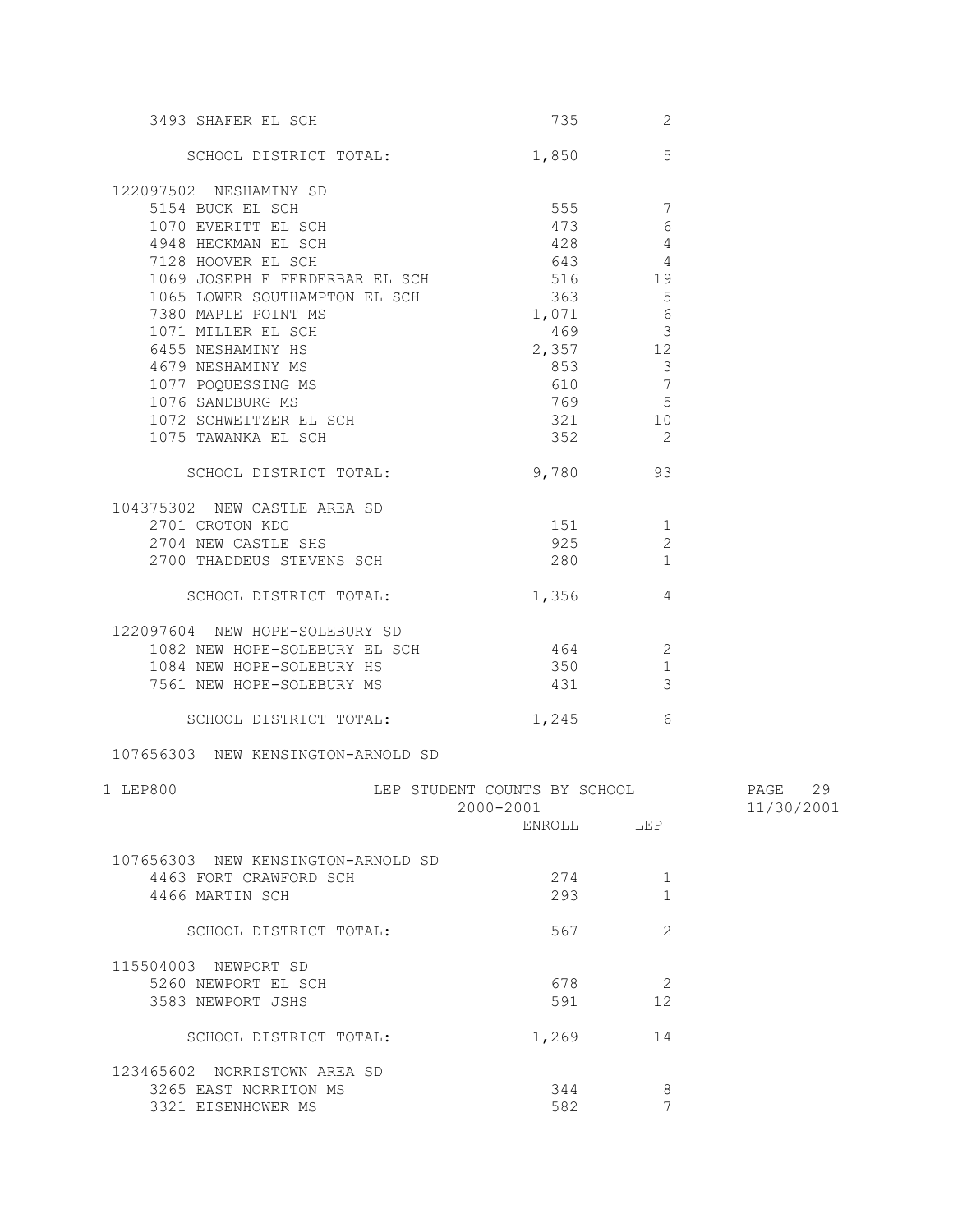|                                                                                                                                                                                         |                                           | 452 90              |                       |
|-----------------------------------------------------------------------------------------------------------------------------------------------------------------------------------------|-------------------------------------------|---------------------|-----------------------|
|                                                                                                                                                                                         |                                           | 473 58              |                       |
|                                                                                                                                                                                         | $1,712$ 37                                |                     |                       |
|                                                                                                                                                                                         | 549                                       | 91                  |                       |
|                                                                                                                                                                                         | 632                                       | 29                  |                       |
| COLORATION AND SOLUTION COLORATION AND SEARCH SCHOOL SEARCH SCHOOL STANDART MS<br>3320 STEWART MS<br>7364 WHITEHALL EL SCHOOL                                                           | 565                                       | 40                  |                       |
| SCHOOL DISTRICT TOTAL:                                                                                                                                                                  | 5,309                                     | 360                 |                       |
| 103026852 NORTH ALLEGHENY SD                                                                                                                                                            |                                           |                     |                       |
| 0263 BRADFORD WOODS EL SCH                                                                                                                                                              | 463                                       | 4                   |                       |
| 5108 CARSON MS                                                                                                                                                                          | 702                                       | 6                   |                       |
| 0265 FRANKLIN EL SCH                                                                                                                                                                    | 375                                       | $\mathbf{1}$        |                       |
|                                                                                                                                                                                         | 396                                       | $6\,$               |                       |
|                                                                                                                                                                                         | 404                                       | $\mathcal{S}$       |                       |
|                                                                                                                                                                                         | 569                                       | $\mathbf{1}$        |                       |
|                                                                                                                                                                                         | 754                                       | 3                   |                       |
|                                                                                                                                                                                         | 746                                       | 4<br>3              |                       |
|                                                                                                                                                                                         |                                           | 755                 |                       |
| 110 HOSACK EL SCH<br>0266 INGOMAR EL SCH<br>0270 INGOMAR MS<br>7346 MARSHALL EL SCH<br>7379 MARSHALL MS<br>0268 MCKNIGHT EL SCH<br>0271 NORTH ALLEGHENY IHS<br>6793 NOPTH ALLEGHENY IHS | $1,417$ 4                                 | $\overline{2}$      |                       |
| 6793 NORTH ALLEGHENY SHS<br>0269 PEEBLES EL SCH                                                                                                                                         | 1,315<br>332                              | $\overline{4}$      |                       |
|                                                                                                                                                                                         |                                           |                     |                       |
| SCHOOL DISTRICT TOTAL: 8,228 41                                                                                                                                                         |                                           |                     |                       |
| 103026902 NORTH HILLS SD                                                                                                                                                                |                                           |                     |                       |
|                                                                                                                                                                                         | 292 1                                     |                     |                       |
|                                                                                                                                                                                         | 1,278                                     | 1                   |                       |
|                                                                                                                                                                                         | 257 14                                    |                     |                       |
|                                                                                                                                                                                         | 214                                       | $\mathbf{1}$        |                       |
| 4869 MCINTYRE EL SCH<br>6106 NORTH HILLS JHS<br>0287 NORTHWAY EL SCH<br>0282 PERRYSVILLE EL SCH<br>0291 ROSS EL SCH<br>0290 WEST VIEW EL SCH                                            | 609                                       | 6<br>$\overline{1}$ |                       |
| 0290 WEST VIEW EL SCH                                                                                                                                                                   | 529                                       |                     |                       |
| SCHOOL DISTRICT TOTAL:                                                                                                                                                                  | 3,179                                     | 24                  |                       |
| 123465702 NORTH PENN SD                                                                                                                                                                 |                                           |                     |                       |
| 7406 BRIDLE PATH EL SCH                                                                                                                                                                 | 677 27                                    |                     |                       |
| 1 LEP800                                                                                                                                                                                | LEP STUDENT COUNTS BY SCHOOL<br>2000-2001 |                     | PAGE 30<br>11/30/2001 |
|                                                                                                                                                                                         | ENROLL                                    | LEP                 |                       |
| 123465702 NORTH PENN SD                                                                                                                                                                 |                                           |                     |                       |
| 6907 GENERAL NASH EL SCH                                                                                                                                                                | 584                                       | 26                  |                       |
| 4831 GWYN-NOR EL SCH                                                                                                                                                                    | 581                                       | 44                  |                       |
| 7314 GWYNEDD SQUARE EL SCH                                                                                                                                                              | 681                                       | 33                  |                       |
| 5344 HATFIELD EL SCH                                                                                                                                                                    | 680                                       | 112                 |                       |
| 3379 INGLEWOOD EL SCH                                                                                                                                                                   | 511                                       | 37                  |                       |
| 3309 KNAPP EL SCH                                                                                                                                                                       | 573                                       | 37                  |                       |
| 3275 KULP EL SCH                                                                                                                                                                        | 485                                       | 35                  |                       |
| 4830 MONTGOMERY EL SCH                                                                                                                                                                  | 758                                       | 35                  |                       |
| 5345 NORTH PENN SHS                                                                                                                                                                     | 3,013                                     | 138                 |                       |
| 3325 NORTH WALES EL SCH                                                                                                                                                                 | 450                                       | 8                   |                       |
| 3280 OAK PARK EL SCH                                                                                                                                                                    | 438                                       | 55                  |                       |
| 3322 PENNBROOK MS                                                                                                                                                                       | 911                                       | 17                  |                       |
| 3324 PENNDALE MS                                                                                                                                                                        | 1,384                                     | 55                  |                       |
| 3323 PENNFIELD MS                                                                                                                                                                       | 877                                       | 51                  |                       |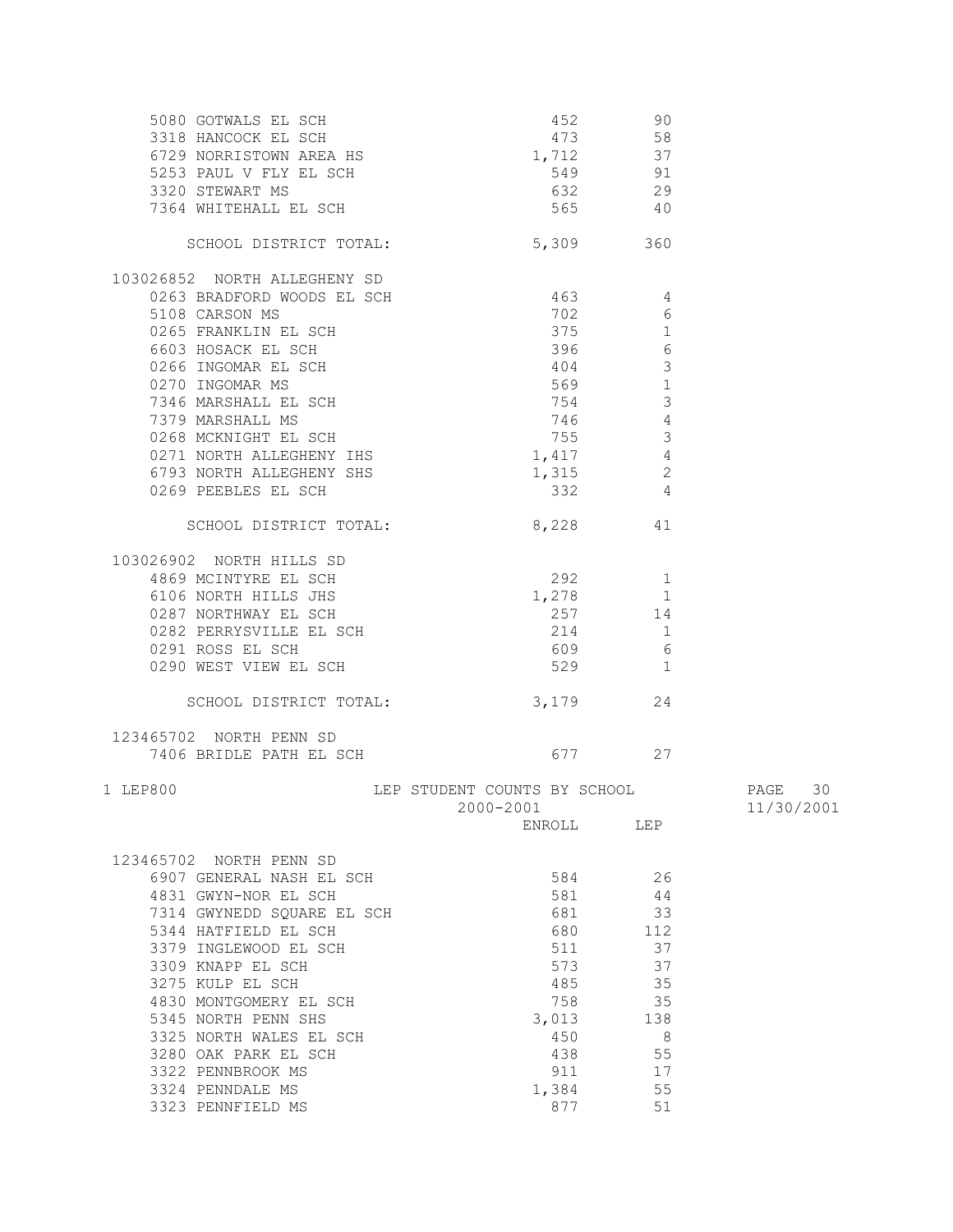| 7407 WALTON FARM EL SCH<br>3278 YORK AVENUE EL SCH                                                                                                                                        | 626<br>272                                          | 32<br>15                                            |                          |
|-------------------------------------------------------------------------------------------------------------------------------------------------------------------------------------------|-----------------------------------------------------|-----------------------------------------------------|--------------------------|
| SCHOOL DISTRICT TOTAL:                                                                                                                                                                    | 13,501 757                                          |                                                     |                          |
| 112674403 NORTHEASTERN YORK SD<br>7375 MT WOLF EARLY LC<br>4578 NORTHEASTERN MS<br>4577 NORTHEASTERN SHS<br>5272 ORENDORF EL SCH<br>7644 SPRING FORGE INTRD SCH<br>4576 YORK HAVEN EL SCH | 278<br>517<br>743<br>399<br>515<br>297 — 2012       | 2<br>$\mathbf{1}$<br>$\mathbf{2}$<br>2<br>1<br>1    |                          |
| SCHOOL DISTRICT TOTAL:                                                                                                                                                                    | 2,749                                               | 9                                                   |                          |
| 113385003 NORTHERN LEBANON SD<br>2758 EAST HANOVER EL SCH<br>2755 FREDERICKSBURG EL SCH<br>2757 JONESTOWN EL SCH<br>7392 NORTHERN LEBANON MS                                              | 230<br>327<br>456<br>391                            | $\overline{\phantom{a}}$<br>4<br>- 6<br>2           |                          |
| SCHOOL DISTRICT TOTAL:                                                                                                                                                                    | 1,404                                               | 14                                                  |                          |
| 115674603 NORTHERN YORK COUNTY SD<br>4579 DILLSBURG EL SCH<br>6345 NORTHERN HS<br>6346 NORTHERN MS                                                                                        | 394<br>942<br>803                                   | 1<br>2<br>1                                         |                          |
| SCHOOL DISTRICT TOTAL:                                                                                                                                                                    | 2,139                                               | 4                                                   |                          |
| 103026873 NORTHGATE SD<br>0030 AVALON EL SCH<br>6977 BELLEVUE EL SCH<br>0053 NORTHGATE MSHS                                                                                               | 337<br>508<br>811                                   | $\mathcal{E}$<br>$7\phantom{.0}$<br>$7\phantom{.0}$ |                          |
| SCHOOL DISTRICT TOTAL:                                                                                                                                                                    | 1,656                                               | 17                                                  |                          |
| 107656502 NORWIN SD                                                                                                                                                                       |                                                     |                                                     |                          |
| 1 LEP800                                                                                                                                                                                  | LEP STUDENT COUNTS BY SCHOOL<br>2000-2001<br>ENROLL | LEP                                                 | PAGE<br>31<br>11/30/2001 |
| 107656502 NORWIN SD<br>4479 HARTFORD HEIGHTS EL SCH<br>4482 NORWIN MS EAST<br>4717 NORWIN SHS                                                                                             | 282<br>701<br>1,604                                 | 1<br>2<br>2                                         |                          |
| SCHOOL DISTRICT TOTAL:                                                                                                                                                                    | 2,587                                               | 5                                                   |                          |
| 126513440 NUEVA ESPERANZA ACADEMY CS<br>7665 NUEVA ESPERANZA ACADEMY CS                                                                                                                   | 203                                                 | 18                                                  |                          |
| SCHOOL DISTRICT TOTAL:                                                                                                                                                                    | 203                                                 | 18                                                  |                          |
| 124156503 OCTORARA AREA SD<br>1414 OCTORARA AREA HS                                                                                                                                       | 689                                                 | 8                                                   |                          |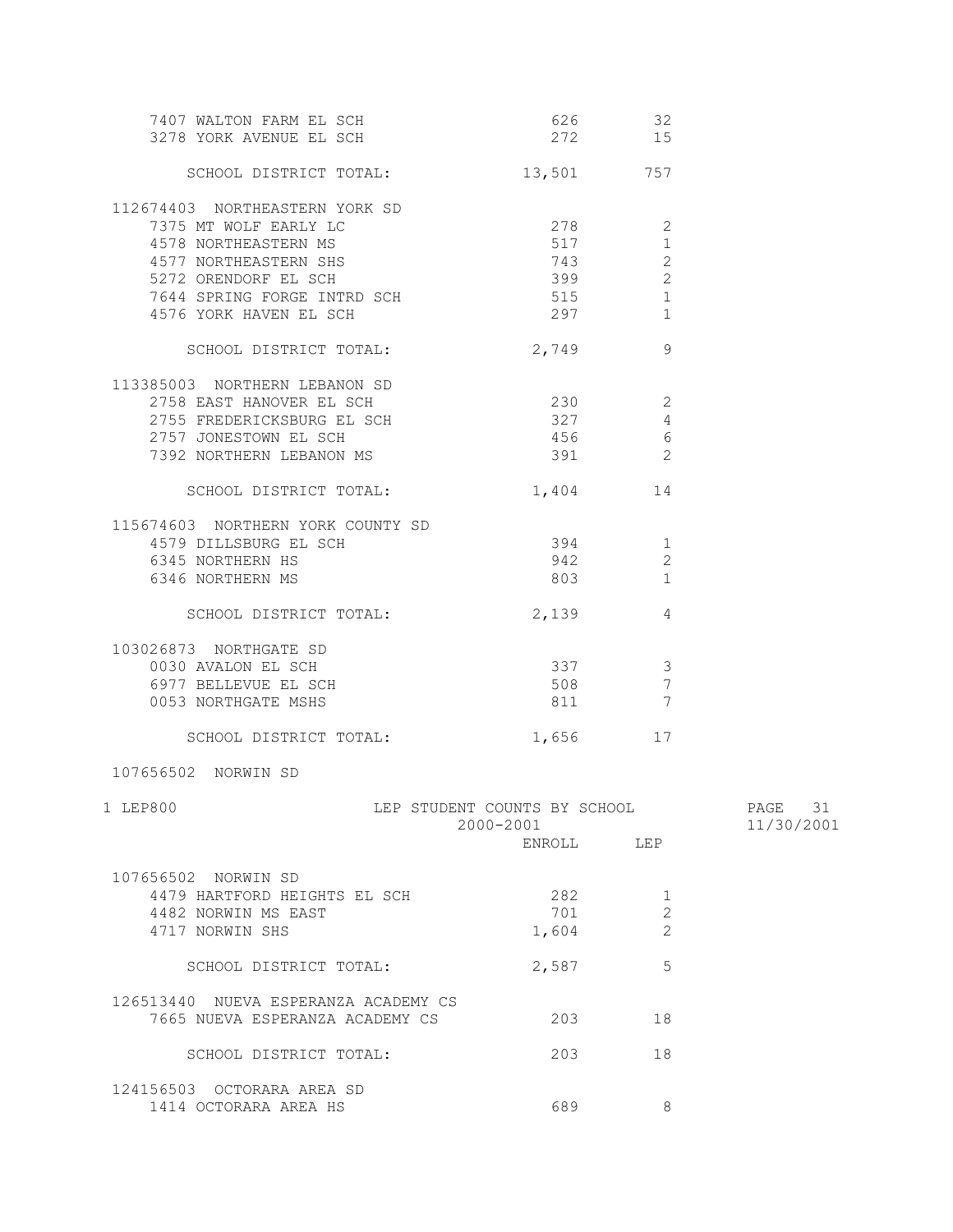| 6484 OCTORARA AREA INTRMD SCH                 | 829                                       | 15             |                          |
|-----------------------------------------------|-------------------------------------------|----------------|--------------------------|
| 1413 OCTORARA EL SCH                          | 439                                       | 8              |                          |
| 7656 OCTORARA PRIMARY LC                      | 579                                       | 11             |                          |
| SCHOOL DISTRICT TOTAL:                        | 2,536 42                                  |                |                          |
| 124156603 OWEN J ROBERTS SD                   |                                           |                |                          |
| 6487 NORTH COVENTRY EL SCH                    | 701                                       | 5              |                          |
| 1406 OWEN J ROBERTS HS                        | 1,116                                     | $\mathfrak{Z}$ |                          |
| 5010 OWEN J ROBERTS MS                        | 984                                       | $\mathbf{1}$   |                          |
| SCHOOL DISTRICT TOTAL:                        | 2,801                                     | - 9            |                          |
|                                               |                                           |                |                          |
| 124156703 OXFORD AREA SD                      |                                           |                |                          |
| 7358 ELK RIDGE SCHOOL<br>6624 JORDAN BANK SCH | 542 21<br>473 42                          |                |                          |
| 6623 NOTTINGHAM SCH                           |                                           | 761 52         |                          |
| 1420 OXFORD AREA HS                           | 870                                       | 30             |                          |
| 1418 PENN'S GROVE SCH                         |                                           | 519 25         |                          |
|                                               |                                           |                |                          |
| SCHOOL DISTRICT TOTAL:                        | 3,165 170                                 |                |                          |
| 122098003 PALISADES SD                        |                                           |                |                          |
| 7063 DURHAM-NOCKAMIXON EL SCH 320             |                                           | 1              |                          |
| 1094 PALISADES HS                             | 733 200                                   | $\mathbf{1}$   |                          |
| 1091 SPRINGFIELD EL SCH                       | 280                                       | $\mathbf{2}$   |                          |
| 6456 TINICUM EL SCH                           | 307                                       | 2              |                          |
| SCHOOL DISTRICT TOTAL:                        | 1,640                                     | - 6            |                          |
|                                               |                                           |                |                          |
| 121136503 PALMERTON AREA SD                   |                                           |                |                          |
| 1319 TOWAMENSING EL SCH                       | 346                                       | 2              |                          |
| SCHOOL DISTRICT TOTAL:                        |                                           | 2<br>346 200   |                          |
| 113385303 PALMYRA AREA SD                     |                                           |                |                          |
| 2761 FORGE ROAD EL SCH                        | 451                                       | $\mathbf{1}$   |                          |
| 4904 NORTHSIDE EL SCH                         | 391                                       | 3              |                          |
|                                               |                                           |                |                          |
| 1 LEP800                                      | LEP STUDENT COUNTS BY SCHOOL<br>2000-2001 |                | PAGE<br>32<br>11/30/2001 |
|                                               | ENROLL LEP                                |                |                          |
|                                               |                                           |                |                          |
| 113385303 PALMYRA AREA SD                     | 657                                       | -2             |                          |
| 2765 PALMYRA AREA MS<br>2766 PALMYRA AREA SHS | 821                                       | 5              |                          |
| 2764 PINE STREET EL SCH                       | 397                                       | 5              |                          |
|                                               |                                           |                |                          |
| SCHOOL DISTRICT TOTAL:                        | 2,717                                     | 16             |                          |
| 121395103 PARKLAND SD                         |                                           |                |                          |
| 2824 CETRONIA SCH                             | 466                                       | 3              |                          |
| 4672 FOGELSVILLE SCH                          | 574                                       | 4              |                          |
| 6801 KERNSVILLE SCH                           | 645                                       | $\mathfrak{Z}$ |                          |
| 2827 KRATZER SCH                              | 438                                       | $\overline{c}$ |                          |
| 7604 OREFIELD MS                              | 1,175                                     | $\mathbf{2}$   |                          |
| 2829 PARKLAND SHS                             | 2,515                                     | 3              |                          |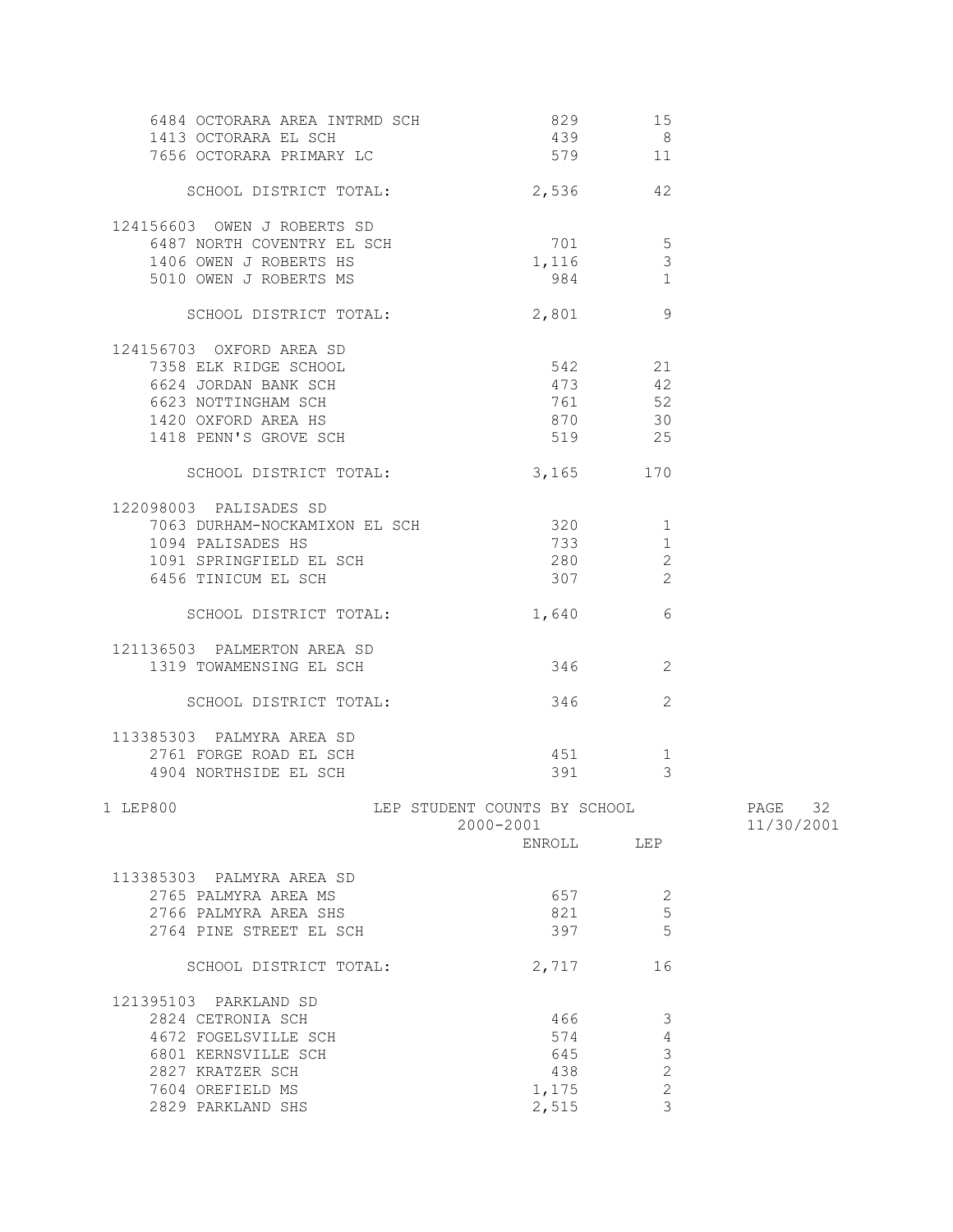| 2826 PARKWAY MANOR SCH<br>2825 SCHNECKSVILLE SCH<br>7603 SPRINGHOUSE MS                                                                                       | 421                                       | 340<br>1<br>2<br>737 1                                                      |                       |
|---------------------------------------------------------------------------------------------------------------------------------------------------------------|-------------------------------------------|-----------------------------------------------------------------------------|-----------------------|
| SCHOOL DISTRICT TOTAL:                                                                                                                                        | 7,311 21                                  |                                                                             |                       |
| 120485603 PEN ARGYL AREA SD<br>6439 PEN ARGYL AREA HS<br>3511 PLAINFIELD EL SCH<br>5351 WIND GAP MS                                                           | 573<br>554<br>776                         | 4<br>$\mathbf{2}$<br>3                                                      |                       |
| SCHOOL DISTRICT TOTAL:                                                                                                                                        | 1,903                                     | 9                                                                           |                       |
| 103027352 PENN HILLS SD<br>0309 PENN HILLS SHS<br>4663 SHENANDOAH EL SCH                                                                                      | 1,440<br>344                              | $6\overline{6}$<br>8 <sup>8</sup>                                           |                       |
| SCHOOL DISTRICT TOTAL:                                                                                                                                        | 1,784 14                                  |                                                                             |                       |
| 113365203 PENN MANOR SD<br>7141 CENTRAL MANOR EL SCH<br>2626 HAMBRIGHT EL SCH<br>2628 MARTIC EL SCH<br>5238 MARTICVILLE MS                                    | 481<br>483<br>458<br>366                  | $\overline{\phantom{a}}$<br>$\sqrt{6}$<br>$\mathcal{S}$<br>1                |                       |
| SCHOOL DISTRICT TOTAL:                                                                                                                                        | 1,788                                     | 11                                                                          |                       |
| 125236903 PENN-DELCO SD<br>1911 ASTON EL SCH<br>1910 COEBOURN EL SCH<br>5143 NORTHLEY MS<br>1912 PARKSIDE EL SCH<br>5223 PENNELL EL SCH<br>1915 SUN VALLEY HS | 466<br>272<br>822<br>213<br>461<br>1,059  | 3<br>$\overline{4}$<br>$\mathcal{S}$<br>2<br>$\mathbf{3}$<br>$\overline{4}$ |                       |
| SCHOOL DISTRICT TOTAL:                                                                                                                                        | 3,293 19                                  |                                                                             |                       |
| 107657103 PENN-TRAFFORD SD                                                                                                                                    |                                           |                                                                             |                       |
| 1 LEP800                                                                                                                                                      | LEP STUDENT COUNTS BY SCHOOL<br>2000-2001 |                                                                             | PAGE 33<br>11/30/2001 |
|                                                                                                                                                               | ENROLL LEP                                |                                                                             |                       |
| 107657103 PENN-TRAFFORD SD<br>6185 HARRISON PARK EL SCH<br>4490 MCCULLOUGH EL SCH<br>4492 PENN MS<br>6187 SUNRISE EL SCH                                      | 498<br>589<br>690<br>553                  | 1<br>3<br>$\mathbf{1}$<br>$\mathbf{1}$                                      |                       |
| SCHOOL DISTRICT TOTAL:                                                                                                                                        | 2,330                                     | 6                                                                           |                       |
| 122098103 PENNRIDGE SD<br>1053 BEDMINSTER EL SCH<br>1054 DEIBLER EL SCH<br>1055 GRASSE EL SCH<br>1097 PATRICIA A GUTH EL SCH<br>4681 PENNRIDGE CENTRAL MS     | 531<br>425<br>474<br>559<br>637           | 12<br>6<br>15<br>3<br>6                                                     |                       |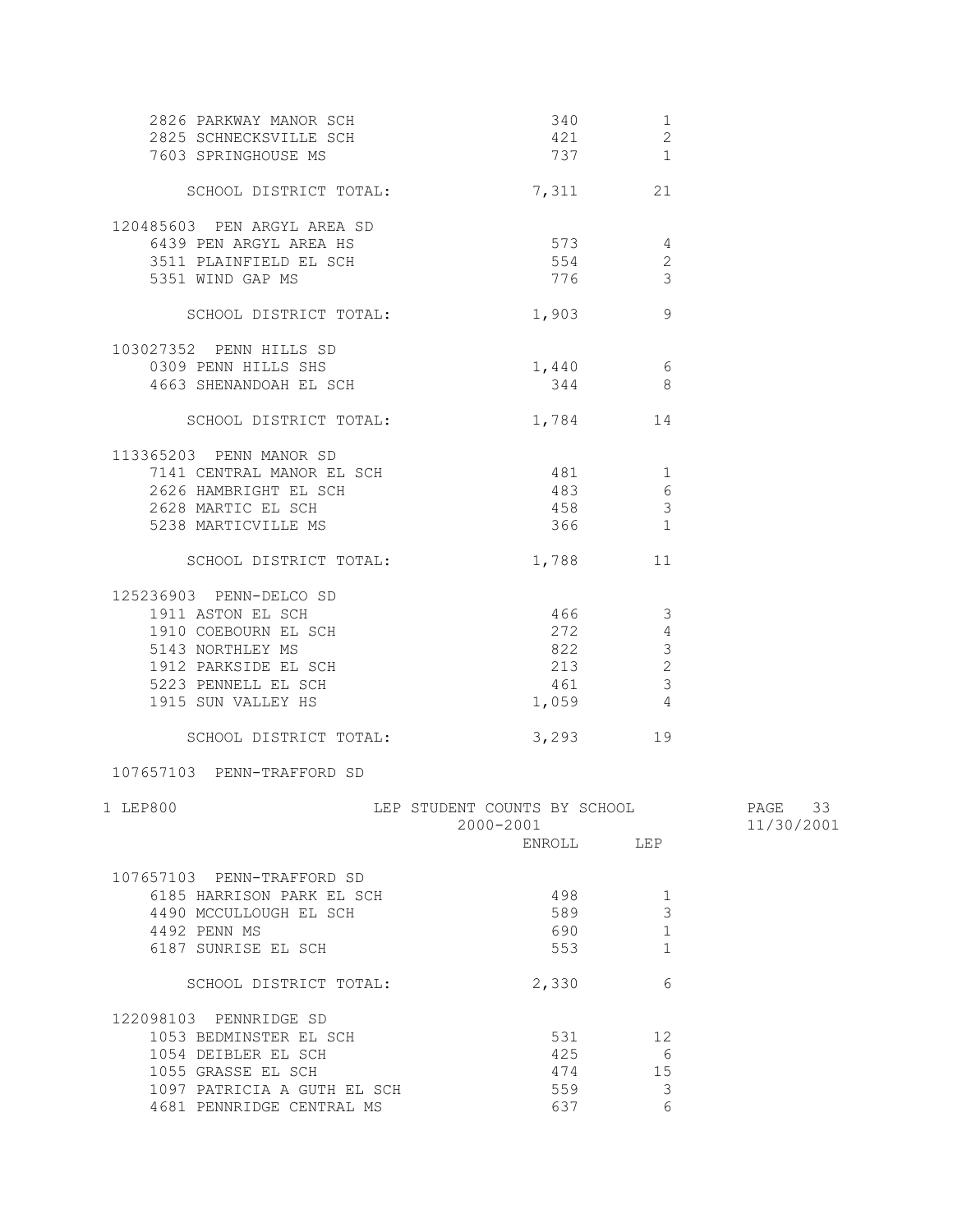| $\begin{tabular}{lllllllllllllllllllll} \end{tabular} \begin{tabular}{lllllllllll} \multicolumn{2}{c}{1100 & PENNRIDGE & HS & & & & & & 2,038 & & 18 \\ 1099 & PENNRIDGE & SOUTH & MS & & & 524 & & 3 \\ 1098 & SELERSVILLE & EL & SCH & & & 585 & & 10 \\ 1052 & SEYLAR EL & SCH & & & 543 & & 1 \\ 7260 & WEST & ROCKHILL EL & SCH & & & 536 & & 4 \\ \end{tabular}$ |                                           |                |                       |
|------------------------------------------------------------------------------------------------------------------------------------------------------------------------------------------------------------------------------------------------------------------------------------------------------------------------------------------------------------------------|-------------------------------------------|----------------|-----------------------|
| SCHOOL DISTRICT TOTAL:                                                                                                                                                                                                                                                                                                                                                 | 6,852 78                                  |                |                       |
| 110147003 PENNS VALLEY AREA SD                                                                                                                                                                                                                                                                                                                                         |                                           |                |                       |
| 1348 GREGG TOWNSHIP EL SCH                                                                                                                                                                                                                                                                                                                                             | $\frac{158}{750}$                         | 1              |                       |
| 6231 PENNS VALLEY AREA JSHS                                                                                                                                                                                                                                                                                                                                            | 750                                       | $\mathbf{1}$   |                       |
| SCHOOL DISTRICT TOTAL:                                                                                                                                                                                                                                                                                                                                                 | 908 30                                    | 2              |                       |
| 122098202 PENNSBURY SD                                                                                                                                                                                                                                                                                                                                                 |                                           |                |                       |
|                                                                                                                                                                                                                                                                                                                                                                        |                                           |                |                       |
|                                                                                                                                                                                                                                                                                                                                                                        |                                           |                |                       |
|                                                                                                                                                                                                                                                                                                                                                                        |                                           |                |                       |
|                                                                                                                                                                                                                                                                                                                                                                        |                                           |                |                       |
|                                                                                                                                                                                                                                                                                                                                                                        |                                           |                |                       |
|                                                                                                                                                                                                                                                                                                                                                                        |                                           |                |                       |
|                                                                                                                                                                                                                                                                                                                                                                        |                                           |                |                       |
|                                                                                                                                                                                                                                                                                                                                                                        |                                           |                |                       |
|                                                                                                                                                                                                                                                                                                                                                                        |                                           |                |                       |
|                                                                                                                                                                                                                                                                                                                                                                        |                                           |                |                       |
|                                                                                                                                                                                                                                                                                                                                                                        |                                           |                |                       |
|                                                                                                                                                                                                                                                                                                                                                                        |                                           |                |                       |
|                                                                                                                                                                                                                                                                                                                                                                        |                                           |                |                       |
| 1113 WILLIAM PENN MS                                                                                                                                                                                                                                                                                                                                                   | 1,017                                     | 6              |                       |
| SCHOOL DISTRICT TOTAL:                                                                                                                                                                                                                                                                                                                                                 |                                           | 10,725 110     |                       |
| 113365303 PEQUEA VALLEY SD                                                                                                                                                                                                                                                                                                                                             |                                           |                |                       |
|                                                                                                                                                                                                                                                                                                                                                                        |                                           |                |                       |
|                                                                                                                                                                                                                                                                                                                                                                        |                                           |                |                       |
|                                                                                                                                                                                                                                                                                                                                                                        |                                           |                |                       |
| SCHOOL DISTRICT TOTAL: 1,060                                                                                                                                                                                                                                                                                                                                           |                                           | 3              |                       |
| 1 LEP800                                                                                                                                                                                                                                                                                                                                                               | LEP STUDENT COUNTS BY SCHOOL<br>2000-2001 |                | PAGE 34<br>11/30/2001 |
|                                                                                                                                                                                                                                                                                                                                                                        |                                           | ENROLL LEP     |                       |
| 123466103 PERKIOMEN VALLEY SD                                                                                                                                                                                                                                                                                                                                          |                                           |                |                       |
| 7459 EVERGREEN EL SCH                                                                                                                                                                                                                                                                                                                                                  | 728                                       | 4              |                       |
| 3328 PERKIOMEN VALLEY HS                                                                                                                                                                                                                                                                                                                                               | 1,035                                     | $\mathbf{1}$   |                       |
| 3326 PERKIOMEN VALLEY MS                                                                                                                                                                                                                                                                                                                                               | 993                                       | $\mathfrak{Z}$ |                       |
| 7554 SKIPPACK EL SCH                                                                                                                                                                                                                                                                                                                                                   | 698                                       | 2              |                       |
| SCHOOL DISTRICT TOTAL:                                                                                                                                                                                                                                                                                                                                                 | 3,454                                     | 10             |                       |
| 101636503 PETERS TOWNSHIP SD                                                                                                                                                                                                                                                                                                                                           |                                           |                |                       |
| 7594 BOWER HILL EL SCH                                                                                                                                                                                                                                                                                                                                                 | 605                                       | 2              |                       |
| 7393 MCMURRAY EL SCH                                                                                                                                                                                                                                                                                                                                                   | 846                                       | 5              |                       |
| 4256 PETERS TWP MS                                                                                                                                                                                                                                                                                                                                                     | 552                                       | $\overline{4}$ |                       |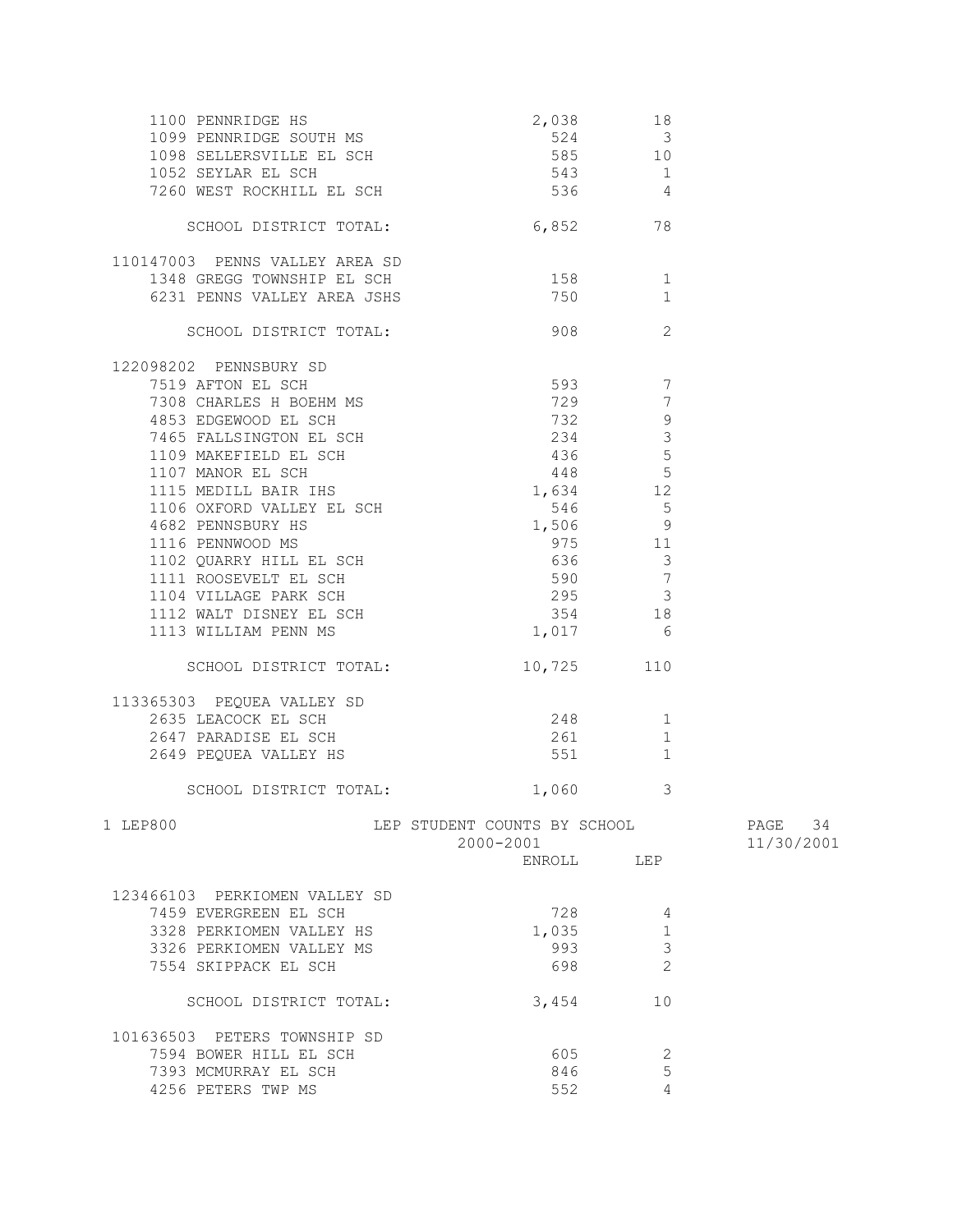|          | SCHOOL DISTRICT TOTAL:                                                                                                                                                                                                                           | 2,003      | 11   |            |
|----------|--------------------------------------------------------------------------------------------------------------------------------------------------------------------------------------------------------------------------------------------------|------------|------|------------|
|          |                                                                                                                                                                                                                                                  |            |      |            |
|          | 126515001 PHILADELPHIA CITY SD                                                                                                                                                                                                                   |            |      |            |
|          | 7256 ADAIRE ALEXANDER SCH 631 30                                                                                                                                                                                                                 |            |      |            |
|          | 6536 ALLEGHENY SCH                                                                                                                                                                                                                               |            | - 64 |            |
|          | 3758 ALLEN ETHAN SCH<br>3811 AUDENRIED CHARLES Y SHS<br>3618 BAGUE MARTIN SCH                                                                                                                                                                    |            |      |            |
|          |                                                                                                                                                                                                                                                  |            |      |            |
|          |                                                                                                                                                                                                                                                  |            |      |            |
|          | 3811 AUDENRIED CHARLES Y SHS<br>3618 BACHE-MARTIN SCH<br>6824 BALDI C C A MS<br>7237 BARRATT NORRIS S MS<br>3732 BARTON CLARA SCH<br>3847 BARTRAM JOHN HS<br>5183 BETHUNE MARY MCLEOD SCH<br>3733 BIRNEY GEN DAVIS B SCH<br>790 61<br>7070 BODIN |            |      |            |
|          |                                                                                                                                                                                                                                                  |            |      |            |
|          |                                                                                                                                                                                                                                                  |            |      |            |
|          |                                                                                                                                                                                                                                                  |            |      |            |
|          |                                                                                                                                                                                                                                                  |            |      |            |
|          |                                                                                                                                                                                                                                                  |            |      |            |
|          |                                                                                                                                                                                                                                                  |            |      |            |
|          | 3840 BOK EDWARD W TECHNICAL HS 1,014 29                                                                                                                                                                                                          |            |      |            |
|          |                                                                                                                                                                                                                                                  |            |      |            |
|          |                                                                                                                                                                                                                                                  |            |      |            |
|          |                                                                                                                                                                                                                                                  |            |      |            |
|          |                                                                                                                                                                                                                                                  |            |      |            |
|          |                                                                                                                                                                                                                                                  |            |      |            |
|          |                                                                                                                                                                                                                                                  |            |      |            |
|          |                                                                                                                                                                                                                                                  |            |      |            |
|          |                                                                                                                                                                                                                                                  |            |      |            |
|          |                                                                                                                                                                                                                                                  |            |      |            |
|          |                                                                                                                                                                                                                                                  |            |      |            |
|          |                                                                                                                                                                                                                                                  |            |      |            |
|          |                                                                                                                                                                                                                                                  |            |      |            |
|          |                                                                                                                                                                                                                                                  |            |      |            |
|          |                                                                                                                                                                                                                                                  |            |      |            |
|          |                                                                                                                                                                                                                                                  |            |      |            |
|          |                                                                                                                                                                                                                                                  |            |      |            |
|          | 6996 CREATIVE AND PERFORMING ARTS 658                                                                                                                                                                                                            |            | - 11 |            |
|          | 3736 CREIGHTON THOMAS SCH                                                                                                                                                                                                                        | 915        | 98   |            |
|          | 7175 DEBURGOS BILINGUAL MAGNET MS 816 422                                                                                                                                                                                                        |            |      |            |
| 1 LEP800 | LEP STUDENT COUNTS BY SCHOOL                                                                                                                                                                                                                     |            |      | PAGE 35    |
|          |                                                                                                                                                                                                                                                  | 2000-2001  |      | 11/30/2001 |
|          |                                                                                                                                                                                                                                                  | ENROLL LEP |      |            |
|          |                                                                                                                                                                                                                                                  |            |      |            |
|          | 126515001 PHILADELPHIA CITY SD<br>4727 DECATUR STEPHEN SCH                                                                                                                                                                                       | 843        | 62   |            |
|          | 3763 DISSTON HAMILTON SCH                                                                                                                                                                                                                        | 748        | 13   |            |
|          | 3841 DOBBINS/RANDOLPH AVT HS                                                                                                                                                                                                                     | 1,581      | 10   |            |
|          | 3787 DOUGLAS STEPHEN A SCH                                                                                                                                                                                                                       | 281        | 14   |            |
|          | 3604 DREW CHARLES R SCH                                                                                                                                                                                                                          | 511        | 20   |            |
|          | 3849 EDISON HS/FAREIRA SKILLS                                                                                                                                                                                                                    | 2,417      | 685  |            |
|          | 3737 EDMUNDS HENRY R SCH                                                                                                                                                                                                                         | 1,233      | 43   |            |
|          | 3688 ELKIN LEWIS SCH                                                                                                                                                                                                                             | 1,404      | 414  |            |
|          | 7200 ELVERSON JAMES MS                                                                                                                                                                                                                           | 506        | 10   |            |
|          | 5039 FAIRHILL SCH                                                                                                                                                                                                                                | 705        | 238  |            |
|          | 7235 FARRELL LOUIS H SCH                                                                                                                                                                                                                         | 849        | 95   |            |
|          | 3816 FELS SAMUEL HS                                                                                                                                                                                                                              | 1,546      | 145  |            |
|          | 3751 FELTONVILLE SCH                                                                                                                                                                                                                             | 543        | 68   |            |
|          | 3690 FERGUSON JOSEPH C SCH                                                                                                                                                                                                                       | 575        | 76   |            |
|          | 3739 FINLETTER THOMAS K SCH                                                                                                                                                                                                                      | 1,239      | 36   |            |
|          | 3781 FITZPATRICK ALOYSIUS L SCH                                                                                                                                                                                                                  | 673        | 37   |            |
|          |                                                                                                                                                                                                                                                  |            |      |            |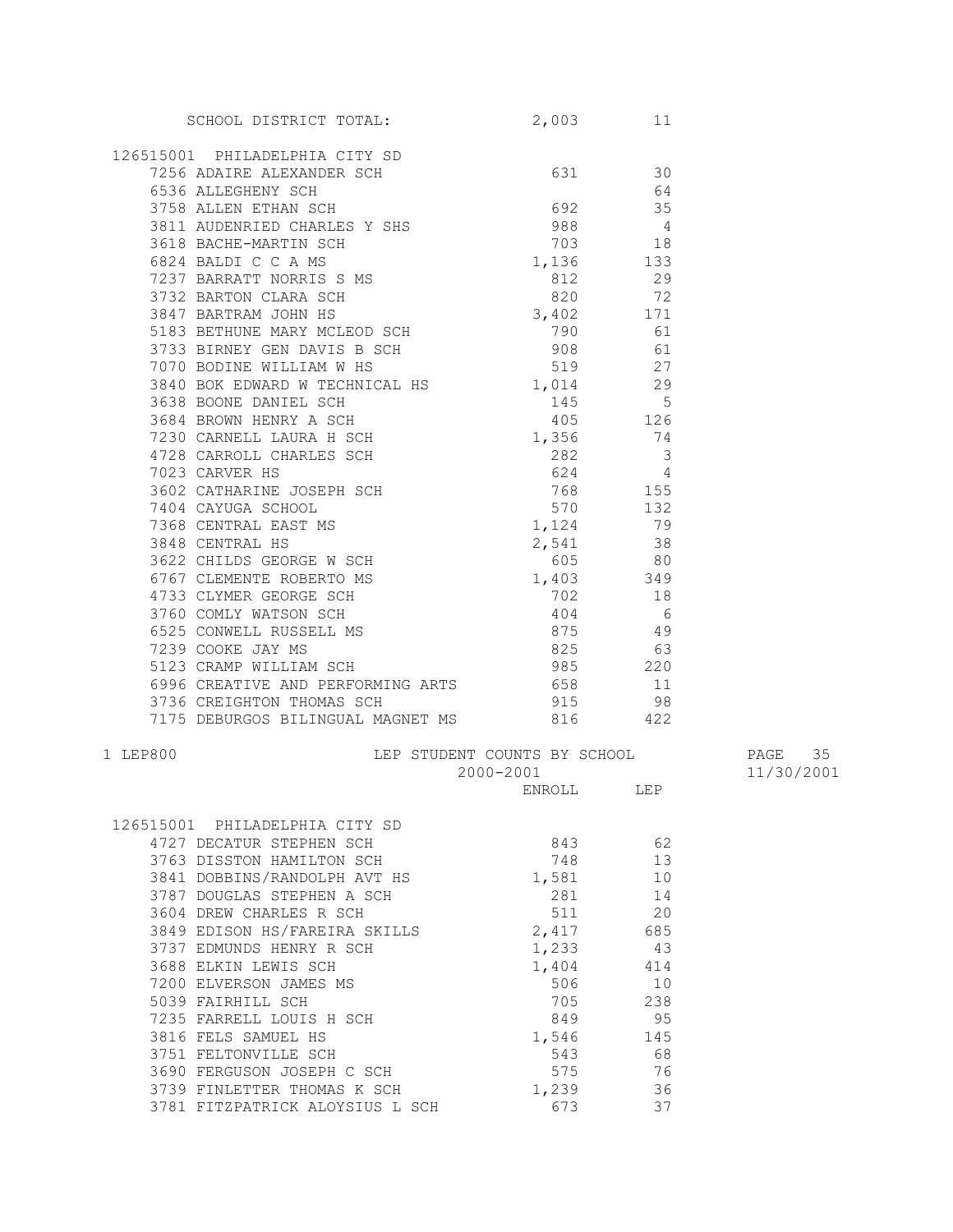|          | 3765 FOX CHASE SCH and the SMB of TANK ANNE SCH and the same and the small and the small set of the small set of the small set of the small set of the small set of the small set of the small set of the small set of the sm                    |                                         |            |            |
|----------|--------------------------------------------------------------------------------------------------------------------------------------------------------------------------------------------------------------------------------------------------|-----------------------------------------|------------|------------|
|          |                                                                                                                                                                                                                                                  |                                         |            |            |
|          |                                                                                                                                                                                                                                                  |                                         |            |            |
|          |                                                                                                                                                                                                                                                  |                                         |            |            |
|          |                                                                                                                                                                                                                                                  |                                         |            |            |
|          |                                                                                                                                                                                                                                                  |                                         |            |            |
|          |                                                                                                                                                                                                                                                  |                                         |            |            |
|          |                                                                                                                                                                                                                                                  |                                         |            |            |
|          |                                                                                                                                                                                                                                                  |                                         |            |            |
|          |                                                                                                                                                                                                                                                  |                                         |            |            |
|          |                                                                                                                                                                                                                                                  |                                         |            |            |
|          |                                                                                                                                                                                                                                                  |                                         |            |            |
|          |                                                                                                                                                                                                                                                  |                                         |            |            |
|          |                                                                                                                                                                                                                                                  |                                         |            |            |
|          |                                                                                                                                                                                                                                                  |                                         |            |            |
|          |                                                                                                                                                                                                                                                  |                                         |            |            |
|          |                                                                                                                                                                                                                                                  |                                         |            |            |
|          |                                                                                                                                                                                                                                                  |                                         |            |            |
|          |                                                                                                                                                                                                                                                  |                                         |            |            |
|          |                                                                                                                                                                                                                                                  |                                         |            |            |
|          |                                                                                                                                                                                                                                                  |                                         |            |            |
|          |                                                                                                                                                                                                                                                  |                                         |            |            |
|          |                                                                                                                                                                                                                                                  |                                         |            |            |
|          |                                                                                                                                                                                                                                                  |                                         |            |            |
|          |                                                                                                                                                                                                                                                  |                                         |            |            |
|          | 3647 KIRKBRIDE ELIZA B SCH 599 223                                                                                                                                                                                                               |                                         |            |            |
|          |                                                                                                                                                                                                                                                  |                                         |            |            |
|          | 3625 LA BRUM GEN J HARRY MS<br>3625 LA BRUM GEN J HARRY MS<br>3670 LAMBERTON ROBERT E SCH<br>3744 LAWTON HENRY W SCH<br>6530 LEA HENRY C SCH<br>3822 LEEDS MORRIS E MS<br>3716 LEVERING WILLIAM SCH<br>3845 LINCOLN HS<br>3845 LINCOLN HS<br>466 |                                         |            |            |
|          |                                                                                                                                                                                                                                                  |                                         |            |            |
|          |                                                                                                                                                                                                                                                  |                                         |            |            |
|          |                                                                                                                                                                                                                                                  |                                         |            |            |
|          |                                                                                                                                                                                                                                                  |                                         |            |            |
|          |                                                                                                                                                                                                                                                  |                                         |            |            |
|          | 4961 LOESCHE WILLIAM H SCH 784 219                                                                                                                                                                                                               |                                         |            |            |
|          | 3718 LOGAN SCH                                                                                                                                                                                                                                   |                                         | 512 9      |            |
| 1 LEP800 |                                                                                                                                                                                                                                                  | LEP STUDENT COUNTS BY SCHOOL 60 PAGE 36 |            |            |
|          |                                                                                                                                                                                                                                                  | 2000-2001                               |            | 11/30/2001 |
|          |                                                                                                                                                                                                                                                  |                                         | ENROLL LEP |            |
|          | 126515001 PHILADELPHIA CITY SD                                                                                                                                                                                                                   |                                         |            |            |
|          | 7232 LOWELL JAMES R SCH                                                                                                                                                                                                                          | 1,167                                   | 282        |            |
|          | 3694 LUDLOW JAMES R SCH                                                                                                                                                                                                                          | 507                                     | 36         |            |
|          | 3672 MANN WILLIAM B SCH                                                                                                                                                                                                                          | 638                                     | 4          |            |
|          | 7521 MARSHALL THURGOOD                                                                                                                                                                                                                           | 823                                     | 70         |            |
|          | 3842 MASTBAUM JULES E AVTS                                                                                                                                                                                                                       | 1,421                                   | 83         |            |
|          | 3808 MASTERMAN JULIA R SEC SCH                                                                                                                                                                                                                   | 1,154                                   | 2          |            |
|          | 3769 MAYFAIR SCH                                                                                                                                                                                                                                 | 593                                     | 8          |            |
|          | 3648 MCCALL GEN GEORGE A SCH                                                                                                                                                                                                                     | 519                                     | 109        |            |
|          | 6534 MCCLURE ALEXANDER K SCH                                                                                                                                                                                                                     | 741                                     | 131        |            |
|          | 5293 MCKINLEY WILLIAM SCH                                                                                                                                                                                                                        | 321                                     | 91         |            |
|          | 6768 MEEHAN AUSTIN MS                                                                                                                                                                                                                            | 965                                     | 46         |            |
|          | 3697 MOFFET JOHN SCH                                                                                                                                                                                                                             | 499                                     | 101        |            |
|          | 3770 MOORE J HAMPTON SCH                                                                                                                                                                                                                         | 850                                     | 53         |            |
|          | 3749 MORRISON ANDREW J SCH                                                                                                                                                                                                                       | 1,011                                   | 114        |            |
|          | 7522 MUNOZ-MARIN LUIS                                                                                                                                                                                                                            | 759                                     | 173        |            |
|          | 3650 NEBINGER GEORGE W SCH                                                                                                                                                                                                                       | 282                                     | 28         |            |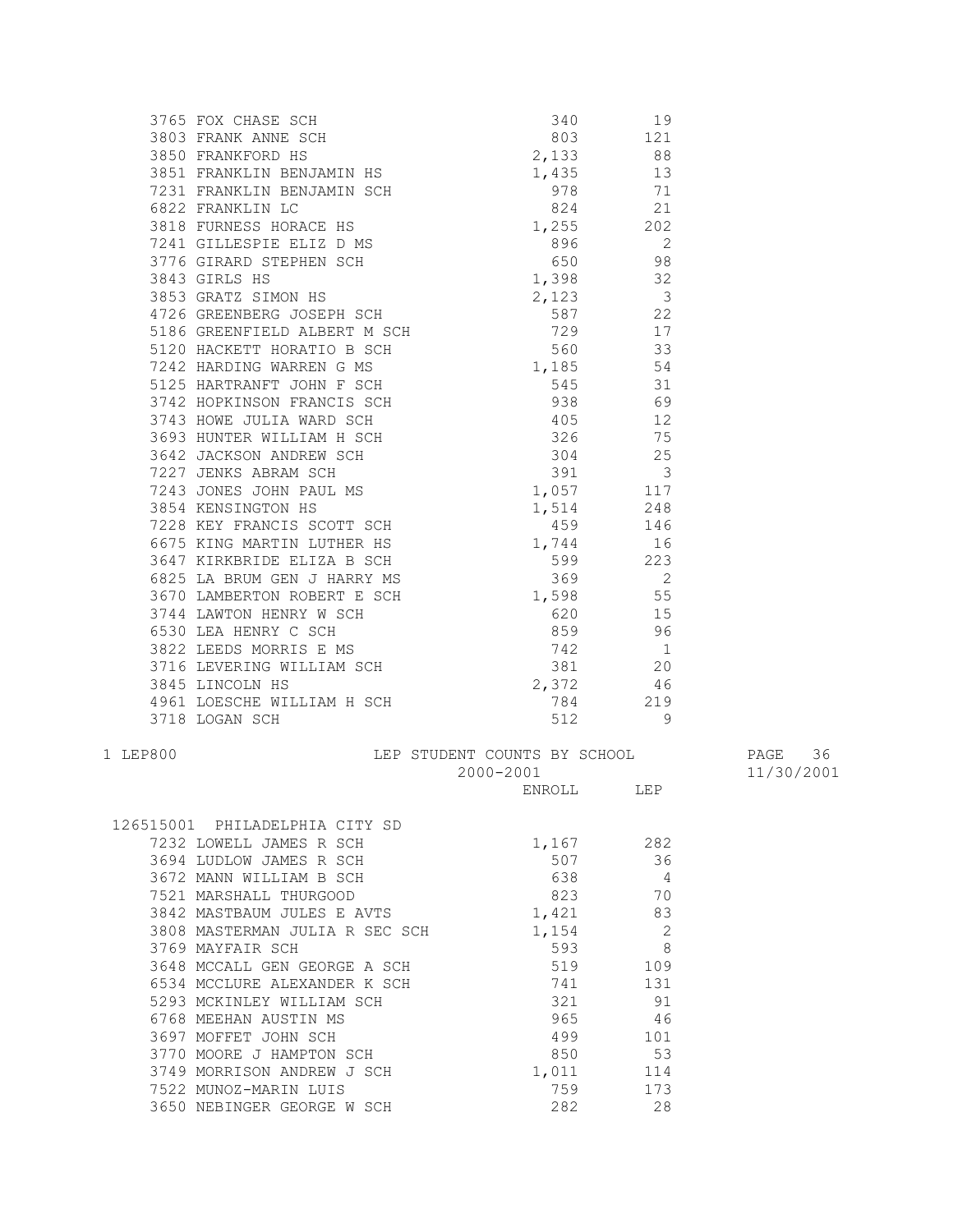|          |                                                                                                                                                                                                                                  |                              | 3,398 200  |            |
|----------|----------------------------------------------------------------------------------------------------------------------------------------------------------------------------------------------------------------------------------|------------------------------|------------|------------|
|          |                                                                                                                                                                                                                                  |                              | 770 111    |            |
|          | 3855 NORTHEAST HS<br>3750 OLNEY EL SCH<br>3856 OLNEY HS                                                                                                                                                                          |                              |            |            |
|          |                                                                                                                                                                                                                                  |                              |            |            |
|          |                                                                                                                                                                                                                                  |                              |            |            |
|          |                                                                                                                                                                                                                                  |                              |            |            |
|          |                                                                                                                                                                                                                                  |                              |            |            |
|          |                                                                                                                                                                                                                                  |                              |            |            |
|          |                                                                                                                                                                                                                                  |                              |            |            |
|          |                                                                                                                                                                                                                                  |                              |            |            |
|          |                                                                                                                                                                                                                                  |                              |            |            |
|          |                                                                                                                                                                                                                                  |                              |            |            |
|          |                                                                                                                                                                                                                                  |                              |            |            |
|          |                                                                                                                                                                                                                                  |                              |            |            |
|          |                                                                                                                                                                                                                                  |                              |            |            |
|          |                                                                                                                                                                                                                                  |                              |            |            |
|          |                                                                                                                                                                                                                                  |                              |            |            |
|          |                                                                                                                                                                                                                                  |                              |            |            |
|          |                                                                                                                                                                                                                                  |                              |            |            |
|          |                                                                                                                                                                                                                                  |                              |            |            |
|          |                                                                                                                                                                                                                                  |                              |            |            |
|          |                                                                                                                                                                                                                                  |                              |            |            |
|          |                                                                                                                                                                                                                                  |                              |            |            |
|          | 3859 SOUTH PHILADELPHIA HS 3654 SOUTH PHILADELPHIA HS 3654 SOUTHWARK SCH 38554 SOUTHWARK SCH 38554 SOUTHWARK SCH 38554 SOUTHWARK SCH 3854 SOUTHWARK SCH 3854 SOUTHWARK SCH 37234 SPRUANCE GILBERT SCH 372 38<br>4963 STEARNE ALL |                              |            |            |
|          |                                                                                                                                                                                                                                  |                              |            |            |
|          |                                                                                                                                                                                                                                  |                              |            |            |
|          |                                                                                                                                                                                                                                  |                              |            |            |
|          |                                                                                                                                                                                                                                  |                              |            |            |
|          |                                                                                                                                                                                                                                  |                              |            |            |
|          |                                                                                                                                                                                                                                  |                              |            |            |
|          |                                                                                                                                                                                                                                  |                              |            |            |
|          |                                                                                                                                                                                                                                  |                              |            |            |
|          |                                                                                                                                                                                                                                  |                              |            |            |
|          |                                                                                                                                                                                                                                  |                              |            |            |
|          |                                                                                                                                                                                                                                  |                              |            |            |
|          |                                                                                                                                                                                                                                  |                              |            |            |
| 1 LEP800 |                                                                                                                                                                                                                                  | LEP STUDENT COUNTS BY SCHOOL |            | PAGE 37    |
|          |                                                                                                                                                                                                                                  | 2000-2001                    | ENROLL LEP | 11/30/2001 |
|          |                                                                                                                                                                                                                                  |                              |            |            |
|          | 126515001 PHILADELPHIA CITY SD                                                                                                                                                                                                   |                              |            |            |
|          | 3835 WAGNER GEN LOUIS MS                                                                                                                                                                                                         | 888                          | 28         |            |
|          | 7254 WANAMAKER JOHN MS                                                                                                                                                                                                           | 611                          | 18         |            |
|          | 6527 WASHINGTON GEORGE HS                                                                                                                                                                                                        | 2,680                        | 178        |            |
|          | 3659 WASHINGTON GEORGE SCH                                                                                                                                                                                                       | 416                          | 44         |            |
|          | 7663 WASHINGTON GROVER JR SCH                                                                                                                                                                                                    | 804                          | 69         |            |
|          | 5124 WEBSTER JOHN H SCH                                                                                                                                                                                                          | 911                          | 146        |            |
|          | 3703 WELSH JOHN SCH                                                                                                                                                                                                              | 744                          | 303        |            |
|          | 3728 WIDENER MEMORIAL SCH                                                                                                                                                                                                        | 262                          | 13         |            |
|          | 6544 WILLARD FRANCES E SCH                                                                                                                                                                                                       | 789                          | 101        |            |
|          | 7253 WILSON WOODROW MS                                                                                                                                                                                                           | 1,286                        | 85         |            |
|          | 7233 ZIEGLER WILLIAM H SCH                                                                                                                                                                                                       | 352                          | 31         |            |
|          | SCHOOL DISTRICT TOTAL:                                                                                                                                                                                                           | 133,250                      | 12,814     |            |
|          | 124157203 PHOENIXVILLE AREA SD                                                                                                                                                                                                   |                              |            |            |
|          | 1426 PHOENIXVILLE AREA HS                                                                                                                                                                                                        | 884                          | 8          |            |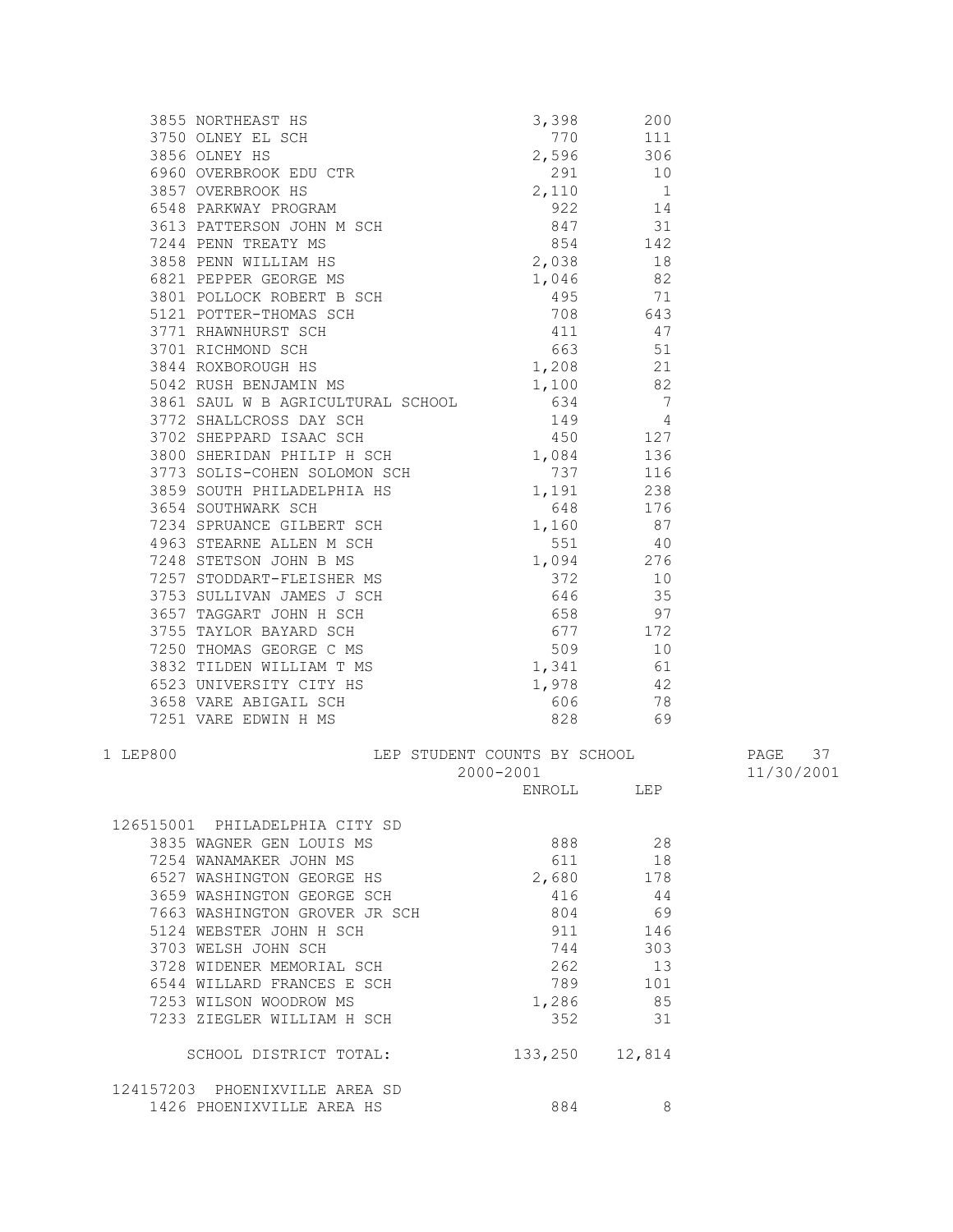| 7213 PHOENIXVILLE AREA KDG CTR                  | 204                          | -4                      |            |
|-------------------------------------------------|------------------------------|-------------------------|------------|
| 1425 PHOENIXVILLE AREA MS                       | 753                          | $\overline{\mathbf{3}}$ |            |
| 4841 SCHUYLKILL EL SCH                          | 479 12                       |                         |            |
| SCHOOL DISTRICT TOTAL: 2,320 27                 |                              |                         |            |
| 103021003 PINE-RICHLAND SD                      |                              |                         |            |
| 7416 RICHLAND EL SCH                            | 702                          | 1                       |            |
| 0313 WEXFORD EL SCH                             | 537                          | 3                       |            |
| SCHOOL DISTRICT TOTAL:                          | 1,239                        | $\overline{4}$          |            |
| 102027451 PITTSBURGH SD                         |                              |                         |            |
| 7501 BANKSVILLE EL SCH                          | $256$ 2                      |                         |            |
| 0323 BON AIR EL SCH                             | $102$ 1                      |                         |            |
| 6915 BRASHEAR HS                                | $1,270$ 4                    |                         |            |
| 6022 COLFAX EL SCH                              | 326 30                       |                         |            |
| 6024 DILWORTH TRADITIONAL ACADEMY               | 317 1                        |                         |            |
| 6030 FRICK INTL STUDIES ACADEMY                 |                              |                         |            |
|                                                 | 666 44                       |                         |            |
| 6026 FULTON ACADEMY OF SCIENCE                  | 296 8                        |                         |            |
| 6028 GREENFIELD EL SCH                          | 418                          | 60                      |            |
| 6042 LIBERTY EL SCH                             | 448                          | 33                      |            |
| 6044 LINDEN EL SCH                              | 381 6                        |                         |            |
| 0363 MINADEO EL SCH                             | 572 16                       |                         |            |
| 0424 PEABODY HS                                 | 889 7                        |                         |            |
| 7619 PROSPECT MS                                | 269 1                        |                         |            |
| 0425 SCHENLEY HS                                | 1,283 23                     |                         |            |
| 0389 WESTWOOD EL SCH                            | 288 13                       |                         |            |
| SCHOOL DISTRICT TOTAL:                          | 7,781 249                    |                         |            |
| 118406602 PITTSTON AREA SD                      |                              |                         |            |
|                                                 | $762$ 4                      |                         |            |
| 6385 PITTSTON AREA MS<br>5058 PITTSTON AREA SHS | $1,048$ 3                    |                         |            |
|                                                 |                              |                         |            |
| SCHOOL DISTRICT TOTAL:                          | 1,810 7                      |                         |            |
| 1 LEP800                                        | LEP STUDENT COUNTS BY SCHOOL |                         | PAGE 38    |
|                                                 | 2000-2001                    |                         | 11/30/2001 |
|                                                 | ENROLL LEP                   |                         |            |
| 120455203 PLEASANT VALLEY SD                    |                              |                         |            |
| 3208 CHESTNUTHILL EL SCH                        | 133                          | 2                       |            |
| 3207 ELDRED EL SCH                              | 205                          | 3                       |            |
| 7434 PLEASANT VALLEY EL SCH                     | 1,236                        | 16                      |            |
| 3210 PLEASANT VALLEY HS                         | 1,806                        | 2                       |            |
| 7660 PLEASANT VALLEY INTRMD SCH                 | 1,522                        | $\sqrt{4}$              |            |
| 7183 PLEASANT VALLEY MS                         | 1,029                        | $\mathcal{S}$           |            |
| 3209 POLK EL SCH                                | 198                          | $\mathbf{1}$            |            |
| SCHOOL DISTRICT TOTAL:                          | 6,129                        | 31                      |            |
|                                                 |                              |                         |            |
| 103027503 PLUM BOROUGH SD                       |                              |                         |            |
| 0432 HOLIDAY PARK EL SCH                        | 467                          | 4                       |            |
| 5105 OBLOCK JHS                                 | 713                          | 5                       |            |
| 0435 PLUM SHS                                   | 1,458                        | $\overline{2}$          |            |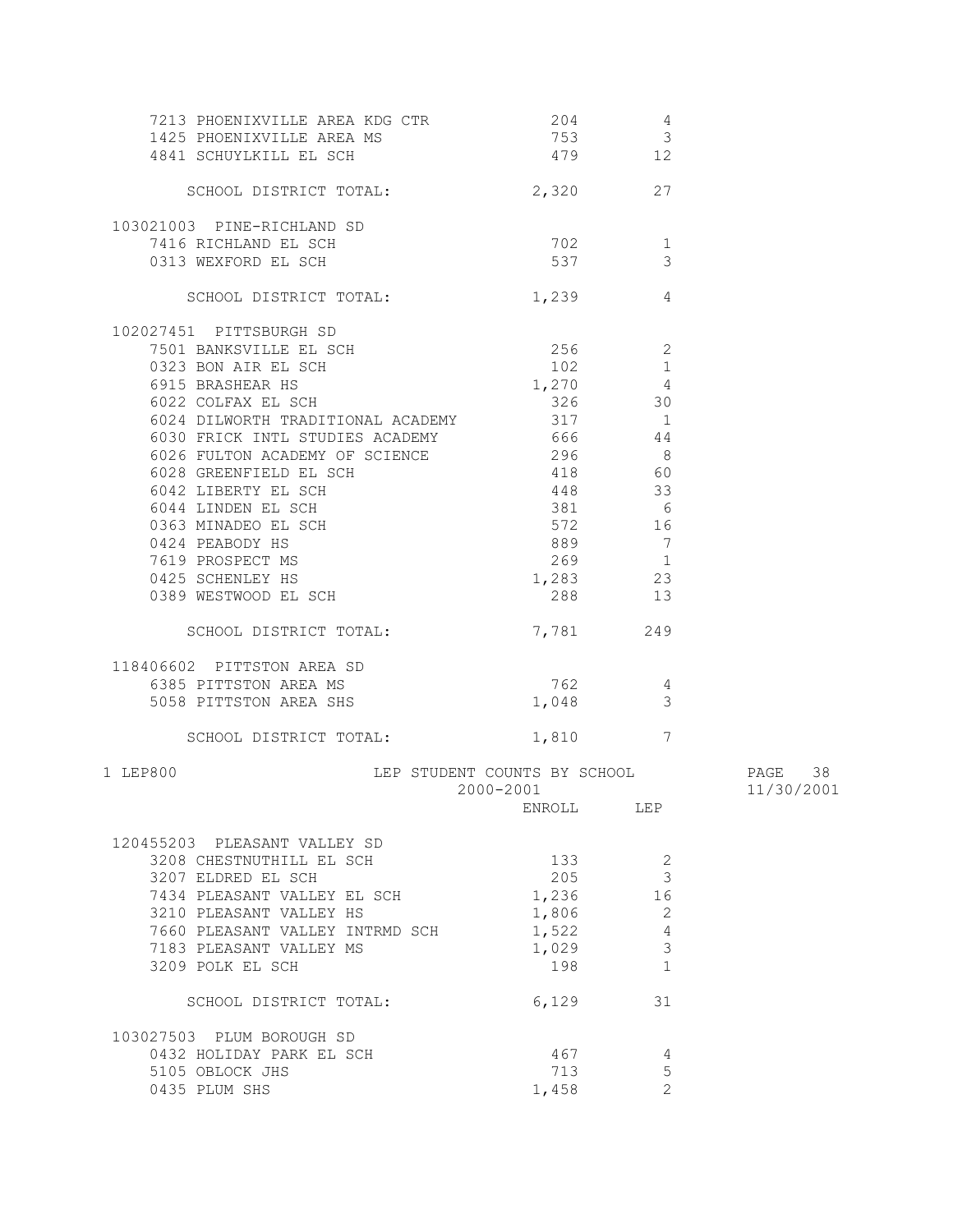| SCHOOL DISTRICT TOTAL:                                                                                                                                                                                                                                                   | 2,638                                                   | 11             |            |
|--------------------------------------------------------------------------------------------------------------------------------------------------------------------------------------------------------------------------------------------------------------------------|---------------------------------------------------------|----------------|------------|
| 120455403 POCONO MOUNTAIN SD                                                                                                                                                                                                                                             |                                                         |                |            |
| 3212 BARRETT EL CTR                                                                                                                                                                                                                                                      |                                                         |                |            |
| 3213 COOLBAUGH EL CTR                                                                                                                                                                                                                                                    | $\begin{array}{ccc}\n525 & 27 \\ \end{array}$<br>839 92 |                |            |
|                                                                                                                                                                                                                                                                          | 314 24                                                  |                |            |
| 7318 COOLBAUGH LC<br>2423 POCOMO EI CTP                                                                                                                                                                                                                                  |                                                         |                |            |
| 6432 POCONO EL CTR                                                                                                                                                                                                                                                       | $1,037$ 44                                              |                |            |
|                                                                                                                                                                                                                                                                          |                                                         |                |            |
|                                                                                                                                                                                                                                                                          |                                                         |                |            |
|                                                                                                                                                                                                                                                                          |                                                         |                |            |
|                                                                                                                                                                                                                                                                          |                                                         |                |            |
|                                                                                                                                                                                                                                                                          |                                                         |                |            |
| 6432 FOCONO MOUNTAIN SHS<br>7482 POCONO MTN EL SCH N CPM<br>6799 POCONO MTN GRADE 9-10 SCH<br>7483 POCONO MTN INTRMD SCH N CMP<br>7483 POCONO MTN INTRMD SCH N CMP<br>7483 POCONO MTN INTRMD SCH N CMP<br>7483 POCONO MTN INTRMD SCH N CM                                | $202$ 10                                                |                |            |
| 3214 TOBYHANNA EL CTR                                                                                                                                                                                                                                                    | 842 40                                                  |                |            |
|                                                                                                                                                                                                                                                                          |                                                         |                |            |
| SCHOOL DISTRICT TOTAL:                                                                                                                                                                                                                                                   | 10,255 403                                              |                |            |
| 123466303 POTTSGROVE SD                                                                                                                                                                                                                                                  |                                                         |                |            |
| 3334 LOWER POTTSGROVE EL SCH 546                                                                                                                                                                                                                                         |                                                         | $\overline{4}$ |            |
| 6746 POTTSGROVE MS                                                                                                                                                                                                                                                       | 827                                                     | 3              |            |
| SCHOOL DISTRICT TOTAL: 1,373                                                                                                                                                                                                                                             |                                                         | 7              |            |
|                                                                                                                                                                                                                                                                          |                                                         |                |            |
| 123466403 POTTSTOWN SD                                                                                                                                                                                                                                                   |                                                         |                |            |
|                                                                                                                                                                                                                                                                          |                                                         |                |            |
|                                                                                                                                                                                                                                                                          |                                                         |                |            |
|                                                                                                                                                                                                                                                                          |                                                         |                |            |
|                                                                                                                                                                                                                                                                          |                                                         |                |            |
|                                                                                                                                                                                                                                                                          |                                                         | $\frac{1}{2}$  |            |
| 3345 BARTH EL SCH<br>5110 EDGEWOOD EL SCH<br>3341 LINCOLN EL SCH<br>3346 POTTSTOWN MS<br>3348 POTTSTOWN MS<br>3348 POTTSTOWN SHS<br>3348 POTTSTOWN SHS<br>3342 RIIPERT EL SCH<br>3342 RIIPERT EL SCH<br>3342 RIIPERT EL SCH<br>3342 RIIPERT EL SCH<br>3342 RUPERT EL SCH | 345                                                     | $\overline{c}$ |            |
|                                                                                                                                                                                                                                                                          |                                                         |                |            |
| SCHOOL DISTRICT TOTAL: 2,896 16                                                                                                                                                                                                                                          |                                                         |                |            |
| LEP STUDENT COUNTS BY SCHOOL 60 PAGE 39<br>1 LEP800                                                                                                                                                                                                                      |                                                         |                |            |
|                                                                                                                                                                                                                                                                          | 2000-2001                                               |                | 11/30/2001 |
|                                                                                                                                                                                                                                                                          | ENROLL LEP                                              |                |            |
|                                                                                                                                                                                                                                                                          |                                                         |                |            |
| 103027753 QUAKER VALLEY SD                                                                                                                                                                                                                                               |                                                         |                |            |
| 6108 EDGEWORTH EL SCH                                                                                                                                                                                                                                                    | 404                                                     | 2              |            |
| 6852 OSBORNE EL SCH                                                                                                                                                                                                                                                      |                                                         | 356 1          |            |
| 0447 QUAKER VALLEY MS                                                                                                                                                                                                                                                    | 437                                                     | 1              |            |
| SCHOOL DISTRICT TOTAL:                                                                                                                                                                                                                                                   | 1,197                                                   | 4              |            |
|                                                                                                                                                                                                                                                                          |                                                         |                |            |
| 122098403 QUAKERTOWN COMMUNITY SD                                                                                                                                                                                                                                        |                                                         |                |            |
| 1122 NEIDIG EL SCH                                                                                                                                                                                                                                                       | 404                                                     | 4              |            |
| 1128 QUAKERTOWN COMMUNITY SHS                                                                                                                                                                                                                                            | 1,685                                                   | $\mathbf 1$    |            |
| 5132 QUAKERTOWN EL SCH                                                                                                                                                                                                                                                   | 361                                                     | $\epsilon$     |            |
| 1121 RICHLAND EL SCH                                                                                                                                                                                                                                                     | 472                                                     | $\mathbf{2}$   |            |
| 4965 STRAYER MS                                                                                                                                                                                                                                                          | 610                                                     | $\epsilon$     |            |
| 1123 TOHICKON VALLEY EL SCH                                                                                                                                                                                                                                              | 441                                                     | 1              |            |
| 7630 TRUMBAUERSVILLE EL SCH                                                                                                                                                                                                                                              | 500                                                     | 1              |            |
|                                                                                                                                                                                                                                                                          |                                                         |                |            |
| SCHOOL DISTRICT TOTAL:                                                                                                                                                                                                                                                   | 4,473                                                   | 21             |            |
| 125237603 RADNOR TOWNSHIP SD                                                                                                                                                                                                                                             |                                                         |                |            |
| 6510 ITHAN EL SCH                                                                                                                                                                                                                                                        | 766                                                     | 56             |            |
|                                                                                                                                                                                                                                                                          |                                                         |                |            |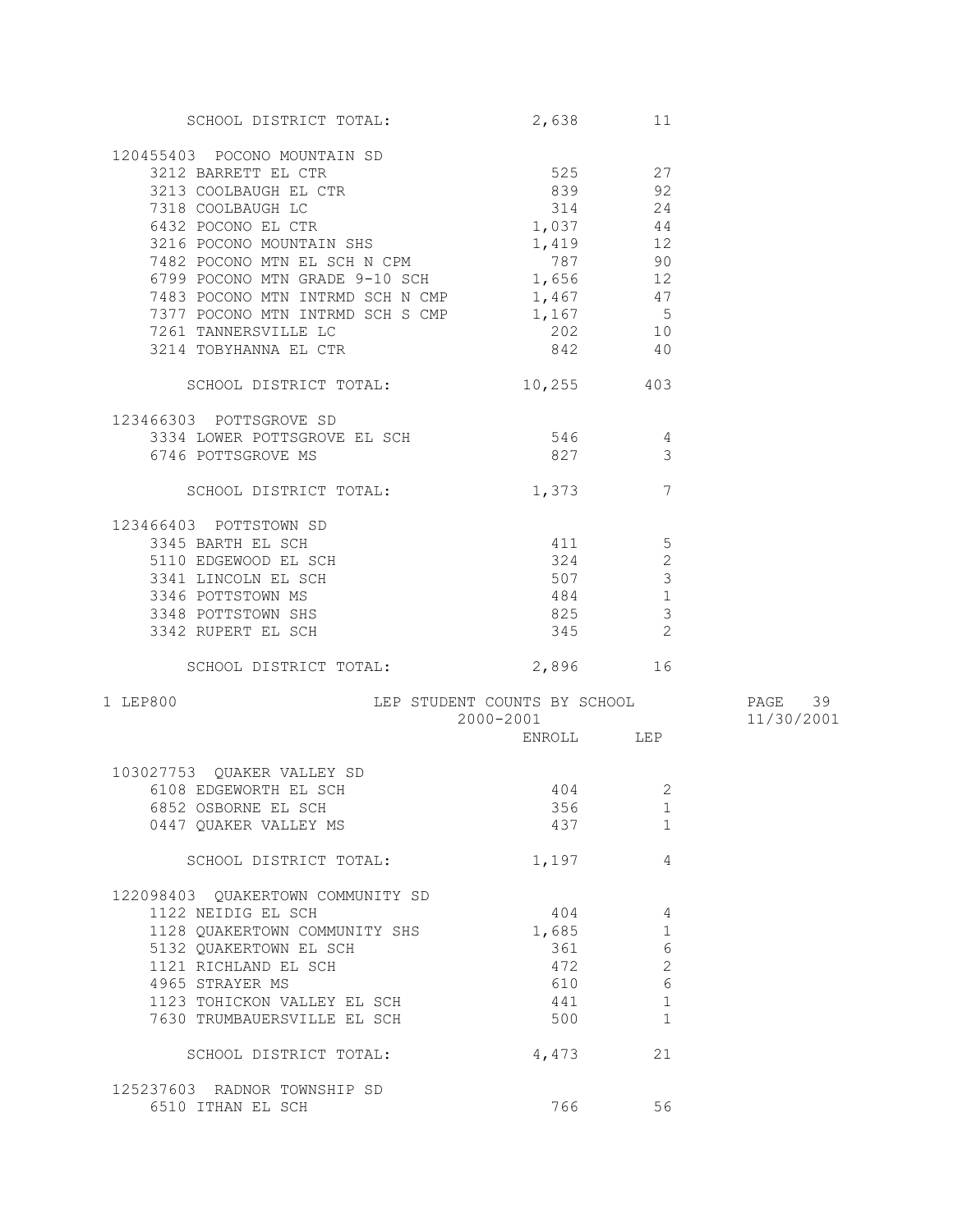| 6511 RADNOR MS<br>1921 RADNOR SHS<br>6512 WAYNE EL SCH                                                                               | 730           | 15<br>937 11            |            |
|--------------------------------------------------------------------------------------------------------------------------------------|---------------|-------------------------|------------|
|                                                                                                                                      | 658 9         |                         |            |
| SCHOOL DISTRICT TOTAL: 3,091 91                                                                                                      |               |                         |            |
| 114067002 READING SD                                                                                                                 |               |                         |            |
| 0840 AMANDA E STOUT EL SCH $643$ 74                                                                                                  |               |                         |            |
| 0844 GLENSIDE EL SCH                                                                                                                 | 314 42        |                         |            |
| 0852 LAUERS PARK EL SCH                                                                                                              | 711 64        |                         |            |
|                                                                                                                                      | $1,125$ 78    |                         |            |
|                                                                                                                                      |               |                         |            |
| 0858 NORTHEAST MS<br>5206 NORTHWEST EL SCH<br>693 82<br>693 82<br>693 82<br>693 82<br>874 35<br>6859 READING SHS<br>874 35<br>874 35 |               |                         |            |
| 0859 READING SHS<br>0855 SOUTHERN MS<br>0857 SOUTHWEST MS<br>5026 TENTH & GREEN EL SCH                                               |               | 755 35                  |            |
|                                                                                                                                      | 702 81        |                         |            |
|                                                                                                                                      | 732 179       |                         |            |
| 7484 TENTH & PENN EL SCH                                                                                                             | 527 54        |                         |            |
| 5027 THIRTEENTH & GREEN EL SCH 669 8                                                                                                 |               |                         |            |
| 0832 THIRTEENTH & UNION EL SCH 756 4<br>0832 THIRTEENTH & UNIVERSITY OF SCH<br>0833 THOMAS H FORD EL SCH                             |               |                         |            |
|                                                                                                                                      |               | 532 77<br>542 4         |            |
| 5025 TWELFTH & MARION EL SCH<br>0831 TYSON-SCHOENER EL SCH                                                                           | 542<br>755 87 |                         |            |
|                                                                                                                                      |               |                         |            |
| SCHOOL DISTRICT TOTAL: 13,853 1,094                                                                                                  |               |                         |            |
| 112675503 RED LION AREA SD                                                                                                           |               |                         |            |
| 4596 EDGAR MOORE EL SCH                                                                                                              |               | 354 1                   |            |
|                                                                                                                                      |               |                         |            |
| 1 LEP800                                                                                                                             |               |                         | PAGE 40    |
|                                                                                                                                      |               |                         | 11/30/2001 |
| LEP STUDENT COUNTS BY SCHOOL<br>2000-2001<br>ENROLL LEP                                                                              |               |                         |            |
| 112675503 RED LION AREA SD                                                                                                           |               |                         |            |
| 4593 LOCUST GROVE EL SCH                                                                                                             | $448$ 7       |                         |            |
| 4595 MAZIE GABLE EL SCH                                                                                                              | 374           | $\mathbf 1$             |            |
| 4589 N HOPEWELL-WINTERSTOWN EL SCH 363                                                                                               |               | 1                       |            |
| 5362 PLEASANT VIEW EL SCH                                                                                                            | 441           | $\mathbf{1}$            |            |
| 4597 RED LION AREA JHS                                                                                                               | 911           | $\sqrt{4}$              |            |
| 4598 RED LION AREA SHS                                                                                                               | 1,388         | $\overline{\mathbf{3}}$ |            |
| 7319 WINDSOR MANOR EL SCH                                                                                                            | 320           | 1                       |            |
| SCHOOL DISTRICT TOTAL:                                                                                                               | 4,599         | 19                      |            |
| 108116503 RICHLAND SD                                                                                                                |               |                         |            |
| 5214 RICHLAND SHS                                                                                                                    | 523           | 1                       |            |
| SCHOOL DISTRICT TOTAL:                                                                                                               | 523           | $\mathbf{1}$            |            |
| 125237702 RIDLEY SD                                                                                                                  |               |                         |            |
| 4705 LAKEVIEW EL SCH                                                                                                                 | 411           | 1                       |            |
| 1934 RIDLEY HS                                                                                                                       | 1,883         | 7                       |            |
| 7218 RIDLEY MS                                                                                                                       | 1,349         | $\mathsf 9$             |            |
| 1932 WOODLYN EL SCH                                                                                                                  | 307           | 7                       |            |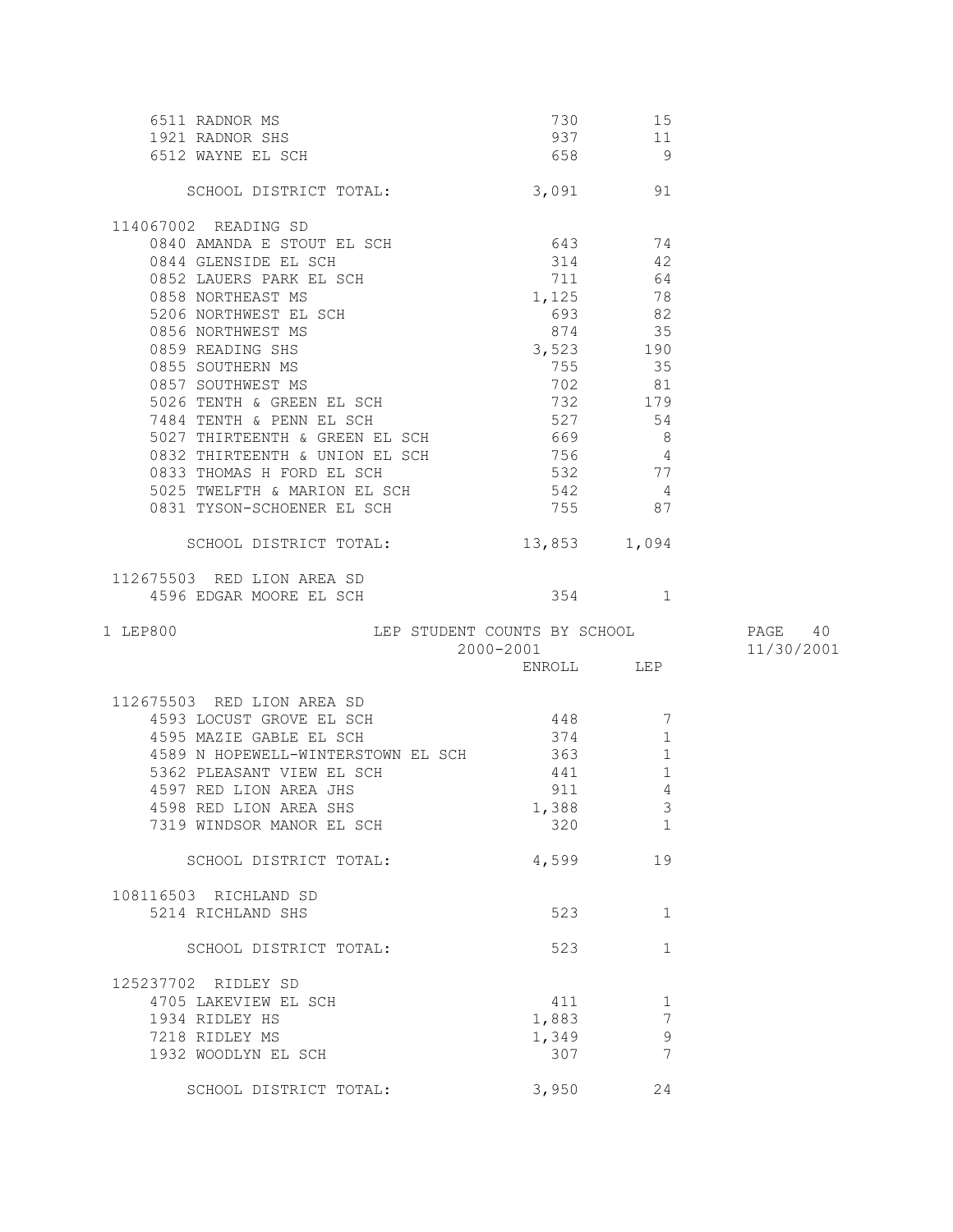| 0700 RIVERSIDE HS                                    | 648                                                                                                                                                                                                                             | 1                   |            |
|------------------------------------------------------|---------------------------------------------------------------------------------------------------------------------------------------------------------------------------------------------------------------------------------|---------------------|------------|
| 0696 RIVERSIDE MS                                    | 692                                                                                                                                                                                                                             | $\mathbf{1}$        |            |
|                                                      |                                                                                                                                                                                                                                 |                     |            |
| SCHOOL DISTRICT TOTAL:                               | 1,340                                                                                                                                                                                                                           | 2                   |            |
|                                                      |                                                                                                                                                                                                                                 |                     |            |
| 103028203 RIVERVIEW SD                               |                                                                                                                                                                                                                                 |                     |            |
| 0295 TENTH STREET EL SCH                             | 420                                                                                                                                                                                                                             | 2                   |            |
|                                                      |                                                                                                                                                                                                                                 |                     |            |
| SCHOOL DISTRICT TOTAL:                               | 420                                                                                                                                                                                                                             | 2                   |            |
|                                                      |                                                                                                                                                                                                                                 |                     |            |
|                                                      |                                                                                                                                                                                                                                 |                     |            |
| 121393330 ROBERTO CLEMENTE CS                        |                                                                                                                                                                                                                                 |                     |            |
| 7629 ROBERTO CLEMENTE CS                             | 100 000                                                                                                                                                                                                                         | 15                  |            |
|                                                      |                                                                                                                                                                                                                                 |                     |            |
| SCHOOL DISTRICT TOTAL:                               | 100 — 100 — 100 — 100 — 100 — 100 — 100 — 100 — 100 — 100 — 100 — 100 — 100 — 100 — 100 — 100 — 100 — 100 — 100 — 100 — 100 — 100 — 100 — 100 — 100 — 100 — 100 — 100 — 100 — 100 — 100 — 100 — 100 — 100 — 100 — 100 — 100 — 1 | 15                  |            |
|                                                      |                                                                                                                                                                                                                                 |                     |            |
| 125237903 ROSE TREE MEDIA SD                         |                                                                                                                                                                                                                                 |                     |            |
| 7365 INDIAN LANE EL SCH                              | 530                                                                                                                                                                                                                             | $5\phantom{.0}$     |            |
| 6514 MEDIA EL SCH                                    | 443                                                                                                                                                                                                                             | $\mathbf{2}$        |            |
| 1942 PENNCREST HS                                    | 1,310                                                                                                                                                                                                                           | 5                   |            |
| 1937 ROSE TREE EL SCH                                | 302                                                                                                                                                                                                                             | 4                   |            |
| 6625 SPRINGTON LAKE MS                               | 995                                                                                                                                                                                                                             | 2                   |            |
|                                                      |                                                                                                                                                                                                                                 |                     |            |
| SCHOOL DISTRICT TOTAL:                               | 3,580                                                                                                                                                                                                                           | 18                  |            |
|                                                      |                                                                                                                                                                                                                                 |                     |            |
| 109248003 SAINT MARYS AREA SD                        |                                                                                                                                                                                                                                 |                     |            |
| 5169 ST MARYS AREA SHS                               | 909                                                                                                                                                                                                                             | $\overline{1}$      |            |
|                                                      |                                                                                                                                                                                                                                 |                     |            |
|                                                      |                                                                                                                                                                                                                                 |                     |            |
| SCHOOL DISTRICT TOTAL:                               | 909                                                                                                                                                                                                                             | 1                   |            |
| 1 LEP800                                             |                                                                                                                                                                                                                                 |                     |            |
|                                                      |                                                                                                                                                                                                                                 |                     |            |
|                                                      | LEP STUDENT COUNTS BY SCHOOL                                                                                                                                                                                                    |                     | PAGE 41    |
|                                                      | 2000-2001                                                                                                                                                                                                                       |                     | 11/30/2001 |
|                                                      | ENROLL LEP                                                                                                                                                                                                                      |                     |            |
|                                                      |                                                                                                                                                                                                                                 |                     |            |
| 121395603 SALISBURY TOWNSHIP SD                      |                                                                                                                                                                                                                                 |                     |            |
| 6864 HARRY S TRUMAN EL SCH                           | 437                                                                                                                                                                                                                             | 9                   |            |
| 5365 SALISBURY MS                                    | 646                                                                                                                                                                                                                             | 2                   |            |
| 2833 SALISBURY SHS                                   | 428                                                                                                                                                                                                                             | 1                   |            |
| 2832 WESTERN SALISBURY EL SCH                        | 289                                                                                                                                                                                                                             | 4                   |            |
|                                                      |                                                                                                                                                                                                                                 |                     |            |
| SCHOOL DISTRICT TOTAL:                               | 1,800                                                                                                                                                                                                                           | 16                  |            |
|                                                      |                                                                                                                                                                                                                                 |                     |            |
| 122093140 SCHOOL LANE CS                             |                                                                                                                                                                                                                                 |                     |            |
| 7568 SCHOOL LANE CS                                  | 539                                                                                                                                                                                                                             | 2                   |            |
|                                                      |                                                                                                                                                                                                                                 |                     |            |
| SCHOOL DISTRICT TOTAL:                               | 539                                                                                                                                                                                                                             | 2                   |            |
|                                                      |                                                                                                                                                                                                                                 |                     |            |
| 119357402 SCRANTON SD                                |                                                                                                                                                                                                                                 |                     |            |
| 6970 MCNICHOLS PLAZA                                 | 498                                                                                                                                                                                                                             | 146                 |            |
|                                                      |                                                                                                                                                                                                                                 |                     |            |
| 6413 SCRANTON HS                                     | 1,394                                                                                                                                                                                                                           | 39                  |            |
| 2487 SOUTH SCRANTON INTRMD SCH                       | 748                                                                                                                                                                                                                             | 32                  |            |
|                                                      |                                                                                                                                                                                                                                 |                     |            |
| SCHOOL DISTRICT TOTAL:                               | 2,640                                                                                                                                                                                                                           | 217                 |            |
|                                                      |                                                                                                                                                                                                                                 |                     |            |
| 116557103 SELINSGROVE AREA SD                        |                                                                                                                                                                                                                                 |                     |            |
| 3965 JACKSON-PENN EL SCH<br>3969 SELINSGROVE AREA HS | 223<br>897                                                                                                                                                                                                                      | 1<br>$\overline{2}$ |            |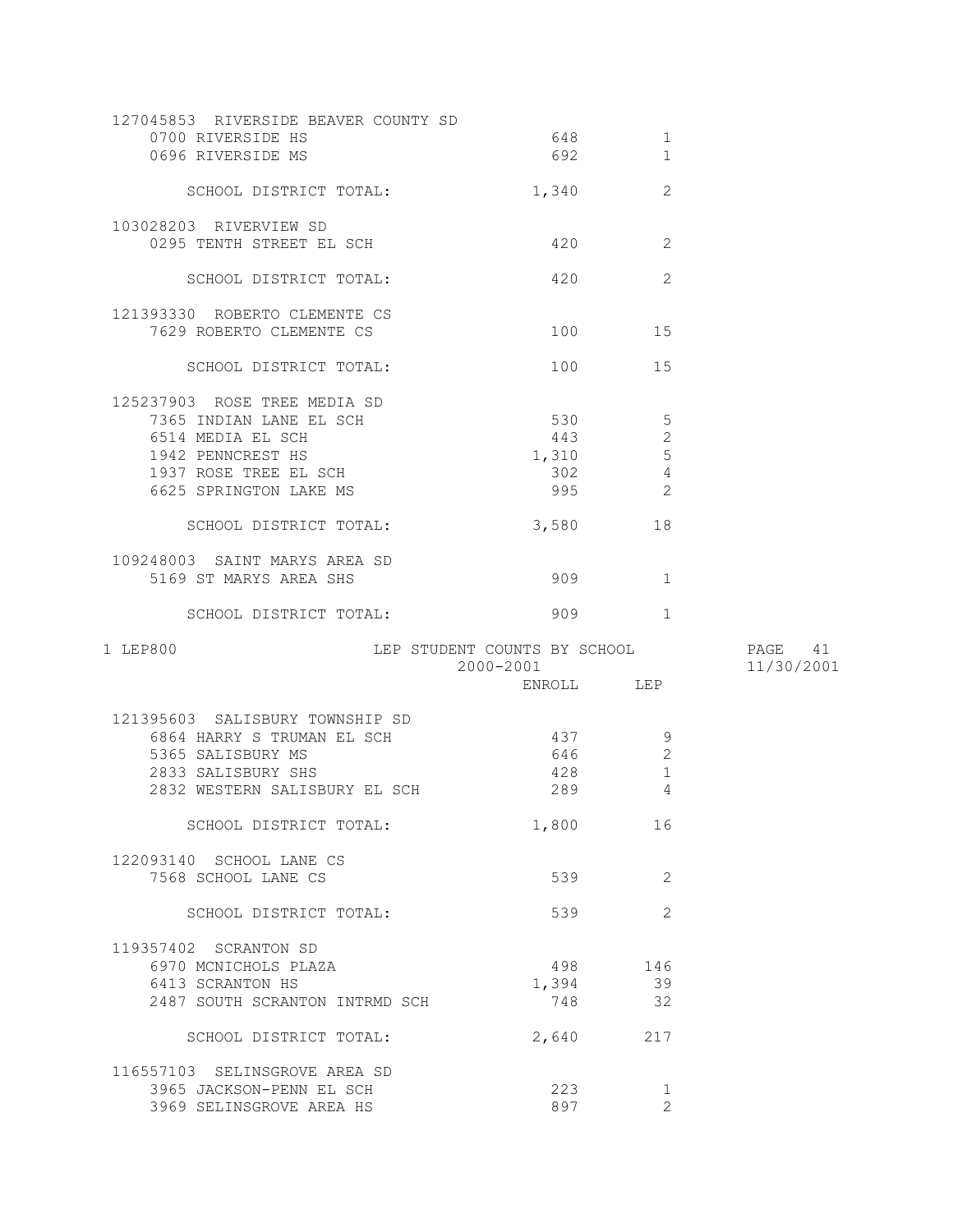| 6817 SELINSGROVE AREA MS<br>3968 SELINSGROVE EL SCH<br>7507 SELINSGROVE INTRMD SCH                                                                                                                                | 754 754<br>403 6<br>670 2            | -3                                                                          |            |
|-------------------------------------------------------------------------------------------------------------------------------------------------------------------------------------------------------------------|--------------------------------------|-----------------------------------------------------------------------------|------------|
| SCHOOL DISTRICT TOTAL: 2,947 14                                                                                                                                                                                   |                                      |                                                                             |            |
| 104107903 SENECA VALLEY SD<br>1178 CONNOQUENESSING VALLEY EL SCH 771<br>1180 EVANS CITY EL SCH<br>7488 EVANS CITY MS<br>1179 ROWAN EL SCH<br>1179 ROWAN EL SCH<br>5311 SENECA VALLEY MS<br>1183 SENECA VALLEY SHS | 650<br>538<br>811<br>1,159<br>1,063  | $\overline{7}$<br>$\mathbf{2}$<br>1<br>$7\phantom{.0}$<br>$\mathbf{1}$<br>1 |            |
| SCHOOL DISTRICT TOTAL:                                                                                                                                                                                            | 4,992 19                             |                                                                             |            |
| 103028302 SHALER AREA SD<br>4696 BURCHFIELD EL SCH<br>0457 JEFFERY EL SCH<br>4843 RESERVE EL SCH<br>7558 SHALER AREA IMTRMD SCH 1,311<br>7002 SHALER AREA MS                                                      | $578$ 1<br>278<br>$272$ 4<br>1,015 4 | $\mathcal{S}$<br>$\overline{3}$                                             |            |
| SCHOOL DISTRICT TOTAL:                                                                                                                                                                                            | 3,454 15                             |                                                                             |            |
| 116496503 SHAMOKIN AREA SD                                                                                                                                                                                        |                                      |                                                                             |            |
| 1 LEP800                                                                                                                                                                                                          |                                      |                                                                             |            |
|                                                                                                                                                                                                                   |                                      |                                                                             |            |
| LEP STUDENT COUNTS BY SCHOOL PAGE 42<br>2000-2001 11/30/2001                                                                                                                                                      | ENROLL LEP                           |                                                                             | 11/30/2001 |
| 116496503 SHAMOKIN AREA SD<br>7009 SHAMOKIN AREA EL SCH<br>6354 SHAMOKIN AREA JSHS                                                                                                                                | 1,377<br>1,341                       | 2<br>$\mathbf{1}$                                                           |            |
| SCHOOL DISTRICT TOTAL:                                                                                                                                                                                            | 2,718                                | 3                                                                           |            |
| 104435603 SHARON CITY SD<br>3170 MUSSER EL SCH<br>5246 SHARON MS/HS                                                                                                                                               | 351<br>1,070                         | $\mathbf{1}$                                                                |            |
| SCHOOL DISTRICT TOTAL:                                                                                                                                                                                            | 1,421                                | 2                                                                           |            |
| 129547203 SHENANDOAH VALLEY SD<br>3938 SHENANDOAH VALLEY EL SCH<br>3940 SHENANDOAH VALLEY JSHS                                                                                                                    | 555<br>425                           | 8<br>7                                                                      |            |
| SCHOOL DISTRICT TOTAL:                                                                                                                                                                                            | 980                                  | 15                                                                          |            |
| 104376203 SHENANGO AREA SD<br>2708 SHENANGO AREA JSHS                                                                                                                                                             | 668                                  | $\mathbf{1}$                                                                |            |
| SCHOOL DISTRICT TOTAL:                                                                                                                                                                                            | 668                                  | $\mathbf{1}$                                                                |            |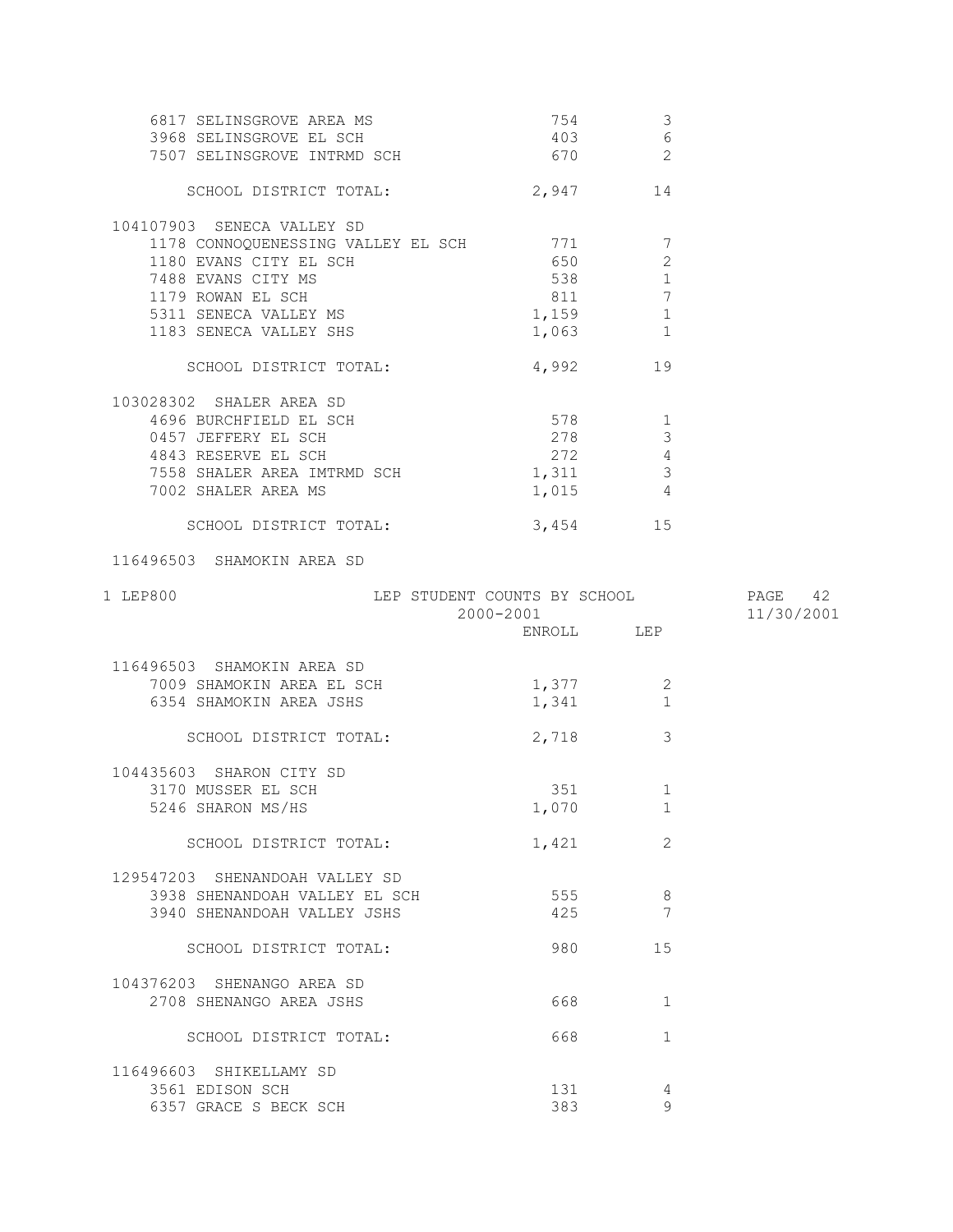| 6358 MACLAY SCH<br>3567 OAKLYN SCH<br>3549 PRIESTLEY SCH<br>3552 RICE MS<br>3569 SHIKELLAMY HS<br>3568 SUNBURY MS                                                                                                                                                                                             | 188<br>369<br>438<br>299<br>1,066<br>598                                       | 4<br>$\mathbf{1}$<br>$7\phantom{.0}$<br>$\mathbf{2}$<br>$\mathsf 9$<br>-9 |                       |
|---------------------------------------------------------------------------------------------------------------------------------------------------------------------------------------------------------------------------------------------------------------------------------------------------------------|--------------------------------------------------------------------------------|---------------------------------------------------------------------------|-----------------------|
| SCHOOL DISTRICT TOTAL:                                                                                                                                                                                                                                                                                        | $3,472$ 45                                                                     |                                                                           |                       |
| 115218003 SHIPPENSBURG AREA SD<br>1724 ROWLAND/GRACE B LUHRS UNIV ELE 116<br>1729 SHIPPENSBURG AREA MS<br>5221 SHIPPENSBURG AREA SHS                                                                                                                                                                          | 784<br>949                                                                     | 2<br>3<br>$\overline{4}$                                                  |                       |
| SCHOOL DISTRICT TOTAL:                                                                                                                                                                                                                                                                                        | 1,849                                                                          | 9                                                                         |                       |
| 104107503 SLIPPERY ROCK AREA SD<br>1171 SLIPPERY ROCK AREA EL SCH 528<br>1172 SLIPPERY ROCK AREA HS<br>6647 SLIPPERY ROCK AREA MS                                                                                                                                                                             | 770<br>600 000                                                                 | 3<br>1<br>5                                                               |                       |
| SCHOOL DISTRICT TOTAL:                                                                                                                                                                                                                                                                                        | 1,898                                                                          | 9                                                                         |                       |
| 113367003 SOLANCO SD<br>7354 CLERMONT EL SCH<br>2655 QUARRYVILLE EL SCH                                                                                                                                                                                                                                       | 615<br>504 30                                                                  | - 6<br>$\overline{1}$                                                     |                       |
| LEP STUDENT COUNTS BY SCHOOL<br>1 LEP800                                                                                                                                                                                                                                                                      | 2000-2001<br>ENROLL LEP                                                        |                                                                           | PAGE 43<br>11/30/2001 |
|                                                                                                                                                                                                                                                                                                               |                                                                                |                                                                           |                       |
| 113367003 SOLANCO SD                                                                                                                                                                                                                                                                                          |                                                                                |                                                                           |                       |
| 5054 SWIFT MS                                                                                                                                                                                                                                                                                                 | 496 4                                                                          |                                                                           |                       |
| SCHOOL DISTRICT TOTAL:                                                                                                                                                                                                                                                                                        | 1,615 11                                                                       |                                                                           |                       |
| 108567703 SOMERSET AREA SD<br>7481 EAGLE VIEW EL SCH<br>4009 MAPLE RIDGE EL SCH<br>4014 SOMERSET AREA JHS                                                                                                                                                                                                     | 605 — 100<br>509<br>728                                                        | 2<br>$\overline{2}$<br>$\overline{4}$                                     |                       |
| SCHOOL DISTRICT TOTAL:                                                                                                                                                                                                                                                                                        | 1,842                                                                          | 8                                                                         |                       |
| 123467103 SOUDERTON AREA SD<br>3357 E M CROUTHAMEL EL SCH<br>3266 FRANCONIA EL SCH<br>4721 INDIAN CREST JHS<br>4722 INDIAN VALLEY MS<br>3306 LOWER SALFORD EL SCH<br>7262 OAK RIDGE EL SCH<br>3350 SALFORD HILLS EL SCH<br>3354 SOUDERTON AREA SHS<br>4900 WEST BROAD STREET EL SCH<br>SCHOOL DISTRICT TOTAL: | 372 372<br>574<br>1,036<br>1,064<br>524<br>591<br>392<br>1,352<br>527<br>6,432 | 24<br>23<br>6<br>17<br>3<br>$\sqrt{2}$<br>$\mathbf{2}$<br>22<br>24<br>123 |                       |

103028703 SOUTH FAYETTE TOWNSHIP SD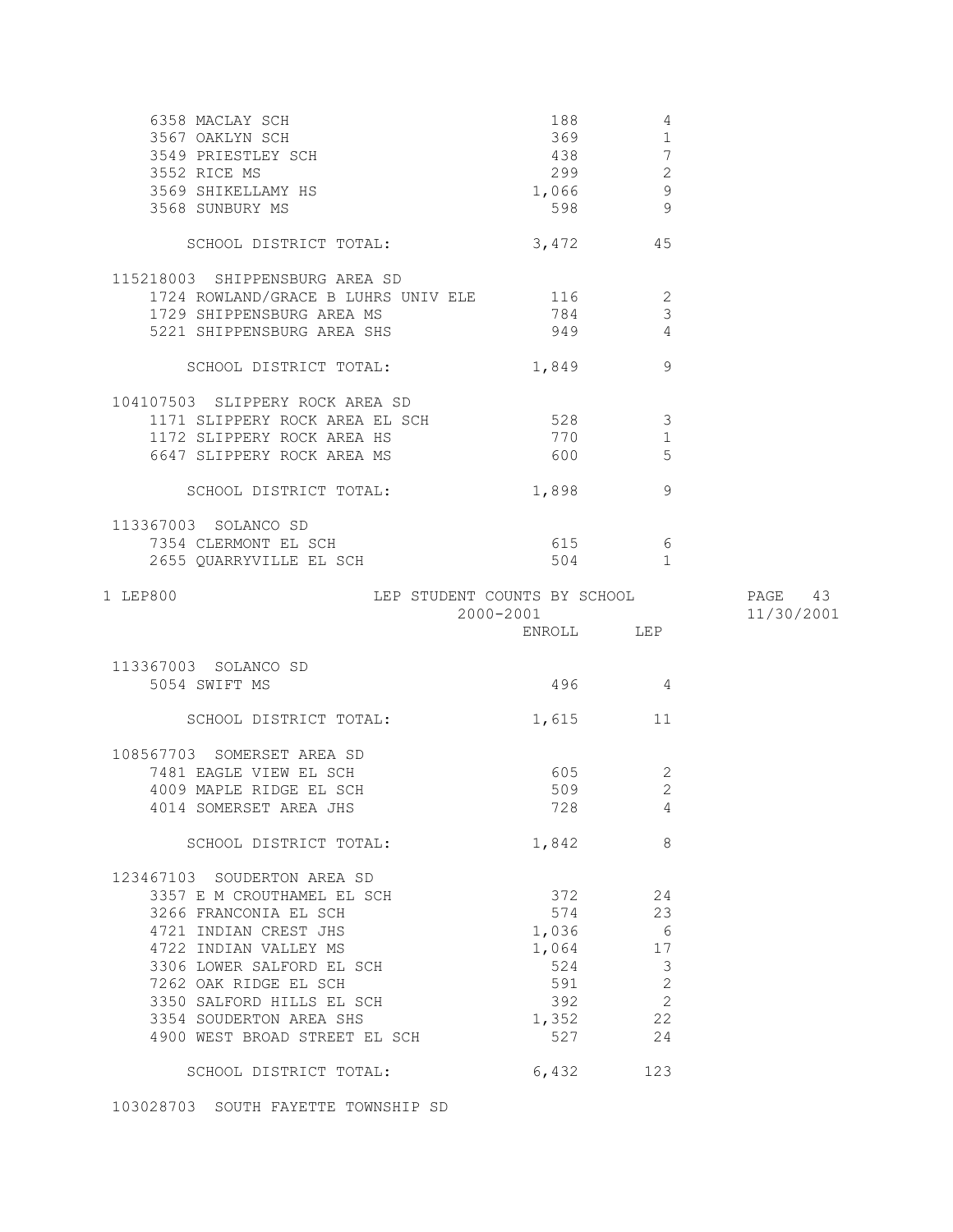| 7490 SOUTH FAYETTE MS<br>0468 SOUTH FAYETTE TWP EL SCH<br>0470 SOUTH FAYETTE TWP HS | 497<br>627 8<br>491 | 2<br>4<br>3     |            |
|-------------------------------------------------------------------------------------|---------------------|-----------------|------------|
| SCHOOL DISTRICT TOTAL:                                                              | 1,615               | 9               |            |
| 115218303 SOUTH MIDDLETON SD                                                        |                     |                 |            |
| 1730 RICE EL SCH                                                                    | 617                 | 1               |            |
| 7611 YELLOW BREECHES MS                                                             | 501                 | 2               |            |
| SCHOOL DISTRICT TOTAL:                                                              | 1,118               | 3               |            |
| 103028753 SOUTH PARK SD                                                             |                     |                 |            |
| 0464 BROUGHTON EL SCH                                                               | 238                 | $\mathbf 1$     |            |
| SCHOOL DISTRICT TOTAL:                                                              | 238                 | $\mathbf 1$     |            |
| 112676403 SOUTH WESTERN SD                                                          |                     |                 |            |
| 4603 BARESVILLE EL SCH                                                              |                     | 8               |            |
| 6641 MARKLE INTRMD SCH                                                              | 1,263               | $5\phantom{.0}$ |            |
| 4606 PARK HILLS EL SCH                                                              | 427                 | 7               |            |
| 4608 SOUTH WESTERN SHS                                                              | 1,224               | 3               |            |
| SCHOOL DISTRICT TOTAL:                                                              | 3,439               | 23              |            |
| 125238402 SOUTHEAST DELCO SD                                                        |                     |                 |            |
| 1 LEP800<br>LEP STUDENT COUNTS BY SCHOOL 5 PAGE 44                                  |                     |                 |            |
|                                                                                     |                     |                 |            |
|                                                                                     | 2000-2001           |                 | 11/30/2001 |
|                                                                                     | ENROLL LEP          |                 |            |
| 125238402 SOUTHEAST DELCO SD                                                        |                     |                 |            |
| 6516 ACADEMY PARK HS                                                                | 1,077               | $\overline{4}$  |            |
| 1863 ASHLAND MS                                                                     | 626                 | - 6             |            |
| 1861 DARBY TWP EL SCH                                                               | 365 1               |                 |            |
| 6501 HARRIS EL SCH                                                                  | 608 8               |                 |            |
| 1943 SHARON HILL EL SCH                                                             |                     | 13              |            |
| SCHOOL DISTRICT TOTAL:                                                              | 3,161 32            |                 |            |
| 121395703 SOUTHERN LEHIGH SD                                                        |                     |                 |            |
| 5240 HOPEWELL EL SCH                                                                | 434                 | 1               |            |
| 2838 LIBERTY BELL EL SCH                                                            | 435                 | 5               |            |
| 4808 SOUTHERN LEHIGH MS                                                             | 696 —               | 1               |            |
| SCHOOL DISTRICT TOTAL:                                                              | 1,565               | 7               |            |
| 112676503 SOUTHERN YORK COUNTY SD                                                   |                     |                 |            |
| 6286 SOUTHERN MS                                                                    | 550                 | 1               |            |
| 4614 SUSQUEHANNOCK HS                                                               | 1,018               | 5               |            |
| SCHOOL DISTRICT TOTAL:                                                              | 1,568               | 6               |            |
| 112676703 SPRING GROVE AREA SD                                                      |                     |                 |            |
| 4620 PARADISE EL CTR                                                                | 377                 | 3               |            |
| 4622 SPRING GROVE AREA INTRMD SCH                                                   | 705                 | $\mathbf{2}$    |            |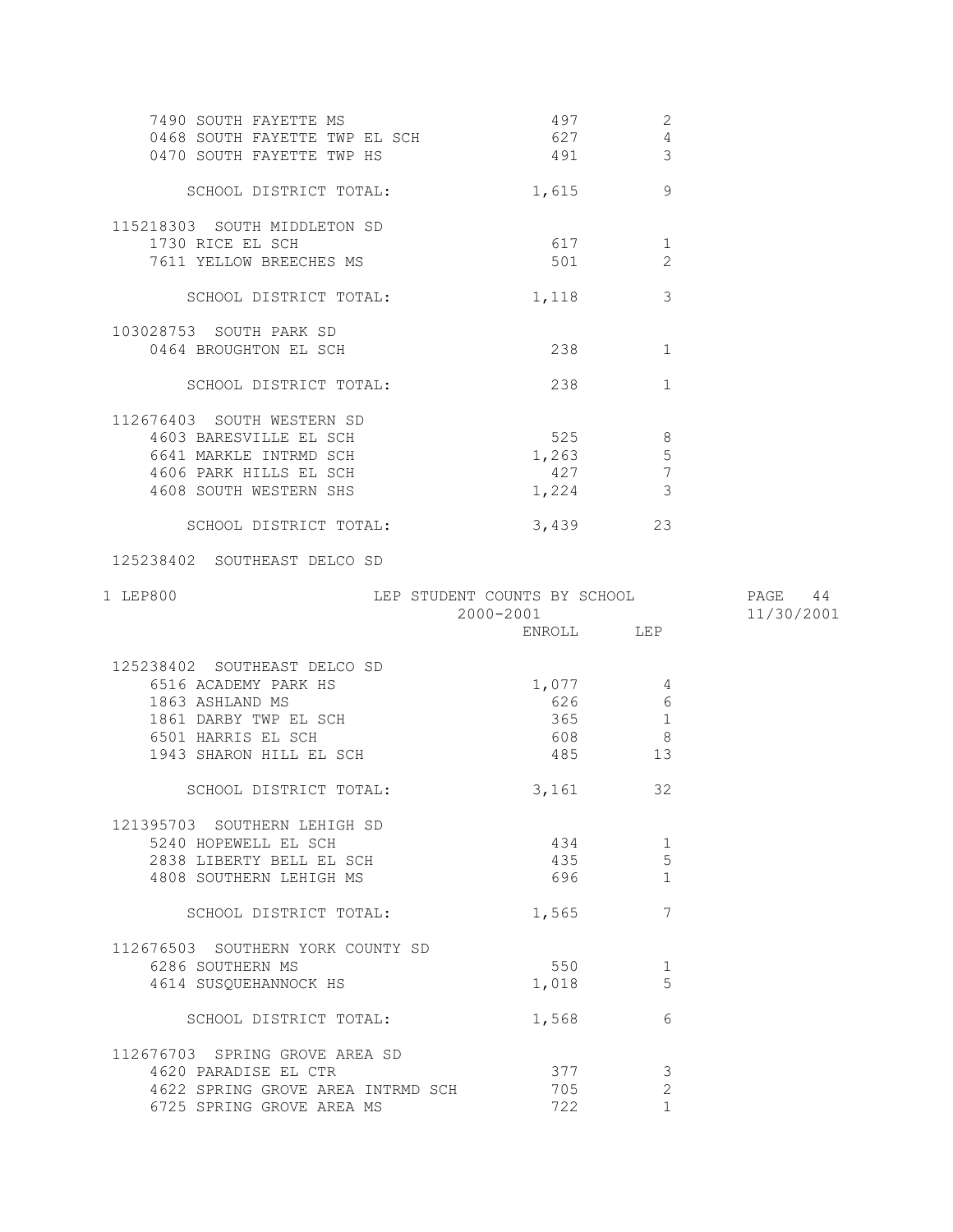| 4623 SPRING GROVE AREA SHS                 | 1,105<br>454 | $\overline{c}$<br>$\mathbf{3}$ |            |
|--------------------------------------------|--------------|--------------------------------|------------|
| 4618 SPRING GROVE EL CTR                   |              |                                |            |
| SCHOOL DISTRICT TOTAL:                     | 3,363        | 11                             |            |
| 123467303 SPRING-FORD AREA SD              |              |                                |            |
| 7321 BROOKE EL SCH                         | 639          | 5                              |            |
| 4809 OAKS EL SCH                           | 500          | $\mathfrak{Z}$                 |            |
| 3364 ROYERSFORD EL SCH                     | 444          | $\mathcal{S}$                  |            |
| 3365 SPRING-FORD INTRMD SCH                | 856          | $\mathcal{S}$                  |            |
| 3367 SPRING-FORD SHS                       | 1,483        | $\overline{1}$                 |            |
| SCHOOL DISTRICT TOTAL:                     | 3,922 15     |                                |            |
| 125238502 SPRINGFIELD SD                   |              |                                |            |
| 1949 RICHARDSON MS                         | 1,093 8      |                                |            |
| 6518 SABOLD EL SCH                         | 488          | $\overline{4}$                 |            |
| 6519 SCENIC HILLS EL SCH                   | 554          | 1                              |            |
| 1950 SPRINGFIELD HS                        | 1,145        | 1                              |            |
| SCHOOL DISTRICT TOTAL:                     | 3,280 14     |                                |            |
| 123467203 SPRINGFIELD TOWNSHIP SD          |              |                                |            |
| 3368 SPRINGFIELD TWP EL SCH-ENFIELD 383    |              | $\overline{7}$                 |            |
| 3370 SPRINGFIELD TWP EL SCH-ERDENHM 374    |              | 6                              |            |
| 3376 SPRINGFIELD TWP HS                    |              | 816 6                          |            |
| LEP STUDENT COUNTS BY SCHOOL<br>1 LEP800   |              |                                | PAGE 45    |
|                                            |              |                                |            |
|                                            | 2000-2001    |                                | 11/30/2001 |
|                                            | ENROLL LEP   |                                |            |
| 123467203 SPRINGFIELD TOWNSHIP SD          |              |                                |            |
| 3375 SPRINGFIELD TWP MS                    | 548 5        |                                |            |
| SCHOOL DISTRICT TOTAL:                     | 2, 121 24    |                                |            |
| 110148002 STATE COLLEGE AREA SD            |              |                                |            |
| 1358 BOALSBURG/PANORAMA VILLAGE EL 405 405 |              |                                |            |
| 1354 CORL STREET EL SCH                    | 297          | 5                              |            |
| 1356 EASTERLY PARKWAY EL SCH               | 288          | 26                             |            |
| 1357 HOUSERVILLE/LEMONT EL SCH             | 482          | - 6                            |            |
| 7426 MOUNT NITTANY MS                      | 927 42       |                                |            |
| 6233 PARK FOREST EL SCH                    | 603 9        |                                |            |
| 1359 RADIO PARK EL SCH                     | 436 16       |                                |            |
| 1364 STATE COLLEGE AREA HS                 | 2,501 47     |                                |            |
| SCHOOL DISTRICT TOTAL:                     | 5,939        | 174                            |            |
| 103028833 STEEL VALLEY SD                  |              |                                |            |
| 0193 BARRETT EL SCH                        |              | 435 12                         |            |
| 0256 FRANKLIN PRIMARY CTR                  | 155          | 3                              |            |
| 0259 PARK EL SCH                           | 461          | 1                              |            |
| 0260 STEEL VALLEY MS                       | 377          | $\mathfrak{Z}$                 |            |
| 0196 STEEL VALLEY SHS                      | 861          | $\overline{4}$                 |            |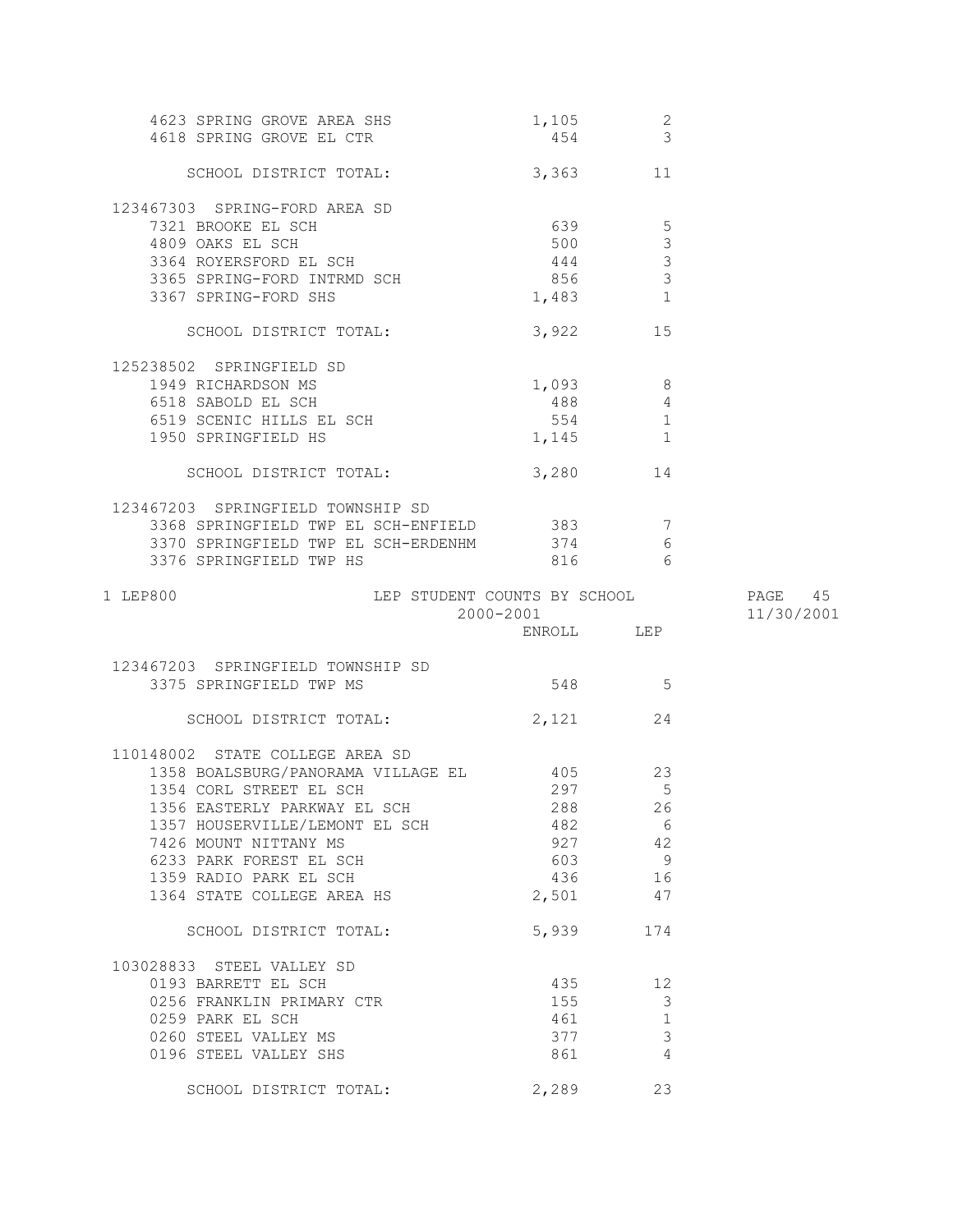| 115228003 STEELTON-HIGHSPIRE SD<br>1799 STEELTON-HIGHSPIRE EL SCH        | 722                                                          | 26              |            |
|--------------------------------------------------------------------------|--------------------------------------------------------------|-----------------|------------|
| SCHOOL DISTRICT TOTAL:                                                   | 722                                                          | 26              |            |
| 103028853 STO-ROX SD                                                     |                                                              |                 |            |
| 0475 FOSTER KINDERGARTEN CTR 103                                         |                                                              | 1               |            |
| 7505 STO-ROX EL SCH                                                      | 828                                                          | $\mathbf{1}$    |            |
| 0477 STO-ROX HS                                                          | 407                                                          | 1               |            |
| 7606 STO-ROX MS                                                          | 283                                                          | 1               |            |
| SCHOOL DISTRICT TOTAL: 1,621 4                                           |                                                              |                 |            |
| 120456003 STROUDSBURG AREA SD                                            |                                                              |                 |            |
| 7123 ARLINGTON HEIGHTS EL SCH                                            |                                                              | 333 6           |            |
| 3221 B F MOREY EL SCH                                                    | 290                                                          | 2               |            |
| 3219 CLEARVIEW EL SCH<br>3223 HAMILTON TWP EL SCH<br>2224 STROUDSBURG HS | 223                                                          | $rac{1}{6}$     |            |
|                                                                          |                                                              |                 |            |
|                                                                          | $223$<br>330<br>1.079<br>1,079 13                            |                 |            |
| 6683 STROUDSBURG INTRMD EL SCH                                           | $1,110$ 12                                                   |                 |            |
| 7593 STROUDSBURG JHS/MS<br>3222 W H RAMSEY EL SCH                        | $1,202$ 12                                                   |                 |            |
|                                                                          | 161 9                                                        |                 |            |
| SCHOOL DISTRICT TOTAL:                                                   | 4,728 62                                                     |                 |            |
| 115228303 SUSQUEHANNA TOWNSHIP SD                                        |                                                              |                 |            |
|                                                                          |                                                              |                 |            |
| 1 LEP800                                                                 |                                                              |                 |            |
|                                                                          | LEP STUDENT COUNTS BY SCHOOL PAGE 46<br>2000-2001 11/30/2001 |                 | 11/30/2001 |
|                                                                          | ENROLL LEP                                                   |                 |            |
| 115228303 SUSQUEHANNA TOWNSHIP SD                                        |                                                              |                 |            |
| 1803 PROGRESS EL SCH                                                     | 174                                                          | -8              |            |
| 4945 SARA LINDEMUTH EL SCH                                               | 425                                                          | $5\phantom{.0}$ |            |
|                                                                          | 926                                                          | $\mathbf{3}$    |            |
| 1806 SUSQUEHANNA TWP HS<br>1805 SUSQUEHANNA TWP MS                       | 805                                                          | $\overline{4}$  |            |
| 1802 THOMAS W HOLTZMAN EL SCH                                            | 704                                                          | $\mathcal{E}$   |            |
| SCHOOL DISTRICT TOTAL:                                                   | 3,034                                                        | 23              |            |
|                                                                          |                                                              |                 |            |
| 129547603 TAMAQUA AREA SD<br>3948 WEST PENN TWP EL SCH                   | 262                                                          | $\mathbf{1}$    |            |
| SCHOOL DISTRICT TOTAL:                                                   | 262                                                          | $\mathbf{1}$    |            |
|                                                                          |                                                              |                 |            |
| 124157802 TREDYFFRIN-EASTTOWN SD<br>4690 BEAUMONT EL SCH                 | 437                                                          | 4               |            |
| 1423 CONESTOGA SHS                                                       |                                                              | 16              |            |
| 1434 DEVON EL SCH                                                        | 1,504<br>352                                                 | 30              |            |
| 1439 HILLSIDE EL SCH                                                     | 465                                                          | 14              |            |
| 1421 TREDYFFRIN-EASTTOWN MS                                              | 851                                                          | 11              |            |
| 1438 VALLEY FORGE EL SCH                                                 | 462                                                          | 22              |            |
| 4689 VALLEY FORGE MS                                                     | 865                                                          | 12              |            |

114068003 TULPEHOCKEN AREA SD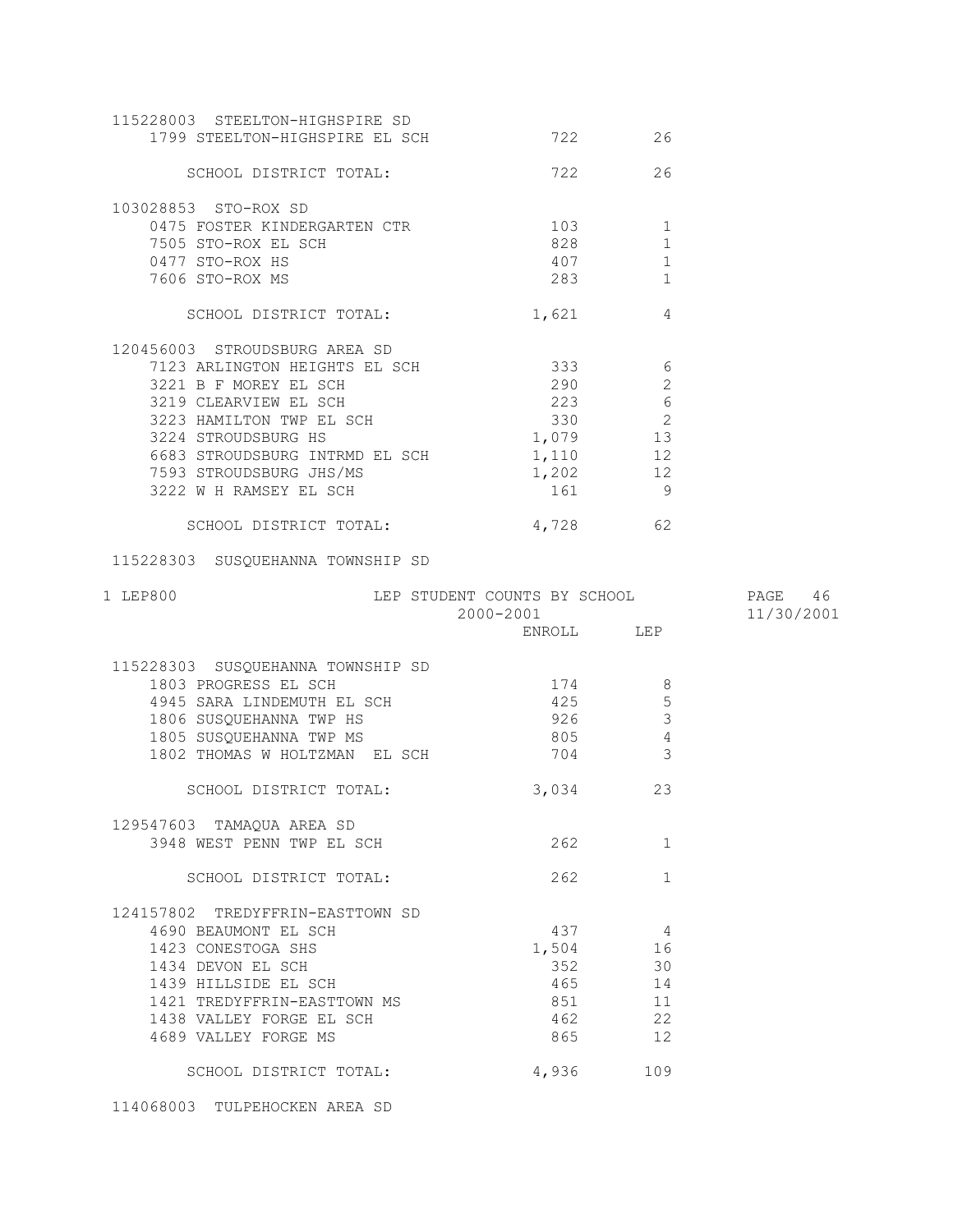| 6321 BETHEL EL SCH<br>4670 TULPEHOCKEN JSHS                                                                                                                          | 524<br>786                 | 5<br>$\overline{3}$                 |  |
|----------------------------------------------------------------------------------------------------------------------------------------------------------------------|----------------------------|-------------------------------------|--|
| SCHOOL DISTRICT TOTAL:                                                                                                                                               | 1,310                      | $\mathcal{B}$                       |  |
| 118667503 TUNKHANNOCK AREA SD<br>4536 TUNKHANNOCK MS                                                                                                                 | 1,041                      | $\mathbf{1}$                        |  |
| SCHOOL DISTRICT TOTAL:                                                                                                                                               | 1,041                      | $\mathbf{1}$                        |  |
| 114068103 TWIN VALLEY SD<br>0873 TWIN VALLEY HS                                                                                                                      | 907                        | $\mathbf{1}$                        |  |
| SCHOOL DISTRICT TOTAL:                                                                                                                                               | 907                        | $\mathbf{1}$                        |  |
| 104377003 UNION AREA SD<br>2709 UNION MEMORIAL EL SCH                                                                                                                | 323                        | $\mathbf{1}$                        |  |
| SCHOOL DISTRICT TOTAL:                                                                                                                                               | 323                        | $\mathbf{1}$                        |  |
| 124158503 UNIONVILLE-CHADDS FORD SD<br>1441 CHADDS FORD EL SCH<br>6719 CHARLES F PATTON MS<br>7214 HILLENDALE EL SCH<br>1442 UNIONVILLE EL SCH<br>1443 UNIONVILLE HS | 533<br>961<br>618<br>1,132 | 4<br>5<br>$\overline{4}$<br>11<br>4 |  |
| SCHOOL DISTRICT TOTAL:                                                                                                                                               | 3,804                      | 28                                  |  |

| 1 LEP800                  | LEP STUDENT COUNTS BY SCHOOL<br>$2000 - 2001$ |                                                                                                                                                                                                                                       | 47<br>PAGE<br>11/30/2001 |
|---------------------------|-----------------------------------------------|---------------------------------------------------------------------------------------------------------------------------------------------------------------------------------------------------------------------------------------|--------------------------|
|                           |                                               | ENROLL LEP                                                                                                                                                                                                                            |                          |
| 128328003 UNITED SD       |                                               |                                                                                                                                                                                                                                       |                          |
| 2358 UNITED JSHS          | 690                                           | $\mathbf{1}$                                                                                                                                                                                                                          |                          |
| SCHOOL DISTRICT TOTAL:    | 690                                           | $\mathbf{1}$                                                                                                                                                                                                                          |                          |
| 112018523 UPPER ADAMS SD  |                                               |                                                                                                                                                                                                                                       |                          |
| 0018 ARENDTSVILLE EL SCH  | 282                                           | 27                                                                                                                                                                                                                                    |                          |
| 0019 BENDERSVILLE EL SCH  |                                               | 24<br>281 — 281 — 281 — 281 — 282 — 282 — 282 — 282 — 282 — 282 — 282 — 282 — 282 — 282 — 282 — 282 — 282 — 282 — 282 — 282 — 282 — 282 — 282 — 282 — 282 — 282 — 282 — 282 — 282 — 282 — 282 — 282 — 282 — 282 — 282 — 282 — 282 — 2 |                          |
| 0020 BIGLERVILLE EL SCH   | 459                                           | 60                                                                                                                                                                                                                                    |                          |
| 0021 BIGLERVILLE HS       |                                               | 25<br>521 000                                                                                                                                                                                                                         |                          |
| 7437 UPPER ADAMS MS       | 286                                           | 12                                                                                                                                                                                                                                    |                          |
| SCHOOL DISTRICT TOTAL:    | 1,829                                         | 148                                                                                                                                                                                                                                   |                          |
| 125239452 UPPER DARBY SD  |                                               |                                                                                                                                                                                                                                       |                          |
| 1970 BEVERLY HILLS MS     | 1,558                                         | 69                                                                                                                                                                                                                                    |                          |
| 1960 BYWOOD EL SCH        | 858 30                                        | 92                                                                                                                                                                                                                                    |                          |
| 1965 HIGHLAND PARK EL SCH | 786                                           | 53                                                                                                                                                                                                                                    |                          |
| 7480 UPPER DARBY KDG CTR  | 607 607                                       | 79                                                                                                                                                                                                                                    |                          |
| 1972 UPPER DARBY SHS      | 3,576                                         | 45                                                                                                                                                                                                                                    |                          |
| SCHOOL DISTRICT TOTAL:    | 7,385                                         | 338                                                                                                                                                                                                                                   |                          |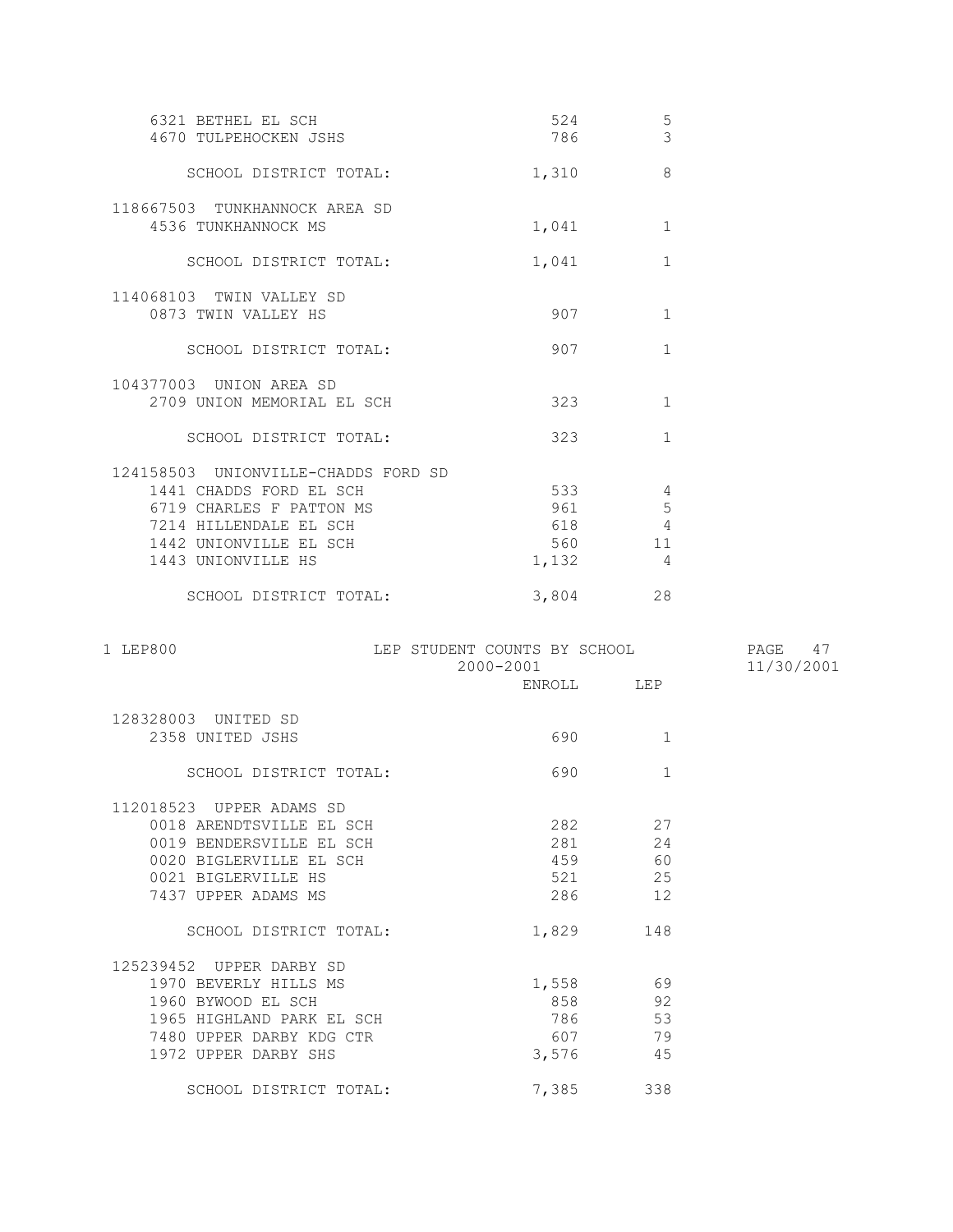| 115229003 UPPER DAUPHIN AREA SD<br>7263 UPPER DAUPHIN AREA EL SCH 555 |                         | 1            |            |
|-----------------------------------------------------------------------|-------------------------|--------------|------------|
| SCHOOL DISTRICT TOTAL:                                                | 555                     | $\mathbf{1}$ |            |
|                                                                       |                         |              |            |
| 123468303 UPPER DUBLIN SD                                             |                         |              |            |
| 3385 FITZWATER EL SCH                                                 | 495 9                   |              |            |
| 5251 FORT WASHINGTON EL SCH                                           | $495$ 4                 |              |            |
| 3382 JARRETTOWN EL SCH                                                | 497 7                   |              |            |
| 7652 MAPLE GLEN EL SCH                                                | 424 15                  |              |            |
| 4943 SANDY RUN MS                                                     | $1,114$ 8               |              |            |
| 5078 UPPER DUBLIN HS                                                  | 1,388 14                |              |            |
| SCHOOL DISTRICT TOTAL:                                                | 4,413 57                |              |            |
| 123468402 UPPER MERION AREA SD                                        |                         |              |            |
| 6468 BRIDGEPORT EL SCH                                                | 306 3                   |              |            |
| 4832 CALEY EL SCH                                                     | 365 15                  |              |            |
| 3389 CANDLEBROOK EL SCH                                               | 287 11                  |              |            |
| 3391 ROBERTS EL SCH                                                   | 246 15                  |              |            |
| 3395 UPPER MERION HS                                                  | 1,046 23                |              |            |
| 3394 UPPER MERION MS                                                  | 962 34                  |              |            |
| SCHOOL DISTRICT TOTAL:                                                | 3,212 101               |              |            |
| 123468503 UPPER MORELAND TOWNSHIP SD                                  |                         |              |            |
| LEP STUDENT COUNTS BY SCHOOL 60 PAGE 48<br>1 LEP800                   |                         |              |            |
|                                                                       |                         |              |            |
|                                                                       |                         |              | 11/30/2001 |
|                                                                       | 2000-2001<br>ENROLL LEP |              |            |
|                                                                       |                         |              |            |
| 123468503 UPPER MORELAND TOWNSHIP SD                                  |                         |              |            |
| 3399 COLD SPRING EL SCH                                               | 653 4                   |              |            |
| 3396 ROUND MEADOW EL SCH                                              | 736 12                  |              |            |
| 3401 UPPER MORELAND HS                                                | 1,003 9                 |              |            |
| 5249 UPPER MORELAND MS                                                | 804 8                   |              |            |
| SCHOOL DISTRICT TOTAL:                                                | 3,196 33                |              |            |
|                                                                       |                         |              |            |
| 103029203 UPPER SAINT CLAIR SD                                        |                         |              |            |
| 5195 BAKER EL SCH                                                     | 480                     | 9            |            |
| 5196 BOYCE MS                                                         | 621                     | 8            |            |
| 0490 EISENHOWER EL SCH                                                | 497                     | 7            |            |
| 0491 FORT COUCH MS                                                    | 665                     | 5            |            |
| 4859 STREAMS EL SCH                                                   | 442                     | 3            |            |
| 0492 UPPER SAINT CLAIR HS                                             | 1,353                   | 4            |            |
| SCHOOL DISTRICT TOTAL:                                                | 4,058                   | 36           |            |
| 119358403 VALLEY VIEW SD                                              |                         |              |            |
| 7487 VALLEY VIEW INTRMD SCH                                           | 605                     | 1            |            |
| 7283 VALLEY VIEW MS                                                   | 619                     | 1            |            |
| SCHOOL DISTRICT TOTAL:                                                | 1,224                   | 2            |            |
| 125239603 WALLINGFORD-SWARTHMORE SD                                   |                         |              |            |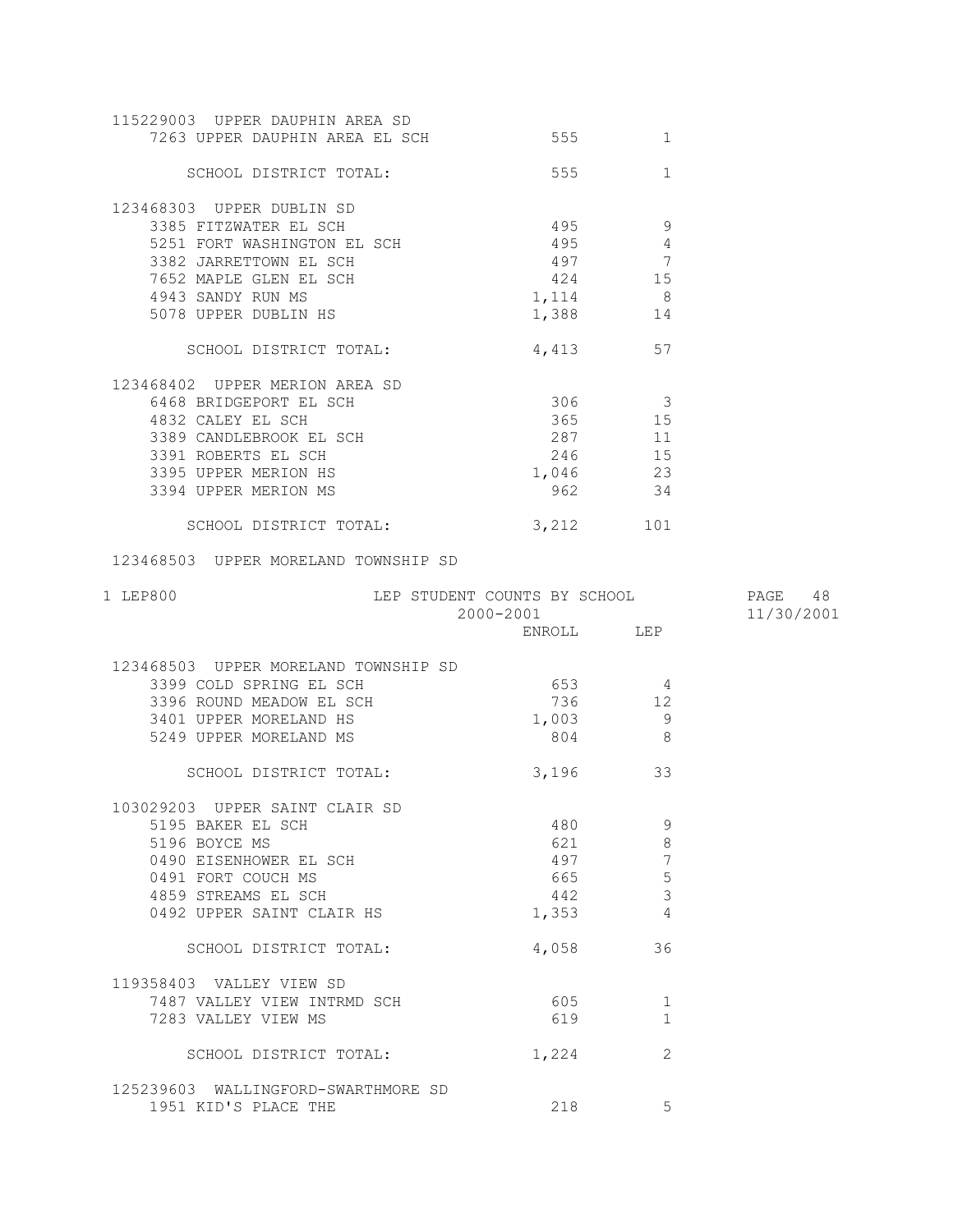| 5287 STRATH HAVEN HS<br>1908 STRATH HAVEN MS<br>1952 SWARTHMORE-RUTLEDGE SCH<br>1906 WALLINGFORD EL SCH | 1,138<br>863<br>485<br>366   | 6<br>5<br>7<br>3        |            |
|---------------------------------------------------------------------------------------------------------|------------------------------|-------------------------|------------|
| SCHOOL DISTRICT TOTAL:                                                                                  | 3,070 26                     |                         |            |
| 105628302 WARREN COUNTY SD                                                                              |                              |                         |            |
| 4143 EISENHOWER MS/HS                                                                                   | 716 — 10                     | 1                       |            |
| SCHOOL DISTRICT TOTAL:                                                                                  | 716                          | 1                       |            |
| 113369003 WARWICK SD                                                                                    |                              |                         |            |
| 2661 JOHN BECK EL SCH                                                                                   | 538 1                        |                         |            |
| 7420 JOHN R BONFIELD EL SCH                                                                             | 704                          | 16                      |            |
| 4823 KISSEL HILL EL SCH                                                                                 | 570                          | $6\overline{6}$         |            |
| 2660 LITITZ EL SCH                                                                                      | 589 5                        |                         |            |
| 5336 WARWICK MS                                                                                         | 735                          | $\mathcal{S}$           |            |
| 2663 WARWICK SHS                                                                                        | 1,444                        | $\overline{7}$          |            |
|                                                                                                         |                              |                         |            |
| SCHOOL DISTRICT TOTAL:                                                                                  | 4,580 38                     |                         |            |
| 101638803 WASHINGTON SD                                                                                 |                              |                         |            |
| 4286 WASHINGTON HS                                                                                      | 640                          | 1                       |            |
| SCHOOL DISTRICT TOTAL:                                                                                  | 640                          | 1                       |            |
| 1 LEP800                                                                                                | LEP STUDENT COUNTS BY SCHOOL |                         | PAGE 49    |
|                                                                                                         | 2000-2001                    |                         | 11/30/2001 |
|                                                                                                         |                              |                         |            |
|                                                                                                         | ENROLL LEP                   |                         |            |
|                                                                                                         |                              |                         |            |
| 119648703 WAYNE HIGHLANDS SD                                                                            |                              |                         |            |
| 4295 HONESDALE HS                                                                                       | 978                          | $\overline{\mathbf{3}}$ |            |
|                                                                                                         |                              |                         |            |
| SCHOOL DISTRICT TOTAL:                                                                                  | 978                          | 3                       |            |
| 112289003 WAYNESBORO AREA SD                                                                            |                              |                         |            |
| 2233 FAIRVIEW AVENUE EL SCH                                                                             | 695                          | $\mathbf{1}$            |            |
| 5330 SUMMITVIEW EL SCH                                                                                  | 558                          | $\mathfrak{Z}$          |            |
| 5331 WAYNESBORO AREA MS                                                                                 | 682                          | $\overline{1}$          |            |
| 2243 WAYNESBORO AREA SHS                                                                                | 1,320                        | 2                       |            |
|                                                                                                         |                              | 7                       |            |
| SCHOOL DISTRICT TOTAL:                                                                                  | 3,255                        |                         |            |
| 103029403 WEST ALLEGHENY SD                                                                             |                              |                         |            |
| 5366 MCKEE EL SCH                                                                                       | 855                          | 12                      |            |
| 6895 WEST ALLEGHENY MS                                                                                  | 722                          | 6                       |            |
| 0509 WEST ALLEGHENY SHS                                                                                 | 964                          | $\mathbf{1}$            |            |
| 5367 WILSON EL SCH                                                                                      | 609                          | 6                       |            |
| SCHOOL DISTRICT TOTAL:                                                                                  | 3,150                        | 25                      |            |
|                                                                                                         |                              |                         |            |
| 124159002 WEST CHESTER AREA SD                                                                          |                              |                         |            |
| 1452 E N PEIRCE MS                                                                                      | 1,007                        | 18                      |            |
| 1392 EAST BRADFORD EL SCH                                                                               | 534                          | 12                      |            |
| 1395 EAST GOSHEN EL SCH<br>1456 EXTON EL SCH                                                            | 529<br>691                   | 8 <sup>8</sup><br>34    |            |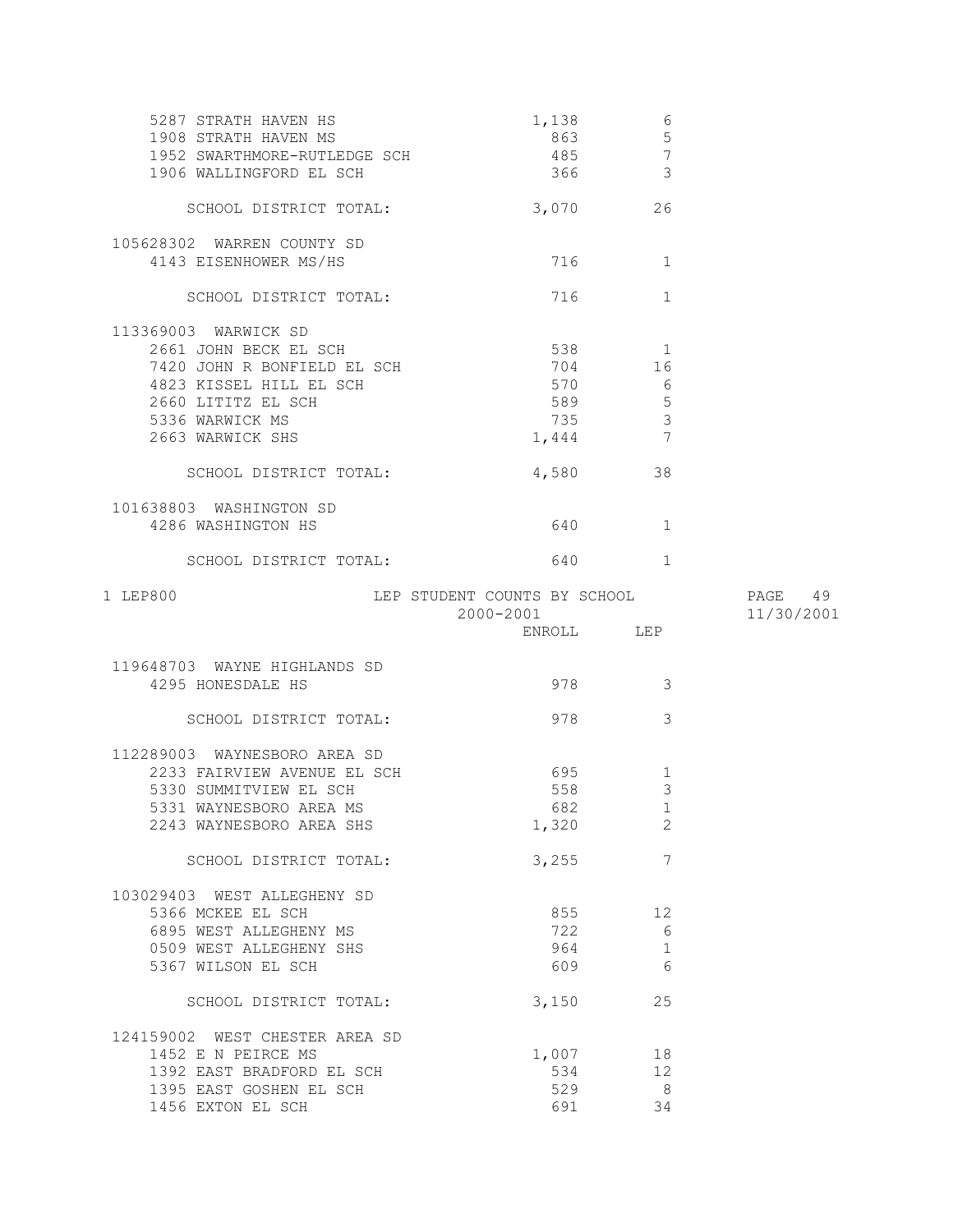| 1454 FERN HILL EL SCH             | 517    | 11             |
|-----------------------------------|--------|----------------|
| 4812 GLEN ACRES EL SCH            | 498    | 33             |
| 6910 HILLSDALE EL SCH             | 538    | 19             |
| 5137 J R FUGETT MS                | 976    | 16             |
| 1457<br>MARY C HOWSE EL SCH       | 544    | 13             |
| 4813 PENN WOOD EL SCH             | 558    | 9              |
| 7324 SARAH W STARKWEATHER EL SCH  | 602    | 22             |
| 1451 STETSON MS                   | 842    | 21             |
| 6734 WEST CHESTER EAST HS         | 1,576  | 23             |
| 1453 WEST CHESTER HENDERSON HS    | 1,785  | 18             |
| 1458 WESTTOWN-THORNBURY EL SCH    | 412    | 11             |
| SCHOOL DISTRICT TOTAL:            | 11,609 | 268            |
| 103029553 WEST JEFFERSON HILLS SD |        |                |
| 7382 JEFFERSON EL SCH             | 626    | $\overline{2}$ |
| 0519 MCCLELLAN EL SCH             | 353    | 3              |
| 4867 PLEASANT HILLS MS            | 734    | $\overline{c}$ |
| 0523 THOMAS JEFFERSON HS          | 1,018  | 3              |
| SCHOOL DISTRICT TOTAL:            | 2,731  | 1 O            |
|                                   |        |                |

115219002 WEST SHORE SD

| 1 LEP800                           | LEP STUDENT COUNTS BY SCHOOL<br>2000-2001 |                | PAGE 50<br>11/30/2001 |
|------------------------------------|-------------------------------------------|----------------|-----------------------|
|                                    |                                           | ENROLL LEP     |                       |
| 115219002 WEST SHORE SD            |                                           |                |                       |
| 1741 ALLEN MS                      | 487                                       | $\overline{4}$ |                       |
| 1732 CEDAR CLIFF HS                |                                           | 1,333 15       |                       |
| 7395 CROSSROADS MS                 | 707                                       | 2              |                       |
| 1736 HIGHLAND EL SCH               | 462                                       | $\mathfrak{Z}$ |                       |
| 1740 LEMOYNE MS                    | 417                                       | $\epsilon$     |                       |
| 1735 LOWER ALLEN EL SCH            | 178                                       | $\overline{2}$ |                       |
| 4584 MT ZION EL SCH                | 197                                       | $\overline{c}$ |                       |
| 7332 RED MILL EL SCH               | 564                                       | 8              |                       |
|                                    |                                           | 19             |                       |
| SCHOOL DISTRICT TOTAL:             | 4,706                                     | 61             |                       |
| 112678503 WEST YORK AREA SD        |                                           |                |                       |
| 4625 LINCOLNWAY EL SCH             | 551                                       | $5^{\circ}$    |                       |
| 4629 TRIMMER EL SCH                | 613                                       | $\epsilon$     |                       |
| 4626 WALLACE EL SCH                | 242                                       | $\sqrt{2}$     |                       |
| 6705 WEST YORK AREA SHS            | 878                                       | $\overline{9}$ |                       |
| 7286 WEST YORK MS                  | 498                                       | $\overline{4}$ |                       |
| SCHOOL DISTRICT TOTAL:             | 2,782                                     | 26             |                       |
| 127049303 WESTERN BEAVER COUNTY SD |                                           |                |                       |
| 0715 FAIRVIEW EL SCH               | 328                                       | 1              |                       |
| 0719 WESTERN BEAVER CO JSHS        | 497                                       | $\mathbf{1}$   |                       |
| SCHOOL DISTRICT TOTAL:             | 825                                       | $\overline{2}$ |                       |
|                                    |                                           |                |                       |

119648903 WESTERN WAYNE SD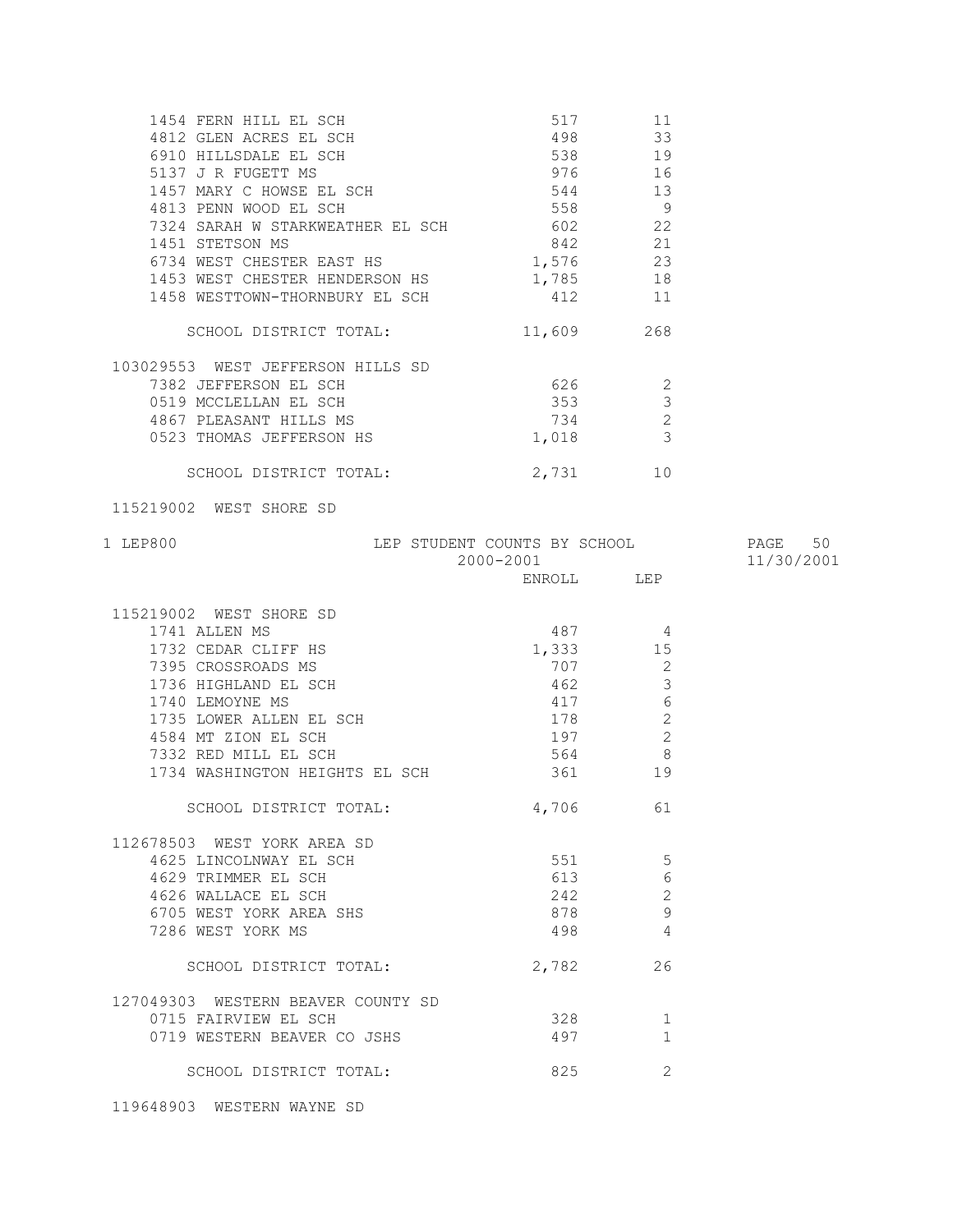| 6704 WESTERN WAYNE HS          | 735       | 3              |  |
|--------------------------------|-----------|----------------|--|
| SCHOOL DISTRICT TOTAL:         | 735       | 3              |  |
| 121397803 WHITEHALL-COPLAY SD  |           |                |  |
| 6983 CLARENCE M GOCKLEY EL SCH | 541       | 6              |  |
| 6841 GEORGE D STECKEL EL SCH   | 857       | $\overline{2}$ |  |
| 2848 WHITEHALL HS              | 1,230     | $8\,$          |  |
| 5241 WHITEHALL-COPLAY MS       | 1,228     | 5              |  |
| SCHOOL DISTRICT TOTAL:         | 3,856     | 21             |  |
| 118408852 WILKES-BARRE AREA SD |           |                |  |
| 5152 DANIEL J FLOOD EL SCH     | 376       | 3              |  |
| 2995 DODSON EL SCH             | 426       | $\sqrt{4}$     |  |
| 6924 DR DAVID W KISTLER EL SCH | 866       | $\mathcal{S}$  |  |
| 3009 ELMER L MEYERS JSHS       | 968 — 100 | 15             |  |
| 3008 G A R MEMORIAL JSHS       | 885       | $\overline{4}$ |  |
| 6923 HEIGHTS/MURRAY EL SCH     | 623       | $\overline{2}$ |  |
| 3007 JAMES M COUGHLIN JSHS     | 1,113     | $\overline{4}$ |  |
| 3000 MACKIN EL SCH             | 309       | 16             |  |
| 7492 SOLOMON/PLAINS EL SCH     | 722       | $\mathbf{1}$   |  |
| 7497 SOLOMON/PLAINS JHS        | 568       | 7              |  |
| SCHOOL DISTRICT TOTAL:         | 6,856     | 59             |  |

| 1 LEP800                  | LEP STUDENT COUNTS BY SCHOOL<br>$2000 - 2001$ |     | 51<br>PAGE<br>11/30/2001 |
|---------------------------|-----------------------------------------------|-----|--------------------------|
|                           | ENROLL                                        | LEP |                          |
| 125239652 WILLIAM PENN SD |                                               |     |                          |
| 6509 ALDAN SCH            | 333                                           | 8   |                          |
| 1887 ARDMORE AVENUE SCH   | 506                                           | 10  |                          |
| 7385 BELL AVENUE SCHOOL   | 359                                           | 22  |                          |
| 1890 EAST LANSDOWNE SCH   | 390                                           | 2   |                          |
| 7020 PARK LANE EL SCH     | 420                                           | 3   |                          |
| 1975 PENN WOOD EAST JHS   | 706                                           | 9   |                          |
| 1892 PENN WOOD SHS        | 999                                           | 19  |                          |
| 1859 PENN WOOD WEST JHS   | 674                                           | 14  |                          |
| 1974 W B EVANS EL SCH     | 393                                           | 4   |                          |
| 1857 WALNUT STREET SCH    | 686                                           | 21  |                          |
| SCHOOL DISTRICT TOTAL:    | 5,466                                         | 112 |                          |

516 2

| 117417202 WILLIAMSPORT AREA SD |  |
|--------------------------------|--|
| 6861 LYCOMING VALLEY MS        |  |
|                                |  |

SCHOOL DISTRICT TOTAL: 516 516

| 114069103 WILSON SD          |     |     |
|------------------------------|-----|-----|
| 6773 CORNWALL TERRACE EL SCH | 522 |     |
| 0880 LINCOLN PARK EL SCH     | 148 |     |
| 0877 LOWER HEIDELBERG EL SCH | 157 |     |
| 7659 SHILOH HILLS EL SCH     | 456 | 1 N |
| 7436 SPRING RIDGE EL SCH     | 466 | 11  |
| 0882 WEST WYOMISSING EL SCH  | 193 |     |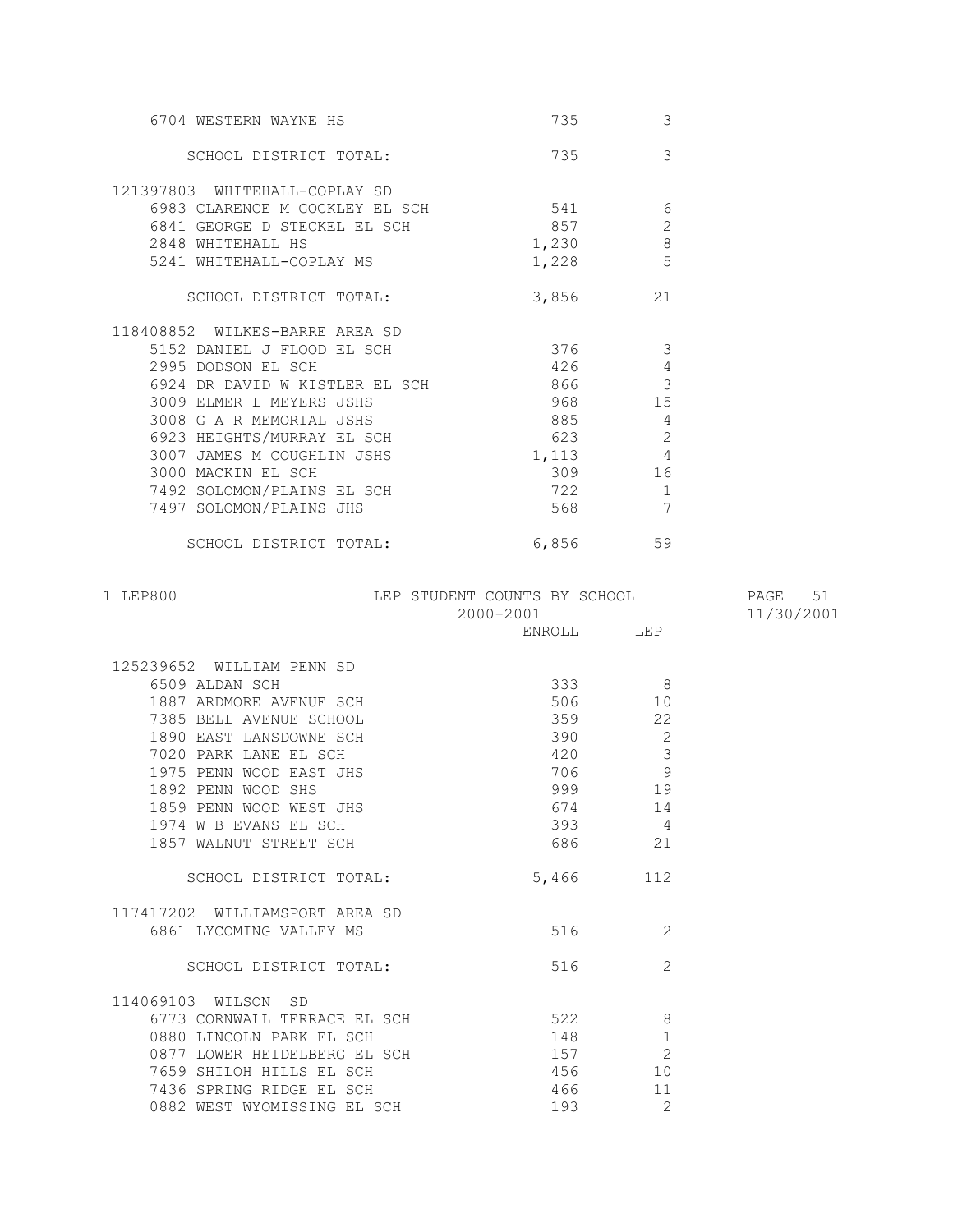| 0883 WHITFIELD EL SCH<br>6981 WILSON CENTRAL JHS | 606<br>603   | 11<br>$\begin{array}{c} 6 \\ 7 \end{array}$ |            |
|--------------------------------------------------|--------------|---------------------------------------------|------------|
| 6980 WILSON HS<br>6982 WILSON SOUTHERN JHS       | 1,115<br>607 | 8 <sup>8</sup>                              |            |
| SCHOOL DISTRICT TOTAL:                           | 4,873 66     |                                             |            |
| 120488603 WILSON AREA SD                         |              |                                             |            |
| 3516 AVONA EL SCH                                | 343          | 4                                           |            |
| 6785 PHILIP F LAUER MS                           | 550          | 5                                           |            |
| 3522 WILSON AREA HS                              | 703          | 6                                           |            |
| 7053 WILSON BOROUGH EL SCH                       | 346          | - 8                                         |            |
| SCHOOL DISTRICT TOTAL:                           | 1,942 23     |                                             |            |
| 123469303 WISSAHICKON SD                         |              |                                             |            |
| 6470 BLUE BELL EL SCH                            | 420 13       |                                             |            |
| 7491 LOWER GWYNEDD EL SCH                        | 554          | $6\overline{6}$                             |            |
| 4914 MATTISON AVENUE EL SCH                      | 148          | $\overline{\phantom{a}}$                    |            |
| 6835 SHADY GROVE EL SCH                          | 448          | 9                                           |            |
| 3414 STONY CREEK EL SCH                          | 492          | 17                                          |            |
| 3245 WISSAHICKON MS                              | 1,152        | 10                                          |            |
| LEP STUDENT COUNTS BY SCHOOL 52<br>1 LEP800      |              |                                             |            |
|                                                  | 2000-2001    |                                             | 11/30/2001 |
|                                                  | ENROLL LEP   |                                             |            |
| 123469303 WISSAHICKON SD                         |              |                                             |            |
| 3247 WISSAHICKON SHS                             | 1,303        | 12                                          |            |
| SCHOOL DISTRICT TOTAL:                           | 4,517        | 69                                          |            |
| 110143310 WONDERLAND CS                          |              |                                             |            |
| 7626 WONDERLAND CS                               |              | 34 8                                        |            |
| SCHOOL DISTRICT TOTAL:                           | 34           | 8                                           |            |
| 103029902 WOODLAND HILLS SD                      |              |                                             |            |
| 6969 DICKSON INTRMD SCH                          | 482          | $\mathbf{2}$                                |            |
| 0132 EDGEWOOD PRIMARY SCH                        | 650          | 5 <sup>5</sup>                              |            |
| 0449 RANKIN INTRMD SCH                           | 341          | 1                                           |            |
| 0483 WOODLAND HILLS JHS-WEST                     | 841          | $\overline{5}$                              |            |
| 0107 WOODLAND HILLS SHS                          | 1,310        | $\overline{2}$                              |            |
|                                                  |              |                                             |            |
| SCHOOL DISTRICT TOTAL:                           | 3,624        | 15                                          |            |
| 117089003 WYALUSING AREA SD                      |              |                                             |            |
| 1004 LACEYVILLE EL SCH                           | 158          | $\mathbf{1}$                                |            |
| 1005 WYALUSING VALLEY JSHS                       | 807          | 3                                           |            |
| SCHOOL DISTRICT TOTAL:                           | 965          | 4                                           |            |
| 112679002 YORK CITY SD                           |              |                                             |            |
| 4645 DAVIS SCH                                   | 419          | 40                                          |            |
| 4631 DEVERS SCH                                  | 565          | 41                                          |            |
| 4646 EDGAR FAHS SMITH MS                         | 830          | 35                                          |            |
| 4642 FERGUSON SCH                                | 519          | 70                                          |            |